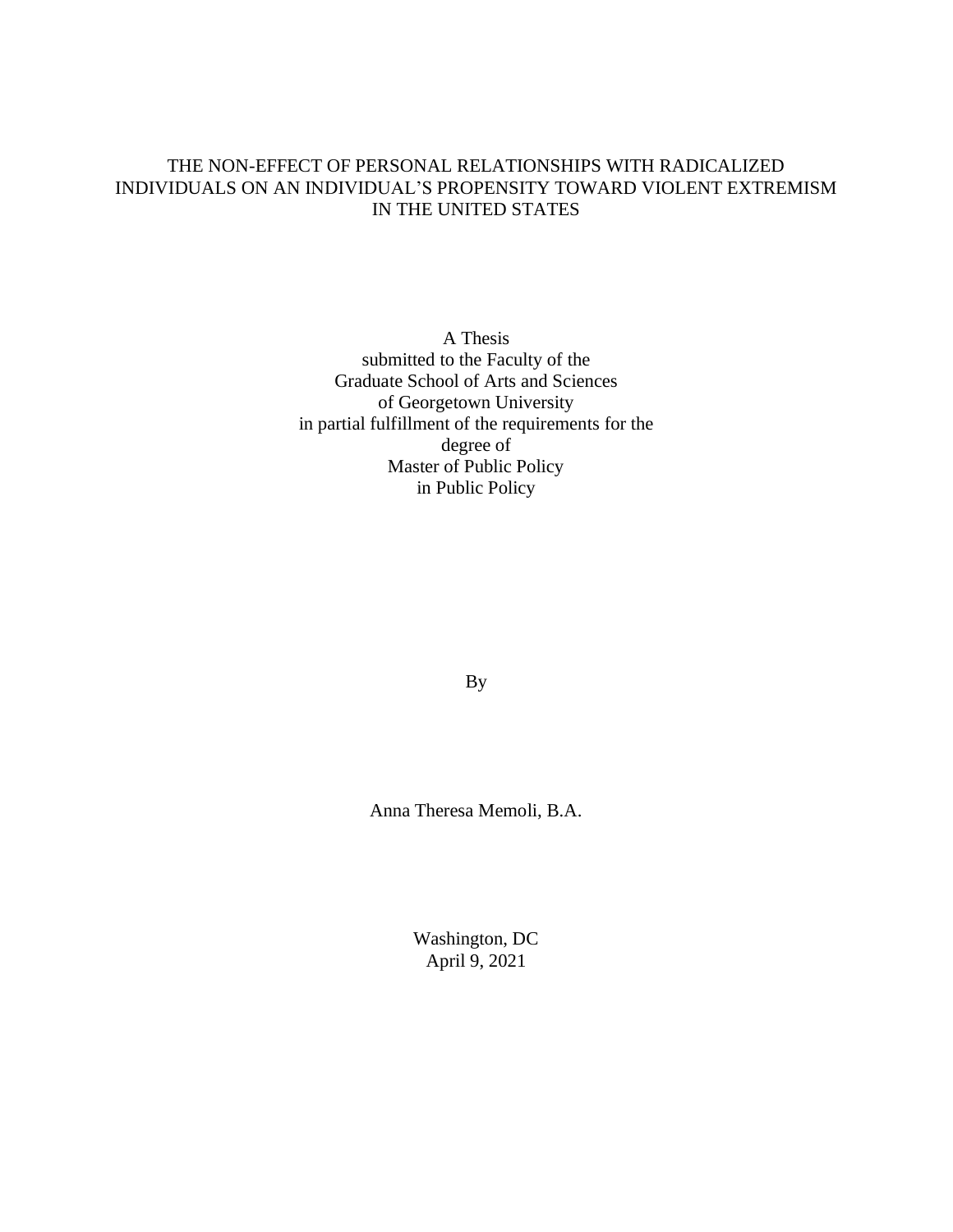Copyright 2021 by Anna Theresa Memoli All Rights Reserved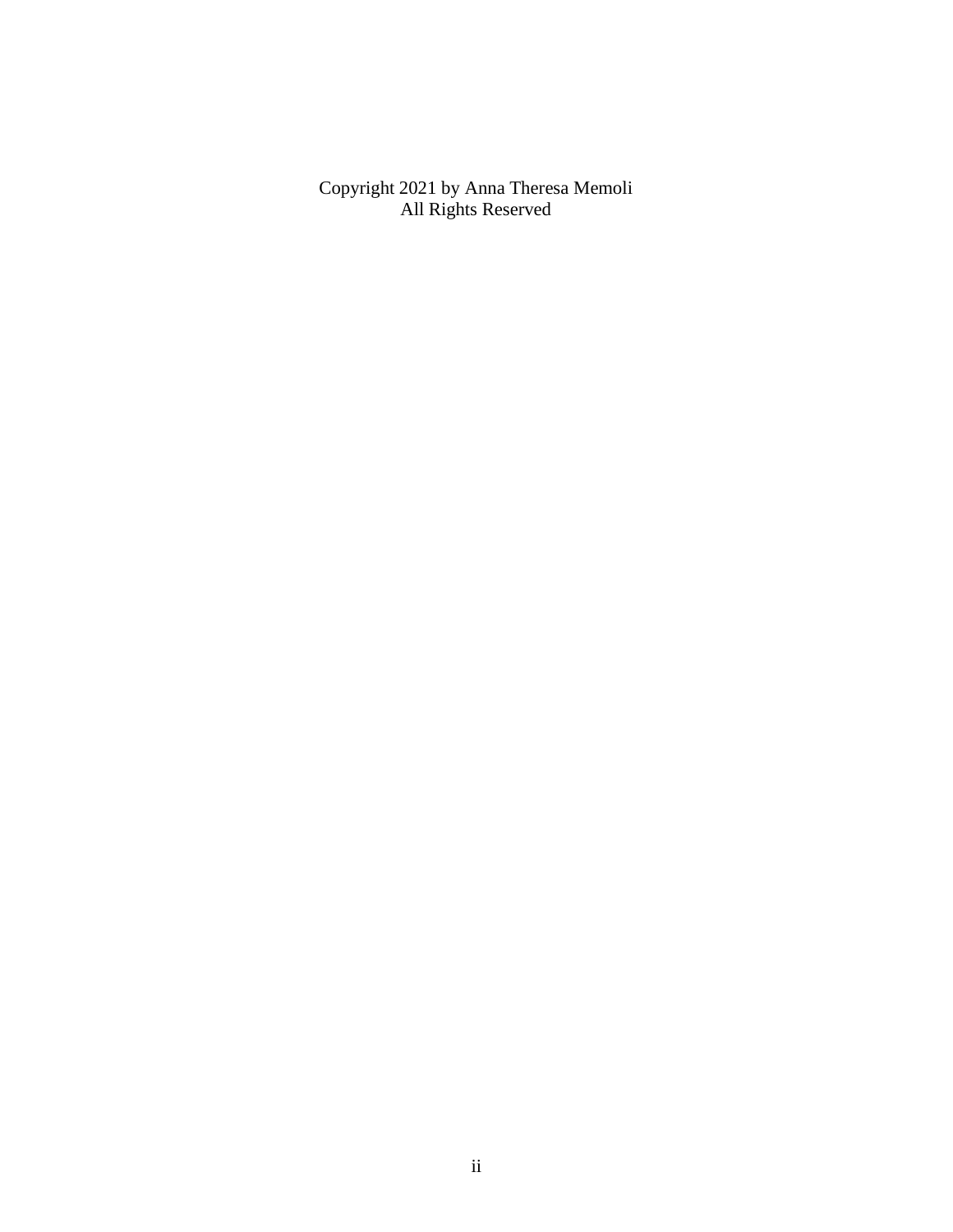#### THE NON-EFFECT OF PERSONAL RELATIONSHIPS WITH RADICALIZED INDIVIDUALS ON AN INDIVIDUAL'S PROPENSITY TOWARD VIOLENT EXTREMISM IN THE UNITED STATES

Anna Theresa Memoli, B.A.

Thesis Advisor: Andrew Wise, Ph.D.

#### **ABSTRACT**

Terrorism in the United States is a continuing and evolving threat. Establishing methods to help identify and prevent domestic violent extremists, whether individuals and groups, from completing their objectives is necessary for the continued safety of American citizens. This study examines the personal relationships of individual extremists in the United States and their effect on those individual's propensity toward violent extremism. My hypothesis is that, in the United States, an individual with a family member, friend, or significant other already involved in radical activities will be more likely to commit a violent act of extremism, also known as a violent act of terror. Using data from *Profiles of Individual Radicalization in the United States (PIRUS, 2018)*, the effect is measured across three logistic regressions and three associated linear probability models that utilize unchanged *PIRUS* data, *PIRUS* data modified via total mean imputation, and *PIRUS* data altered with multiple imputation by chained equations (MICE), respectively. Across all three regressions, my hypothesis proves to be largely unsupported: a relationship with a radicalized family member, friend, or significant other does not predispose an individual to violent extremism (although there are mixed results for radical significant others).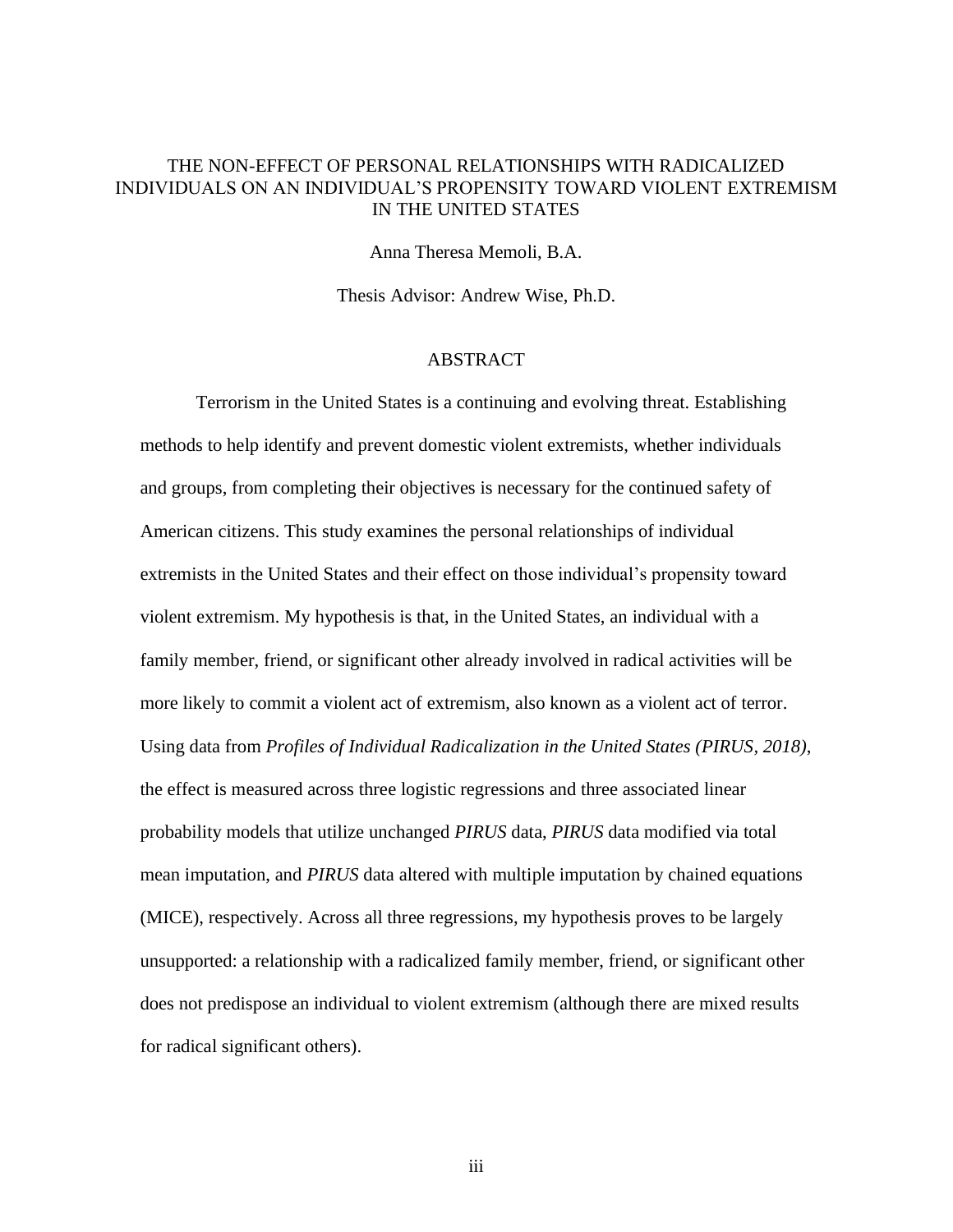#### ACKNOWLEDGEMENTS

I would like to thank my thesis advisor, Andrew Wise, without whom I could not have completed this thesis. His guidance and support during this process were invaluable.

Thank you also to Collin Meisel, who kindly allowed me to use his beautifully constructed tables as templates in my thesis. Special thanks to Eric Gardner for helping me collect and analyze my data and for providing great movie recommendations, and to Pooya Almasi for his assistance with MICE regression. Thank you to Emma Hurler and Austin May, who willingly proofread my entire thesis despite being equally busy secondyear McCourt Master's students.

Above all, thank you to my wonderful family, who I can always count on to provide me with love and support for all of my endeavors.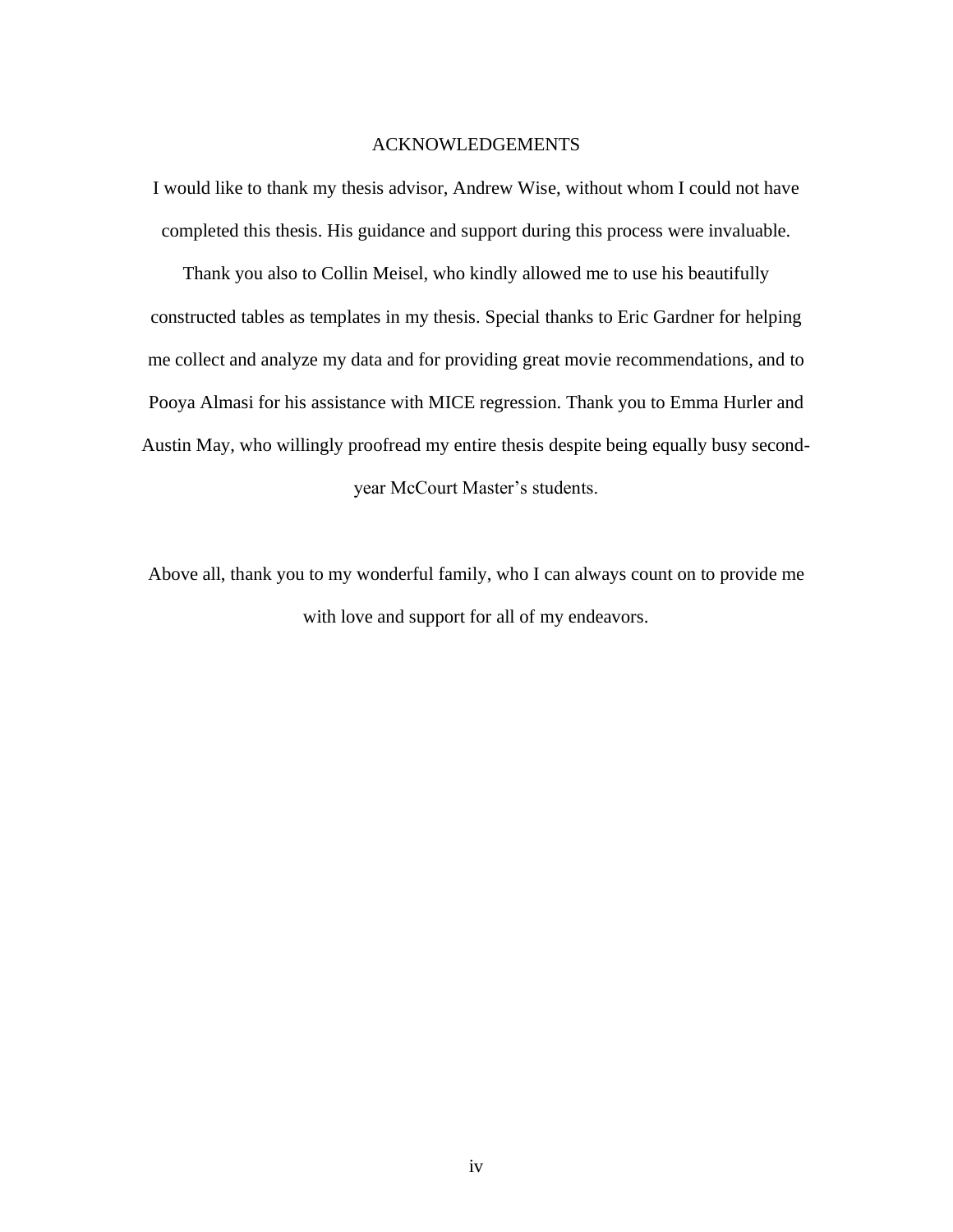# TABLE OF CONTENTS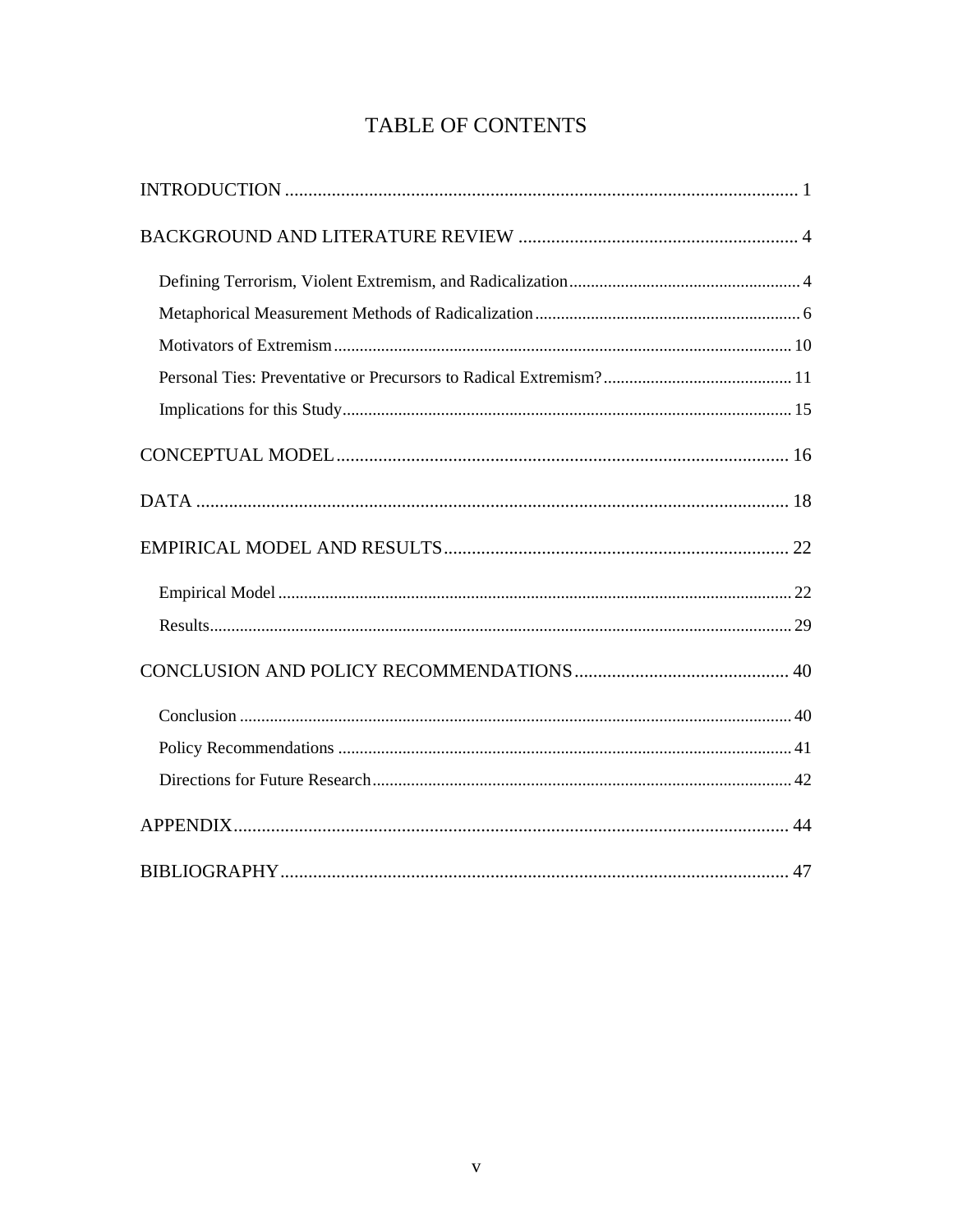## LIST OF FIGURES

| FIGURE 1: Author-Created Figure Based on Silber and Bhatt's Four Stages of |  |
|----------------------------------------------------------------------------|--|
|                                                                            |  |

## LIST OF TABLES

| TABLE 2: Logistic Regression Results of Variables' Effects on the Odds an          |  |
|------------------------------------------------------------------------------------|--|
| TABLE 3: Linear Regression Results of Variables' Effects on the Probability an     |  |
| TABLE 4: Logistic Regression Results of Variables' Effects on the Odds an          |  |
| TABLE 5: Linear Regression Results of Variables' Effects on the Probability an     |  |
| TABLE 6: Matrix of Pearson's Correlation Coefficient Illustrating the Relationship |  |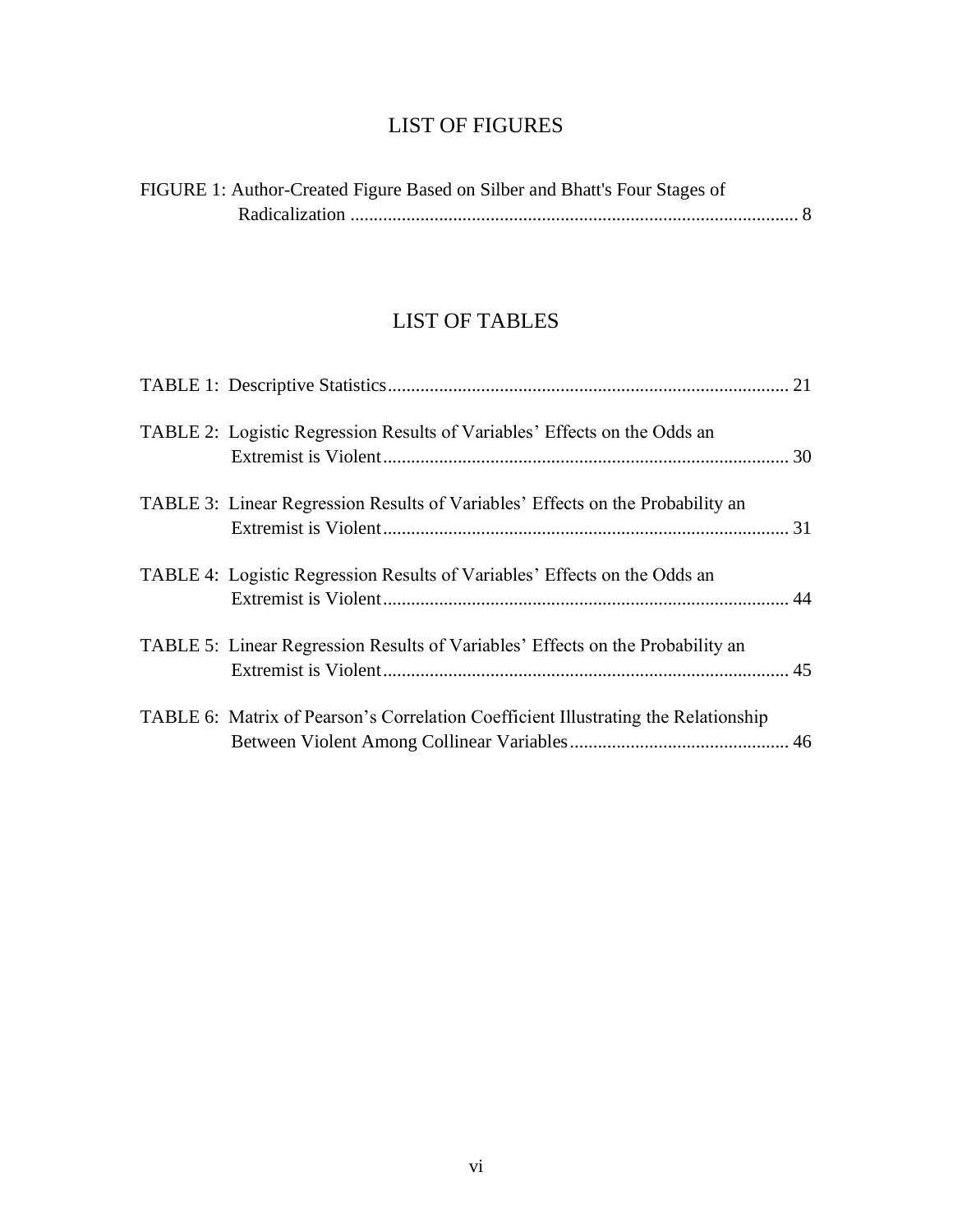#### INTRODUCTION

<span id="page-6-0"></span>In this paper, I study the personal relationships of individual terrorists in the United States. Specifically, I focus on their relationship with a family member, friend, or significant other who is involved in radical activities. My hypothesis is that, in the United States, an individual with a family member, friend, or significant other involved in radical activities will be more likely to commit a violent act of extremism, also known as a violent act of terror. To test my hypothesis, I use data from *Profiles of Individual Radicalization in the United States (PIRUS, 2018)*, an open-source dataset managed by the National Consortium for the Study of Terrorism and Responses to Terrorism (START). My methods include three logistic regressions and three associated linear probability models that utilize unchanged *PIRUS* data, *PIRUS* data modified via total mean imputation, and *PIRUS* data altered with multiple imputation by chained equations (MICE), respectively. Across all three regressions, I find that my hypothesis is largely unsupported: a relationship with a radicalized family member, friend, or significant other does not predispose an individual to violent extremism (although there are mixed results for radical significant others).

Terrorism in the United States is a continually evolving threat. There is "no single, universally accepted, definition of terrorism," although the Code of Federal Regulations defines it as "the unlawful use of force and violence against persons or property to intimidate or coerce a government, the civilian population, or any segment thereof, in furtherance of political or social objectives."<sup>1</sup> The lack of a universal definition of terrorism, in this case, is not an indicator of insignificance. Following the attacks on September 11, 2001, terrorism came to dominate the

<sup>1</sup> U.S. Department of Justice - FBI, "Terrorism 2002/2005," Page, Federal Bureau of Investigation, accessed September 28, 2020, https://www.fbi.gov/stats-services/publications/terrorism-2002-2005.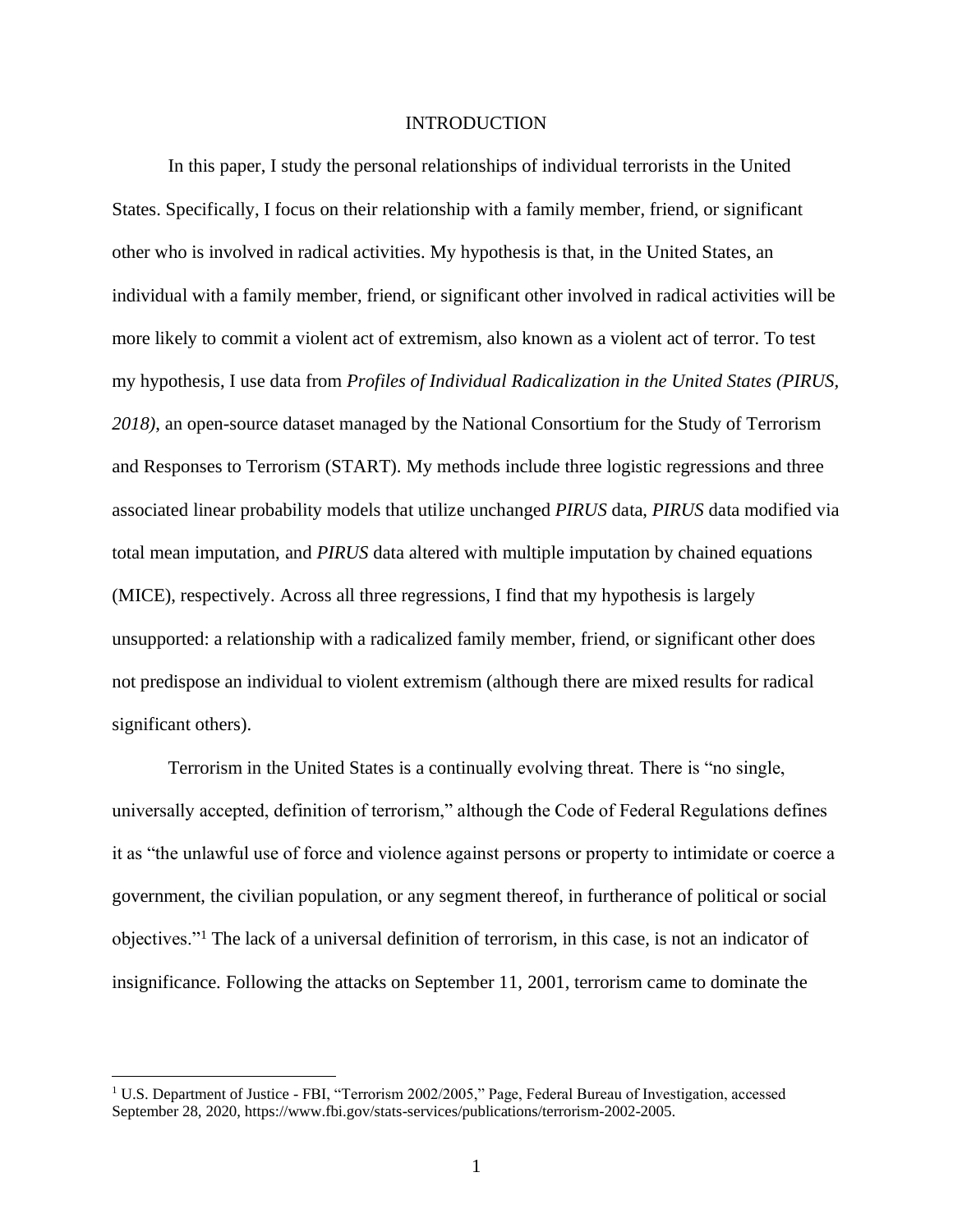minds of national security policy analysts and United States law enforcement and intelligence agencies.

Anyone can become radicalized and commit an act of terrorism domestically, unfortunately leaving civilians particularly susceptible to violent attacks. Despite the continued efforts of law enforcement and intelligence agencies, terrorism in the United States is difficult to track and prevent. Lone wolves are especially difficult to identify prior to committing an act of terrorism, as they are often radicalized online and have no connection to established terrorist groups.<sup>2</sup> Establishing methods to help identify and prevent terrorists, both individuals and groups, from completing their objectives is critical for the continued safety of United States citizens.

I propose that one possible counterterrorism method is to examine the personal relationships of individual terrorists in the United States. Are individuals more likely to commit an act of violent extremism if they have a close, personal relationship with someone already involved in radical activities? Does the type of relationship—family member, friend, or significant other—matter? While not enough to drive government response on its own, knowing more about perpetrators of violent acts of extremism and their relationships would contribute to the overall understanding and prevention of terrorism in the United States.

With the pursuit of that goal in mind, I proceed as follows: in the next section, I provide background and a review of relevant literature pertaining to the extremist radicalization process and the impact of personal relationships with people involved in radical activities on an individual level. In the third section, I describe the conceptual model I use to examine the drivers of violent extremism, focusing on the effects of personal relationships with individuals involved

<sup>&</sup>lt;sup>2</sup> "Terrorism -- FBI," Folder, Federal Bureau of Investigation, accessed September 28, 2020, https://www.fbi.gov/investigate/terrorism.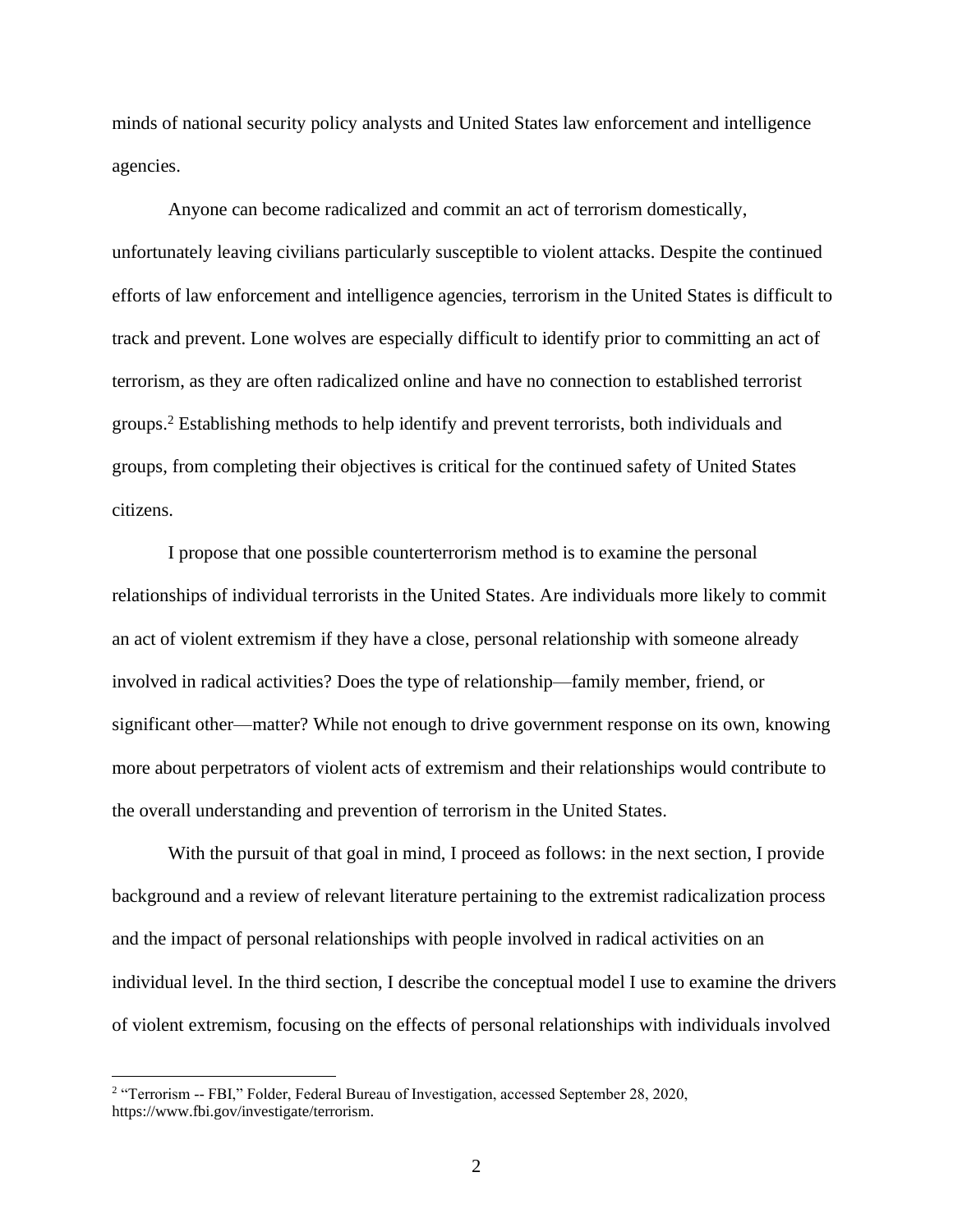in radical activities. The fourth section offers a description of the data I use to examine this issue, while the fifth section contains the associated empirical model and results. Finally, the sixth section discusses the results of the paper and concludes with related policy implications and recommendations.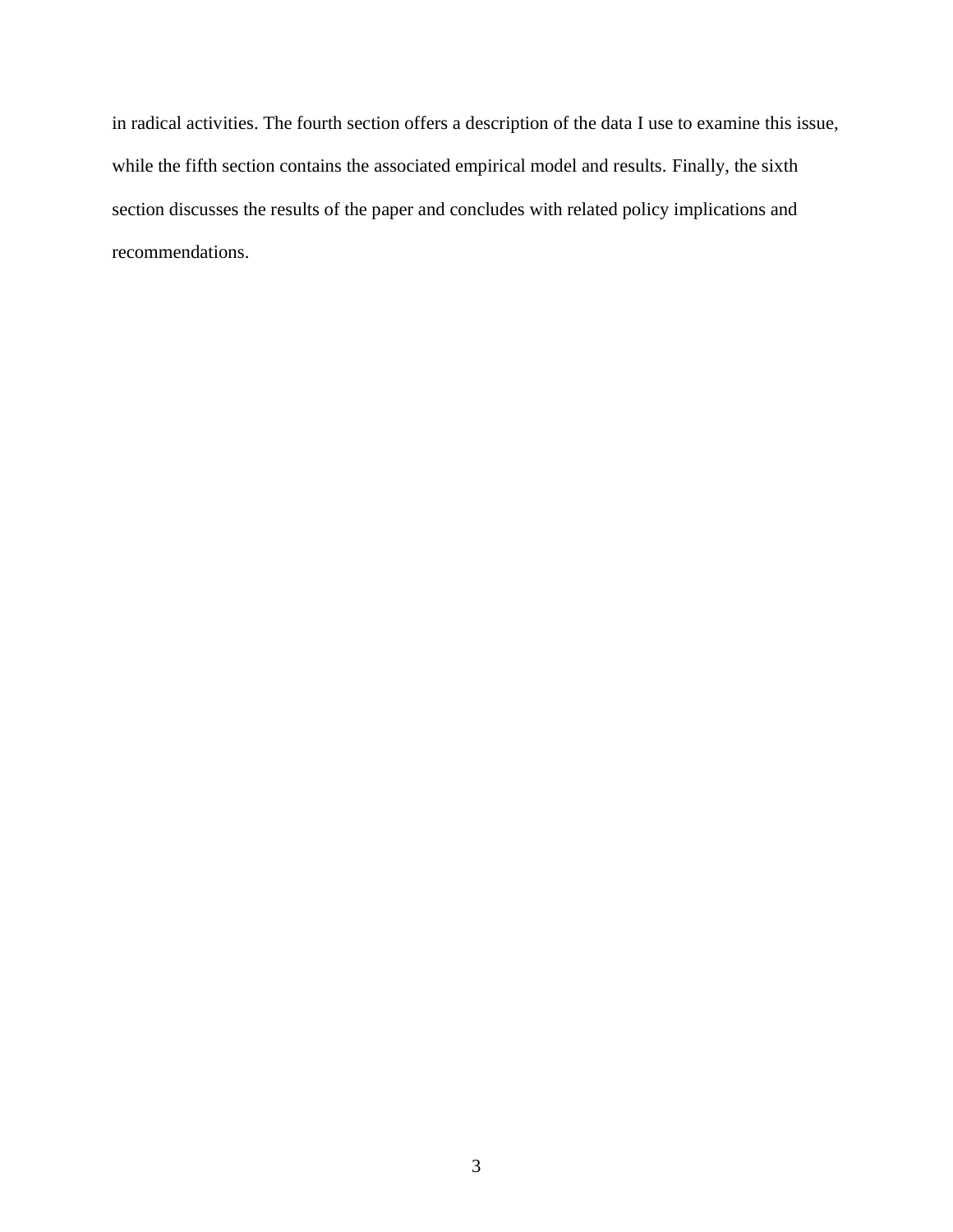#### BACKGROUND AND LITERATURE REVIEW

<span id="page-9-0"></span>The September 11 attacks ensured that terrorism dominated and continues to dominate minds of national security policy analysts and United States law enforcement and intelligence agencies, as well as the public consciousness. With terrorism constantly evolving, it is necessary to establish methods to identify and prevent terrorists from completing their goals for the continued safety and security of United States citizens. In this section, I designate the definitions I will adhere to in this paper before discussing significant existing methods of measuring the individual radicalization process, motivators of extremism, and finally personal ties to people involved in radical activities and their effects on the individual radicalization process.

#### *Defining Terrorism, Violent Extremism, and Radicalization*

<span id="page-9-1"></span>As previously mentioned, due to its complex nature, terrorism has "no single, universally accepted, definition," although the Code of Federal Regulations defines it as "the unlawful use of force and violence against persons or property to intimidate or coerce a government, the civilian population, or any segment thereof, in furtherance of political or social objectives."<sup>3</sup> Relevant to this paper are the forms of terrorism committed in the United States. These acts of terror fall under two categories: domestic terrorism and international terrorism. Domestic terrorism consists of "violent, criminal acts committed by individuals and/or groups to further ideological goals stemming from domestic influences, such as those of a political, religious, social, racial, or environmental nature." 4 In contrast, international terrorism entails "violent, criminal acts committed by individuals and/or groups who are inspired by, or associated with, designated

<sup>3</sup> U.S. Department of Justice - FBI, "Terrorism 2002/2005."

<sup>&</sup>lt;sup>4</sup> "Terrorism," Folder, Federal Bureau of Investigation, accessed November 8, 2020, https://www.fbi.gov/investigate/terrorism.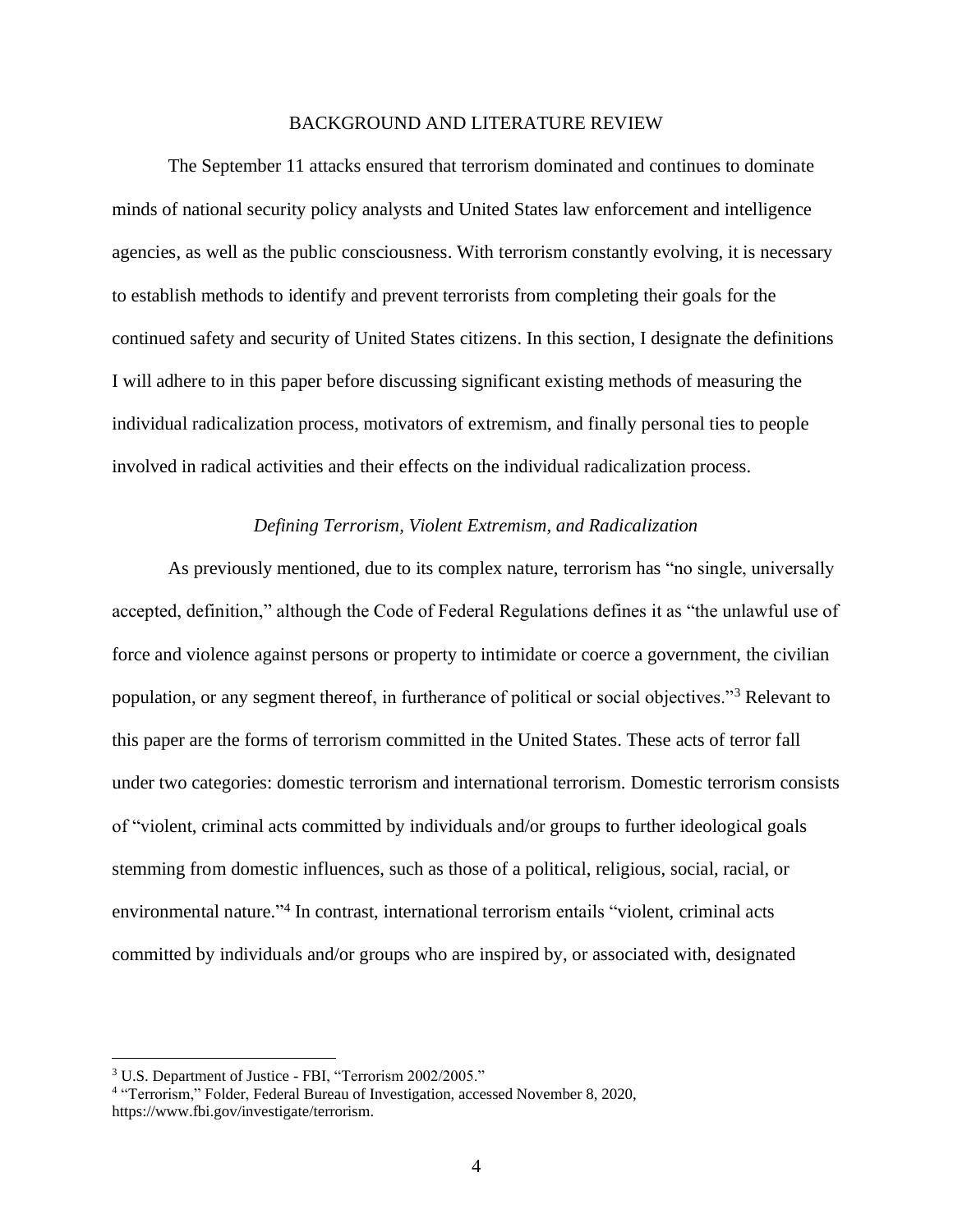foreign terrorist organizations or nations (state-sponsored)."<sup>5</sup> The *PIRUS* data I study include domestic and international extremists, thus allowing for the examination of both domestic terrorists and international terrorists who committed acts of terror in the United States.

Not only are there inconsistent definitions of terrorism, but there are also associated moral biases connected to the word "terrorism." Laqueur, Lafree et. al., and others avoid these biases by replacing the word "terrorism" with the phrase "violent extremism."<sup>6</sup> Using the phase "violent extremism" implicitly signals there can also be "non-violent extremism," a distinction that is often forgotten when discussing terrorism (examples of violent and non-violent extremism are provided in the Empirical Model and Results section).<sup>7</sup> Although I will be examining individuals who committed violent extremist acts in the United States, it is crucial to remember that violent examples of extremism are the least likely outcomes of extremist actions, as opposed to non-violent outcomes.

So, the question becomes: how do individuals get to the point that they are ready and willing to commit a violent, or non-violent, extremist act? The process is called radicalization. Radicalization, as defined by Maskaliūnaitė is "a process by which a person adopts belief systems which justify the use of violence to effect social change and comes to actively support as well as employ violent means for political purposes."<sup>8</sup> Taspinar argues that researchers and law enforcement should prioritize "radicalism," not terrorism.<sup>9</sup> This makes sense, as it is more

<sup>&</sup>lt;sup>5</sup> "Terrorism."

<sup>6</sup> Walter Laqueur, *The New Terrorism: Fanatacism and the Arms of Mass Destruction* (New York: Oxford University Press, 2000).

 $7$  Collin Meisel, "The Non-Effect of Radicalization Duration on the Propensity for Violent Extremism in the United States," *Georgetown University-Graduate School of Arts & Sciences* (thesis, Georgetown University, 2018), https://repository.library.georgetown.edu/handle/10822/1050818.

<sup>8</sup> Asta Maskaliūnaitė, "Exploring the Theories of Radicalization," *International Studies. Interdisciplinary Political and Cultural Journal* 17, no. 1 (December 30, 2015): 9–26, https://doi.org/10.1515/ipcj-2015-0002.

<sup>9</sup> Ömer Taşpınar, "Fighting Radicalism, Not 'Terrorism': Root Causes of an International Actor Redefined," *SAIS Review of International Affairs* 29, no. 2 (2009): 75–86, https://doi.org/10.1353/sais.0.0059.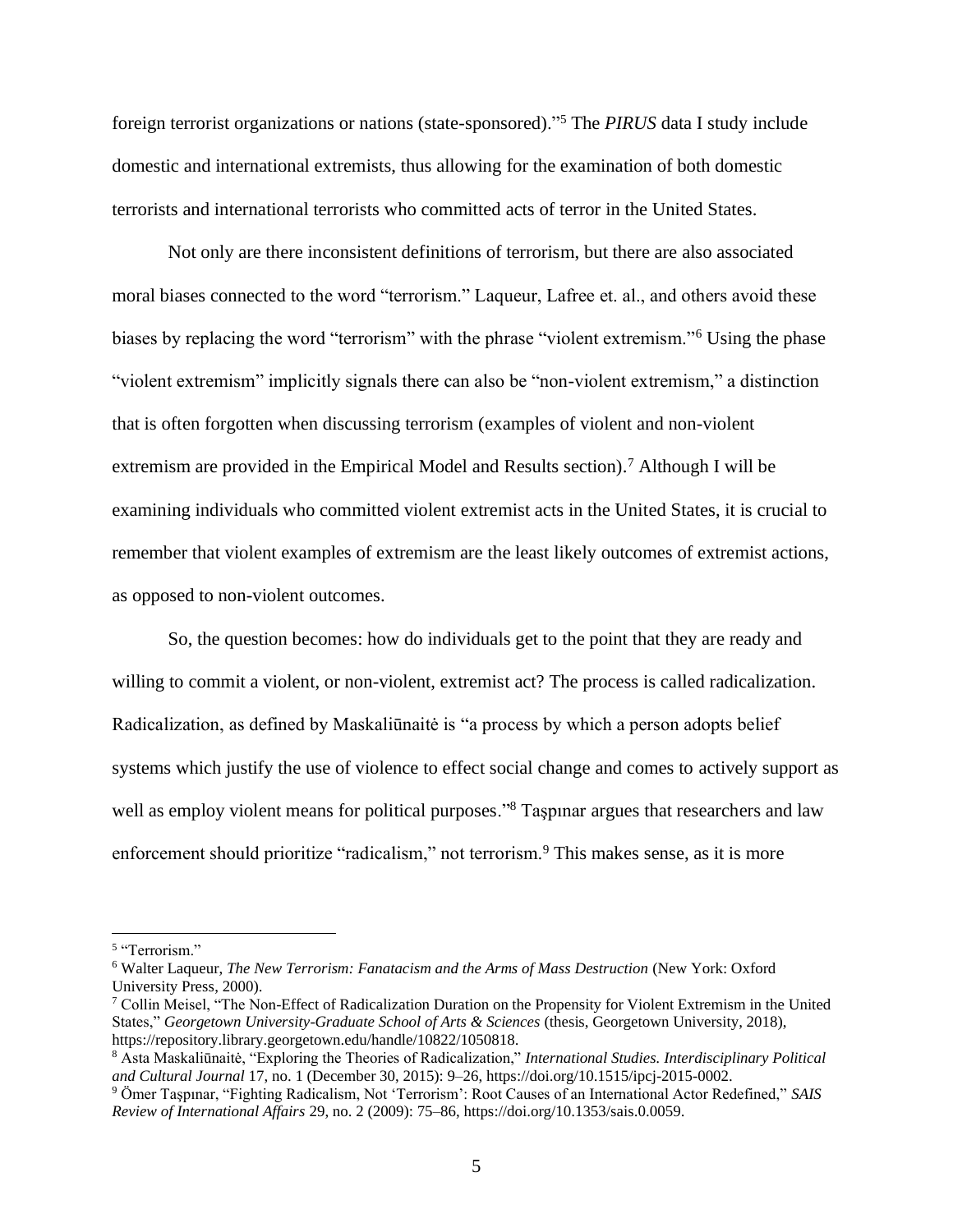effective to prevent individuals from becoming violent extremists, as opposed to dealing with them once the process is already complete.

Some scholars believe that studying radicalization on its own is not enough. Schuurman and Taylor argue that the concept of radicalization suffers from an integral shortcoming, in that it relies heavily on the premise that involvement in terrorism stems from the adoption of radical beliefs. They claim that Taylor's concept of fanaticism, developed in the early 1990s provides a "conditional understanding of when radical beliefs can lead to violent behavior."<sup>10</sup> Ultimately, they argue that fanaticism is comprised of elements that "endow [it] with the specificity lacking in those interpretations of radicalization that conflate the adaptation of radical beliefs with involvement in radical behavior."<sup>11</sup> While Schuurman and Taylor make a fair point, current research continues to focus on individual radicalization. Below I will elaborate on some of the different methods used to measure the radicalization process.

#### *Metaphorical Measurement Methods of Radicalization*

<span id="page-11-0"></span>Understanding the process of individual radicalization is vital when determining the best methods for preventing violent extremism. Having an understanding of how the process begins allows policy makers and law enforcement agencies to more easily prevent full radicalization from occurring. Researchers employ different methodologies when studying the process of radicalization. Below I will examine three methods used to measure radicalization: the narrowing staircase to terrorism, the four stages of radicalization, and the puzzle metaphor.

<sup>&</sup>lt;sup>10</sup> Bart Schuurman and Max Taylor, "Reconsidering Radicalization: Fanaticism and the Link Between Ideas and Violence" 12, no. 1 (2018): 20.

<sup>&</sup>lt;sup>11</sup> Schuurman and Taylor.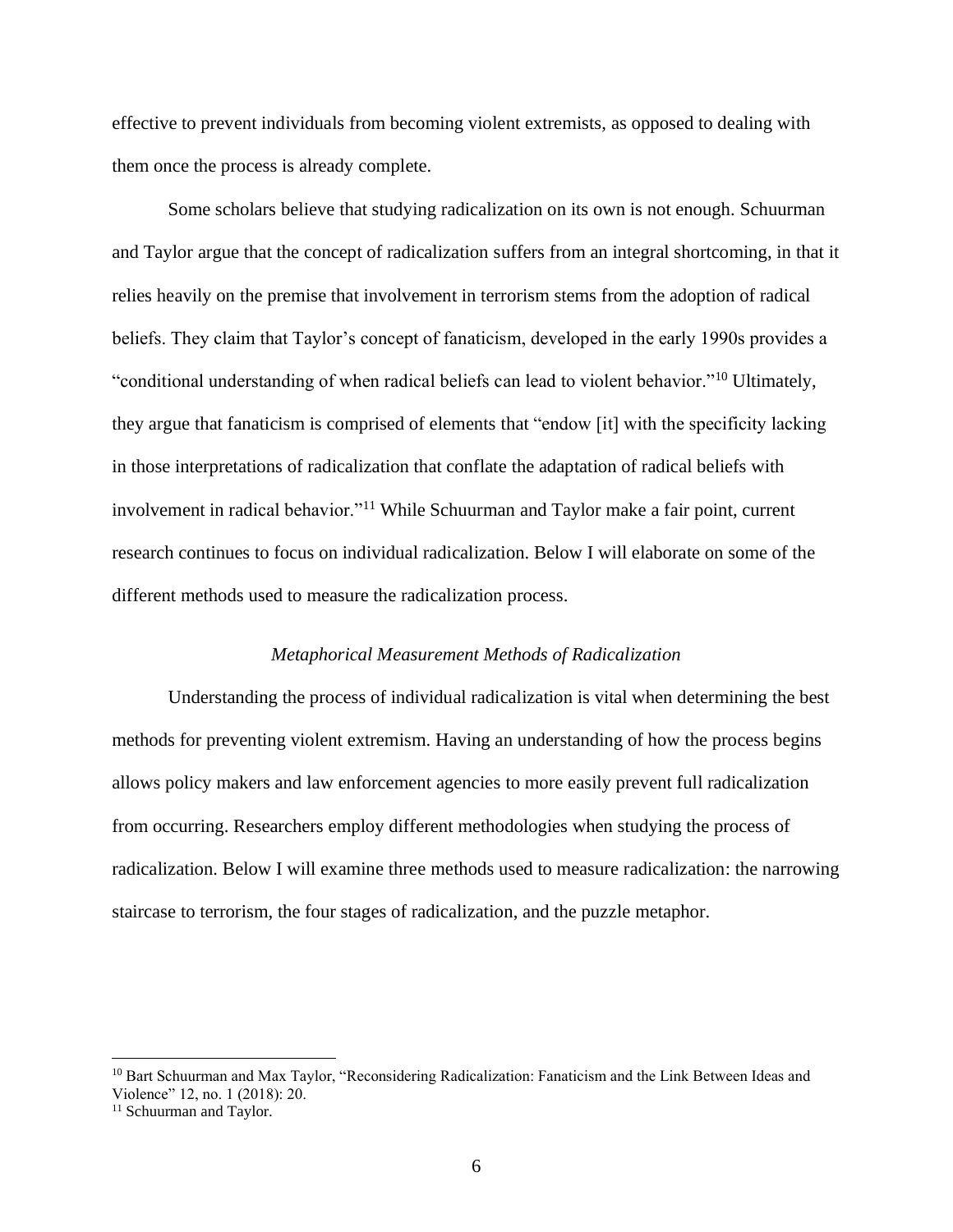#### **The Narrowing Staircase to Terrorism**

Moghaddam's narrowing staircase to terrorism has a ground floor leading up to five other levels that represent a "behavior characterized by a particular psychological process.<sup>12</sup> As an individual ascends the staircase to terrorism, or violent extremism, their behavioral options start to decrease, going from a wide range of options on the ground floor to only one option on the highest floor – committing an act of terror.<sup>13</sup> The narrowing staircase method suggests that the more involved an individual is, or the higher they climb, the less able they are to abandon their path and the more constricted their choices become. This reasoning makes sense, as an extremist is not only propelled forward in their radicalization journey by outside influences, but is also constricted by peer pressure, groupthink, and other circumstances, both from within their personal psyche and from group or organizational relationships. It is questionable, though, if this method applies in the same way to lone wolf terrorists. Typically more isolated, lone wolves likely would not be affected behaviorally by the same influences.

#### **The Four Stages of Radicalization**

In Silber and Bhatt's four stages of radicalization, radicalization can be visualized as a funnel, in that the further a person progresses through the stages, the more likely they are to commit an act of violent extremism.<sup>14</sup> The four stages consist of Stage 1: Pre-Radicalization; Stage 2: Self-Identification; Stage 3: Indoctrination; and Stage 4: Jihadization; and remain consistent despite different circumstances and environments.<sup>15</sup>

<sup>12</sup> Fathali M. Moghaddam, "The Staircase to Terrorism: A Psychological Exploration.," *American Psychologist* 60, no. 2 (2005): 161–69, https://doi.org/10.1037/0003-066X.60.2.161.

<sup>13</sup> van Stekelenburg, J. et al., "Radicalization," in *Identity and Participation in Culturally Diverse Societies. A Multidisciplinary Perspective* (Blackwell Wiley, 2010), 181–94, https://research.vu.nl/en/publications/84047cdd-3933-40b2-bd27-ba99fdcc5c91.

<sup>14</sup> Mitchell D Silber and Arvin Bhatt, "Radicalization in the West: The Homegrown Threat," *The New York City Police Department*, n.d., 90.

<sup>&</sup>lt;sup>15</sup> Silber and Bhatt.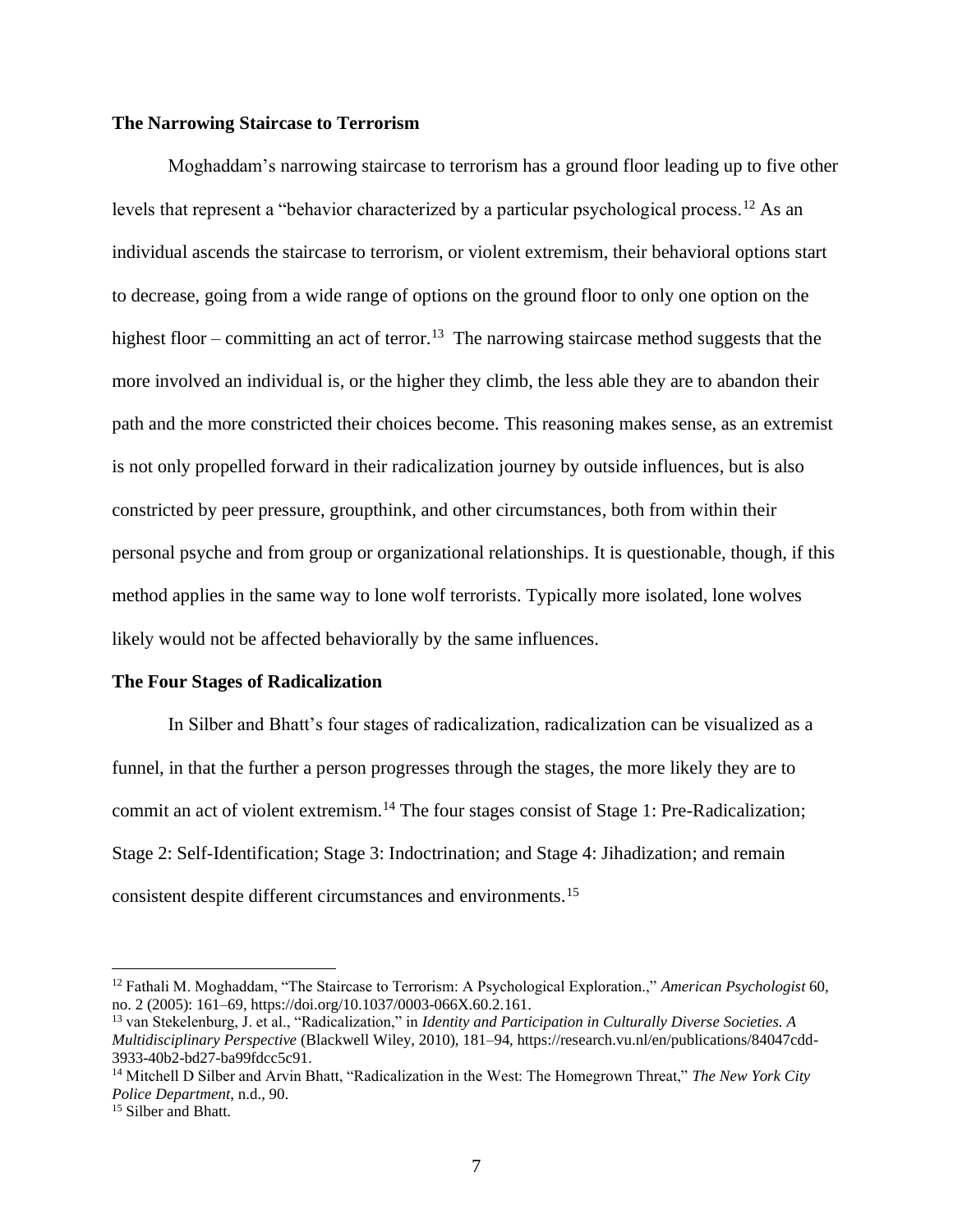

**Figure 1: Author-Created Figure Based on Silber and Bhatt's Four Stages of Radicalization**

The funnel visual shows how an individual can fall into the process, quickly sliding down the slope of radicalization. As a person progresses through the stages of radicalization, not only do their options narrow, but they also arguably start to lose control, as one would falling down a funnel. This is particularly relevant given that, although individuals typically start the radicalization process on their own, they eventually search for like-minded individuals as they progress through the stages of radicalization.<sup>16</sup> The more other people get involved, the less control the individual has of their own radicalization process, as they can be influenced by peers and groupthink. Given this theory, it behooves policy makers and law enforcement agencies to direct their efforts toward preventative measures that intercept individuals early in their radicalization process.

#### **The Puzzle Metaphor**

The previous two methods are both very linear in how they approach individual radicalization. In contrast, Hafez and Mullins' puzzle metaphor employs a more chaotic method of analyzing radicalization. They argue that grievances, networks, ideologies, and support studies

<sup>&</sup>lt;sup>16</sup> Silber and Bhatt.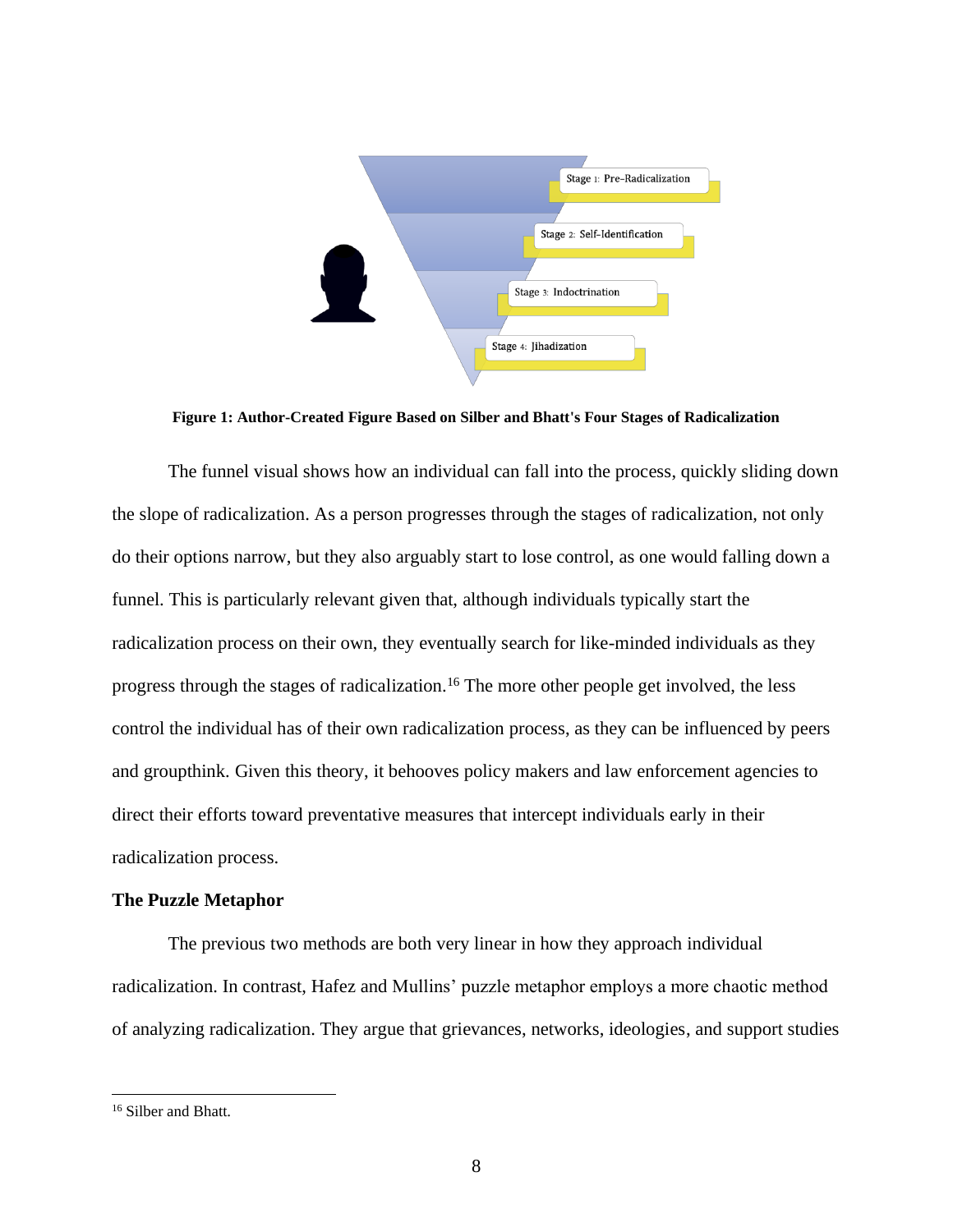are present in most radicalization studies but can vary in how they fit together.<sup>17</sup> The method reflects the interdependent nature of radicalization variables, with each piece of the puzzle containing elements of the adjacent pieces.<sup>18</sup> While possibly making the radicalization process more difficult for law enforcement and researchers to predict, this method more adequately describes the radicalization process in a holistic fashion. Individual radicalization is a complicated process with many factors, both internal and external, influencing the individual.

So, what can be learned from these three methods of study? First, that there is no "onesize-fits-all" model of radicalization. Individuals are radicalized differently, come from different backgrounds, and are demographically unique.<sup>19</sup> One should not be discouraged by this, though, as studying the individual radicalization process can still be used to support preventative policies and solutions. Additionally, these methods show that radicalized individuals come from all walks of life—they are "unremarkable."<sup>20</sup> It is easy to forget that violent extremists were not always violent extremists and are not that different from their contemporaries. They have normal personalities and, by outward appearance, lack distinguishing characteristics to differentiate them from normal people.<sup>21</sup> Given that violent extremists are so difficult to distinguish from the rest of the populace, it follows that there is no single profile that can be used to pinpoint those who chose this path.

<sup>&</sup>lt;sup>17</sup> Mohammed Hafez and Creighton Mullins, "The Radicalization Puzzle: A Theoretical Synthesis of Empirical Approaches to Homegrown Extremism," *Studies in Conflict & Terrorism* 38, no. 11 (November 2, 2015): 958–75, https://doi.org/10.1080/1057610X.2015.1051375.

<sup>18</sup> Hafez and Mullins.

<sup>19</sup> "Final Report: Empirical Assessment of Domestic Radicalization (EADR)" (National Consortium for the Study of Terrorism and Responses to Terrorism (START), December 2016).

<sup>&</sup>lt;sup>20</sup> Silber and Bhatt, "Radicalization in the West: The Homegrown Threat."

<sup>&</sup>lt;sup>21</sup> "FRD -- The Sociology and Psychology of Terrorism," accessed November 7, 2020, https://fas.org/irp/threat/frd.html.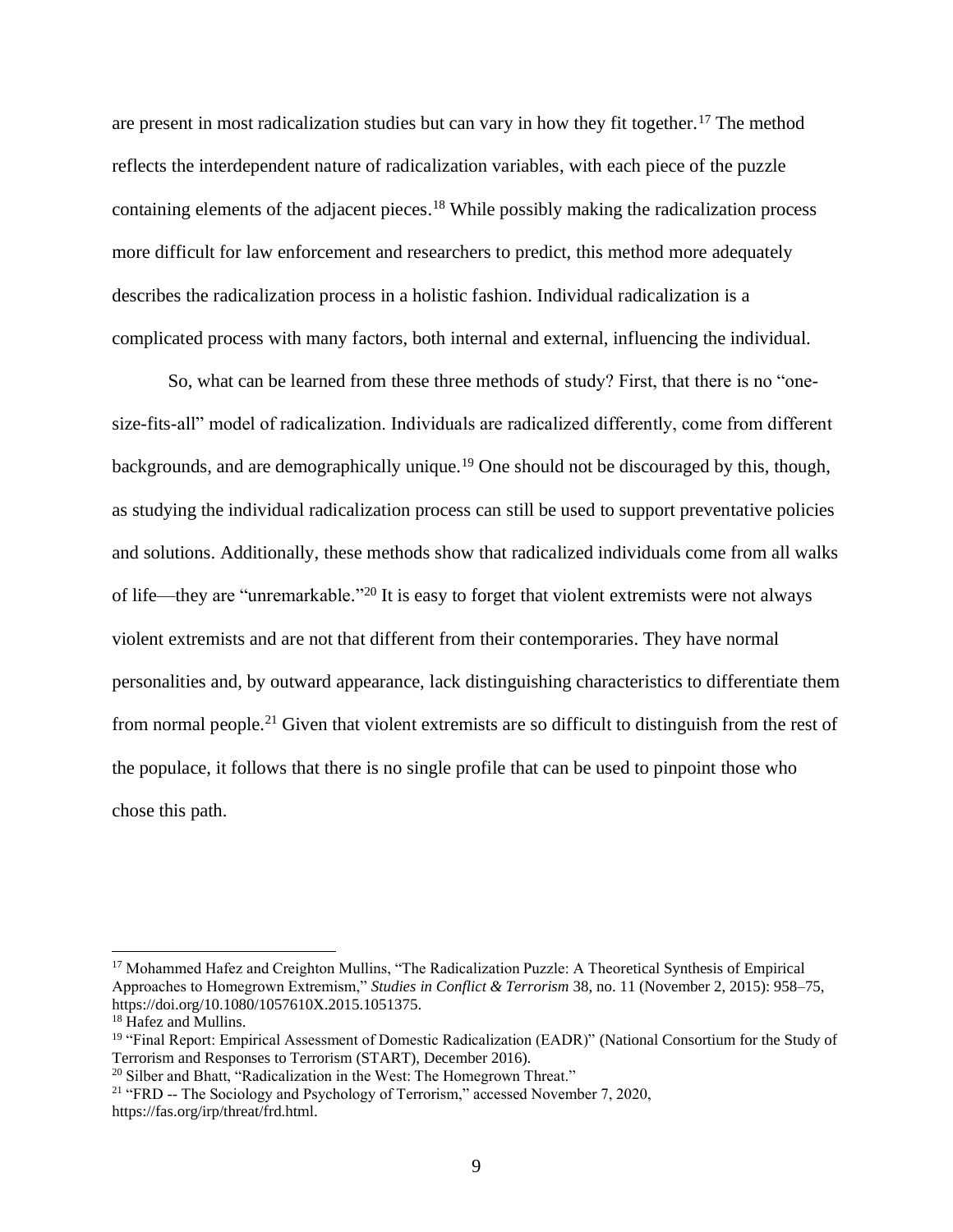#### *Motivators of Extremism*

<span id="page-15-0"></span>While radicalization profiles may differ across extremist individuals, the motivations driving their behavior are often quite similar. What are their goals? Why are they acting this way? Kydd and Walter argue that "terrorist violence is a form of costly signaling." Specifically, there are five principle logics driving the costly signaling: 1) attrition; 2) intimidation; 3) provocation; 4) spoiling; and 5) outbidding. <sup>22</sup> Unable to express their discontent in a traditional, socially acceptable manner, extremists turn instead to acts of violence to persuade their audience to comply with their wishes. Those wishes are typically related to regime change, territorial change, policy change, social control, and status quo maintenance.<sup>23</sup>

On a more individual level, most acts of violence stem from political, religious, and socioeconomic factors. Additionally, group sociological and social psychology views and individual pathologies may affect the likelihood of a violent  $act.^{24}$  Quest theory suggests that when people "perceive themselves as rejected, divested of control, or as victims of injustice, they feel belittled and disrespected." <sup>25</sup> Consequently, they attempt to fill that void with compensatory action, which in this case manifests in extremism.

One must keep in mind that most radicalized individuals do not reach the final stage of radicalization: committing a violent extremist act. Despite their motivations, something stops them from committing the final act of violence. Simi and Windisch conclude there are five types of barriers that hinder radicalization toward mass casualty violence: 1) it is counterproductive; 2) preference toward interpersonal violence; 3) changes in focus and availability; 4) internal

<sup>22</sup> Andrew H. Kydd and Barbara F. Walter, "The Strategies of Terrorism," *International Security* 31, no. 1 (2006): 49–80.

<sup>&</sup>lt;sup>23</sup> Kydd and Walter.

<sup>24</sup> Amy Zalman, "Top Major Causes and Motivations of Terrorism," December 22, 2018.

<sup>25</sup> Katarzyna Jasko, Gary LaFree, and Arie Kruglanski, "Quest for Significance and Violent Extremism: The Case of Domestic Radicalization," *Political Psychology* 38, no. 5 (2017): 815–31, https://doi.org/10.1111/pops.12376.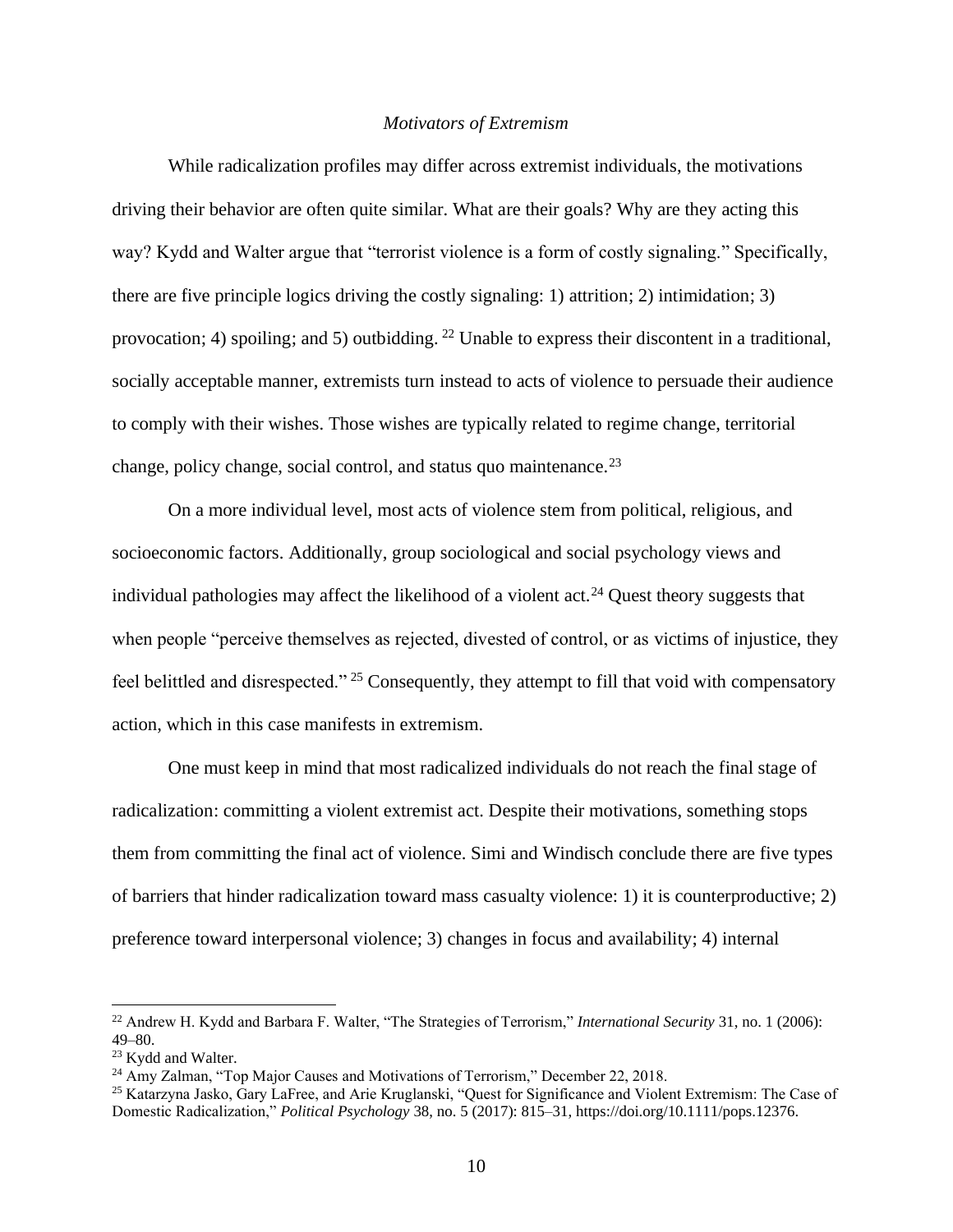organizational conflict; and 5) moral apprehension.<sup>26</sup> If policy makers and law enforcement agencies could integrate these barriers into preventative measures, they might be more successful in preventing violent extremism from occurring.

#### *Personal Ties: Preventative or Precursors to Radical Extremism?*

<span id="page-16-0"></span>Why do some extremists go all the way and commit a violent act of terror while others do not? Many factors contribute to action, or inaction, such as Simi and Windisch's five types of barriers.<sup>27</sup> I will focus on personal ties to people involved in radical activities because they can both prevent or encourage individual violent radicalization.

The relationship between the radicalization of the social network and the inclination to use violence is more complex than it first appears. It is not always the case that personal ties draw potential extremists further down their radicalization path. Jasko, LaFree, and Kruglanski found that individuals with connections to non-violent extremist friends are less likely to commit acts of violence than those "with no connections or with connections to violent extremist friends."<sup>28</sup> Why would this be the case? Possibly because those with no connections feel isolated and insignificant and are therefore more likely to turn to violence. Additionally, non-violent friends could have a preventative effect on individuals tending toward radicalization, keeping them from committing an act or acts of violent extremism.<sup>29</sup>

Additionally, a change in romantic partners or relationships can help a person disengage from extremist activities. <sup>30</sup> Not surprisingly, non-extremist individuals can have a good

<sup>26</sup> Pete Simi and Steven Windisch, "Why Radicalization Fails: Barriers to Mass Casualty Terrorism," *Terrorism and Political Violence* 32, no. 4 (May 18, 2020): 831–50, https://doi.org/10.1080/09546553.2017.1409212. <sup>27</sup> Simi and Windisch.

<sup>28</sup> Jasko, LaFree, and Kruglanski, "Quest for Significance and Violent Extremism."

<sup>29</sup> Jasko, LaFree, and Kruglanski.

<sup>&</sup>lt;sup>30</sup> Michael Jensen, Patrick James, and Elizabeth Yates, "Contextualizing Disengagement: How Exit Barriers Shape the Pathways Out of Far-Right Extremism in the United States," *Studies in Conflict & Terrorism*, May 4, 2020, 1– 29, https://doi.org/10.1080/1057610X.2020.1759182.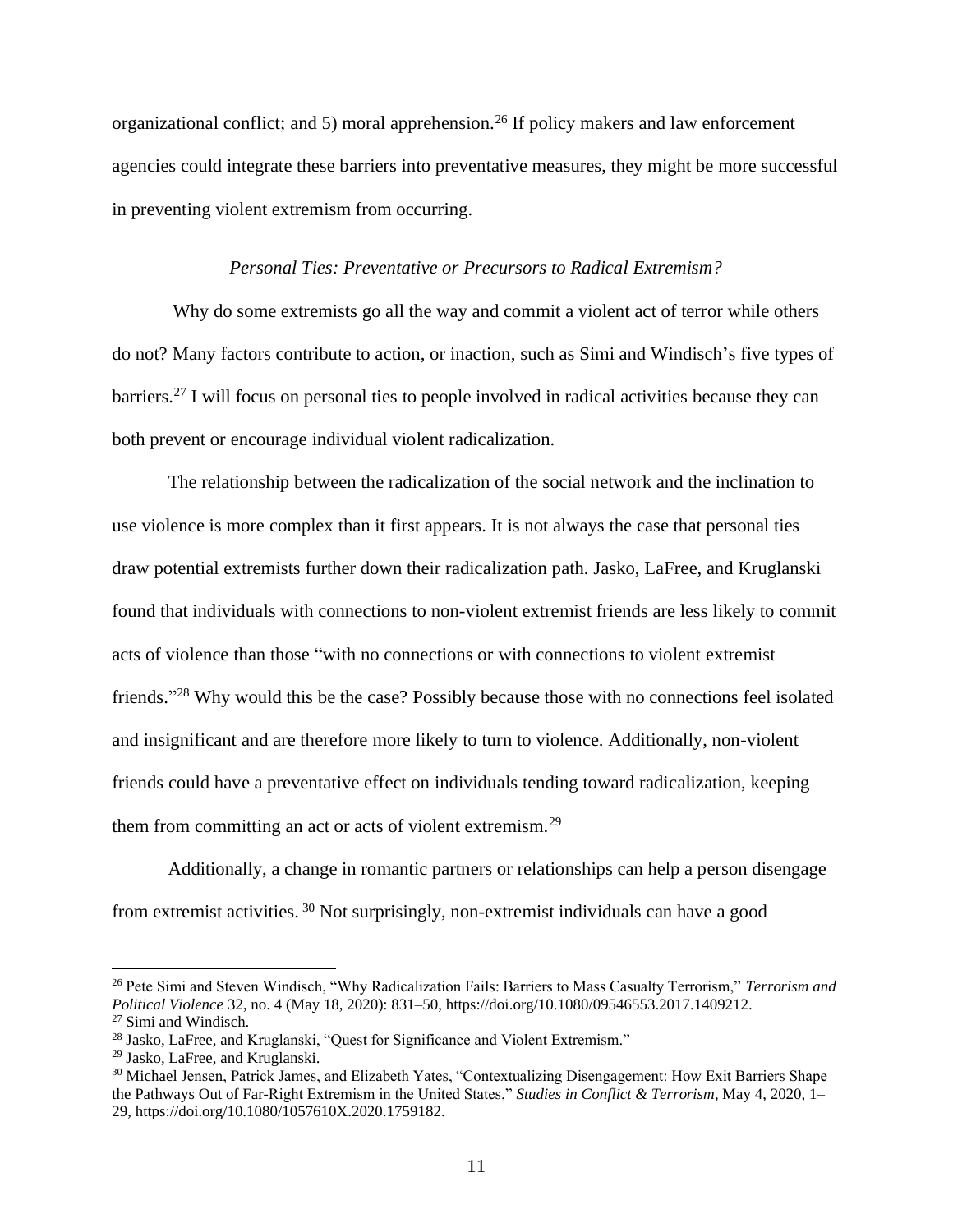influence on extremist individuals. Especially in a romantic relationship, partners exert significant behavioral influence over one another. In encouraging each half of the relationship to actively seek to impress the other, cognitive focus focuses on productive, rewarding behaviors. If a non-extremist partner does not approve of their significant other's extremist actions, that individual might desist in order to please them. One can posit, though, that the opposite is true as well—that those who become romantically involved with an extremist individual are in turn more likely to become radicalized.

While there are instances, as evidenced above, where personal ties can pull extremist individuals out of the radicalization process, it is more common to see the influence exerted by personal ties pushing people the opposite way—toward violent extremism. For example, women are sometimes recruited into terrorist organizations by their lovers or accomplices. The Intifada in Palestine recruited many young girls in this manner.<sup>31</sup> The reasoning is the same as it is for romantic ties drawing individuals away from extremism – individuals become more radicalized to please their romantic partner.

Another facilitator of radicalization is "having connections with terrorists in one's offline network."<sup>32</sup> There is strong evidence that having friends or family members who "embrace terrorism" can be influential in an individual's choice to become or remain a terrorist.<sup>33</sup> Akers notes that those who interact with deviant peers more than conforming peers are more likely to be exposed to, and eventually "acquire, maintain, or increase deviant behavior."<sup>34</sup> Jasko, LaFree, and Kruglanski report that friends are even more influential than family members.<sup>35</sup> People do

<sup>&</sup>lt;sup>31</sup> "FRD -- The Sociology and Psychology of Terrorism."

<sup>&</sup>lt;sup>32</sup> Allison G Smith, "How Radicalization to Terrorism Occurs in the United States: What Research Sponsored by the National Institute of Justice Tells Us," n.d., 27.

<sup>33</sup> Smith.

<sup>34</sup> Ronald L. Akers, *Social Learning and Social Structure: A General Theory of Crime and Deviance* (New Brunswick, NJ: Transaction Publishers, 2009).

<sup>35</sup> Jasko, LaFree, and Kruglanski, "Quest for Significance and Violent Extremism."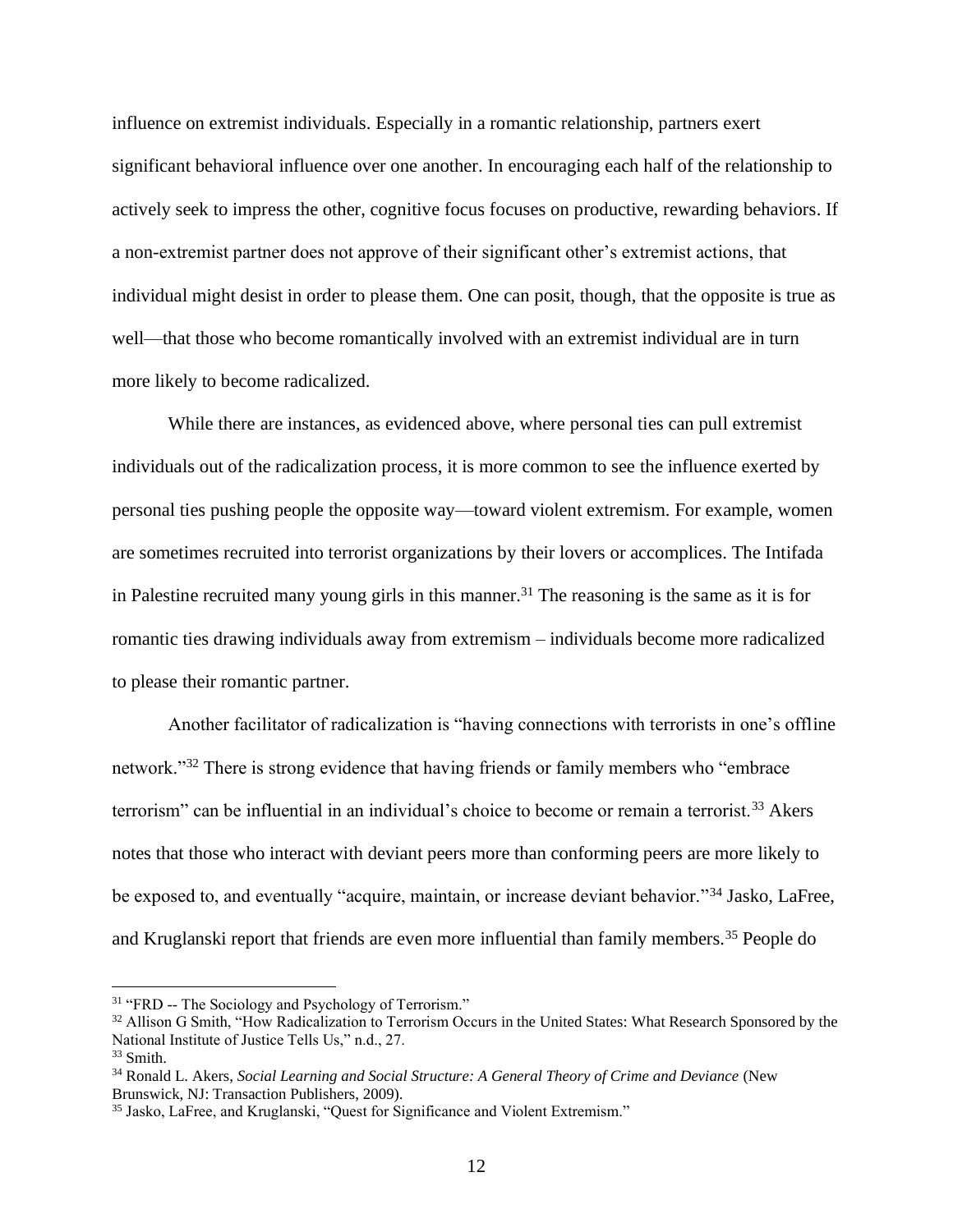not choose their family, but they do choose their friends. If the friends they choose to spend time with are already involved in extremist activities, they will slowly become radicalized themselves. Policy makers and law enforcement agencies should keep this in mind when creating preventative programs, targeting individuals who have yet to fully integrate with extremist groups.

Personal ties can also impede extremists from disengaging with their extremist community. Hafez found that familial ties to extremism commonly prevent individuals from disengaging from extremism, as they "intensify commonly cited intra-group mechanisms, such as peer-pressure, groupthink, and in-group/out-group dynamics."<sup>36</sup> Essentially, familial ties to extremism function as "exit barriers," preventing individuals from discontinuing their extremist activities.<sup>37</sup> The positive relationship evident between familial extremism and political violence is both a bane and a boon to law enforcement and researchers.<sup>38</sup> While it would be easier to fight extremist radicalization if personal ties were not so influential in the process, it is beneficial in elucidating precisely who might be more likely to engage in extremist actions. Those involved in preventing violent extremism must be intentional, though, in preventing negative biases from coloring their views of people who associate with violent extremists but may not be extremists themselves, especially within the law enforcement field.

Additionally, personal ties affect an individual's ability to gain access to extremist groups as well as their predisposition toward doing so. Social learning theory advances the concept that, when analyzing group membership in criminal or "deviant organizations," social reinforcement

<sup>36</sup> Jensen, James, and Yates, "Contextualizing Disengagement."

<sup>37</sup> Jensen, James, and Yates.

<sup>38</sup> Gary Lafree et al., "Correlates of Violent Political Extremism in the United States\*," *Criminology* 56, no. 2 (2018): 233–68, https://doi.org/10.1111/1745-9125.12169.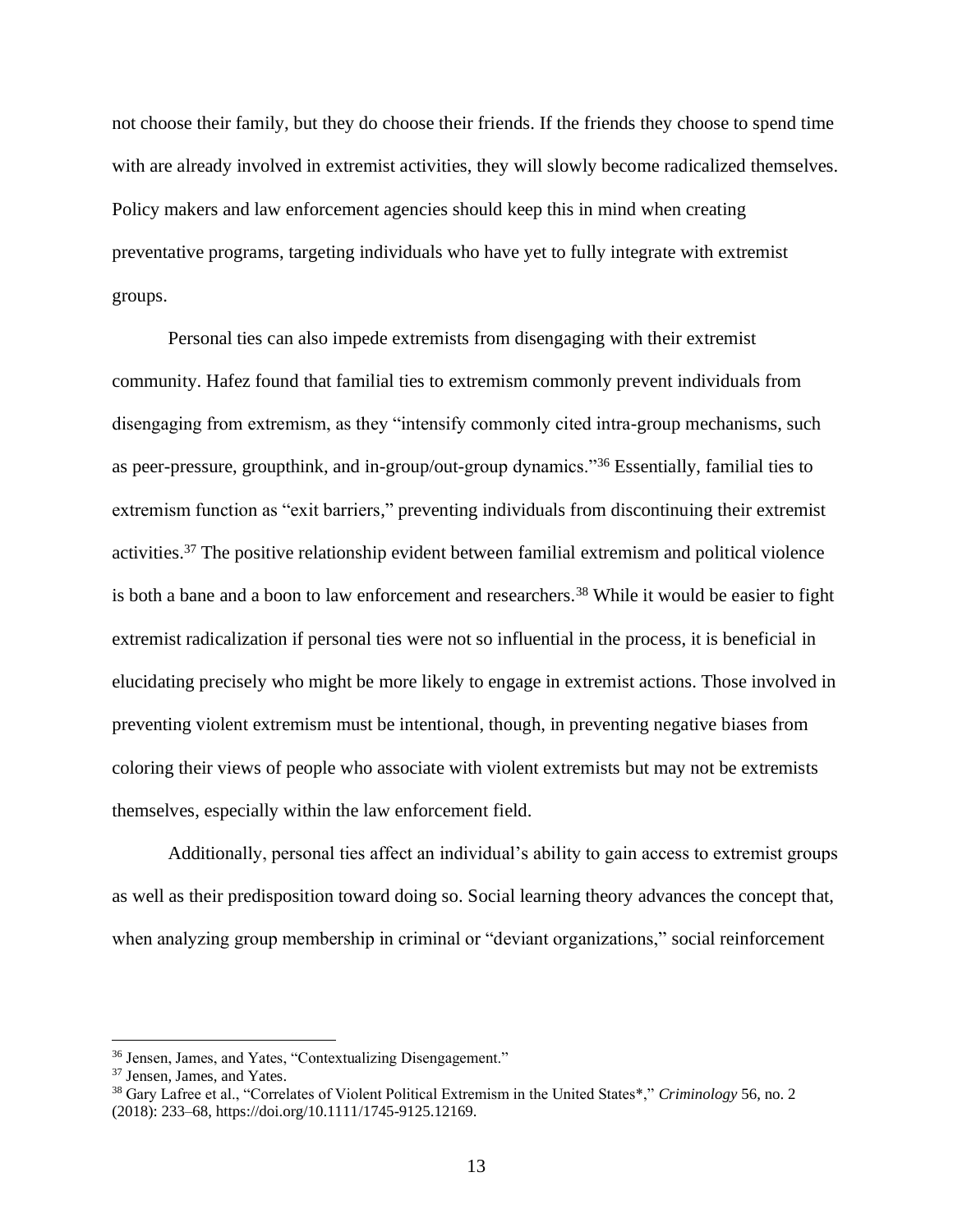of participants is done through the use of personal ties with family and friends.<sup>39</sup> Having family members, peers, or neighborhood acquaintances in extremist groups or movements will likely "lead to positive evaluations of membership in these organizations."<sup>40</sup> The personal connection gives the individual an "in" to the organization or group, similar to a CEO bringing in a personal acquaintance to work at their company when there is a job opening, bypassing the normal job application process.

If having personal ties to violent extremists is such a strong predictor of radicalization and violence, then why are there increasing numbers of lone wolf terror incidents? Mills et. al. explain that there is a correlation between lacking social bonds, like marriage and family bonds, or having those bonds weakened, and radicalization.<sup>41</sup> Someone with few or broken personal connections may be more likely to radicalize and engage in extremist activity. In contrast, Malthaner and Lindekilde argue that lone wolf, or lone actor, terrorists are not always that alone, and actually often interact or are "linked with other individuals, groups, and wider networks and movements in various ways."<sup>42</sup> Rather than being completely isolated, their radicalization pathways are shaped in part by embedded social relationships and interactions. Those pathways are just different from the "common pathways" to joining extremist groups.<sup>43</sup> In the case of lone wolf or single actor terrorism, personal ties still effect their radicalization process, just in different ways than with group terrorism.

<sup>42</sup> Michael Stohl, Richard Burchill, and Scott Howard Englund, eds., "12. Analyzing Pathways of Lone-Actor Radicalization: A Relational Approach," in *Constructions of Terrorism* (University of California Press, 2019), 163– 80, https://doi.org/10.1525/9780520967397-014.

<sup>39</sup> Colleen E. Mills et al., "Social Learning and Social Control in the Off- and Online Pathways to Hate Crime and Terrorist Violence," *Studies in Conflict & Terrorism*, March 29, 2019, 1–29, https://doi.org/10.1080/1057610X.2019.1585628.

 $40$  Mills et al.

<sup>41</sup> Mills et al.

<sup>43</sup> Stohl, Burchill, and Englund.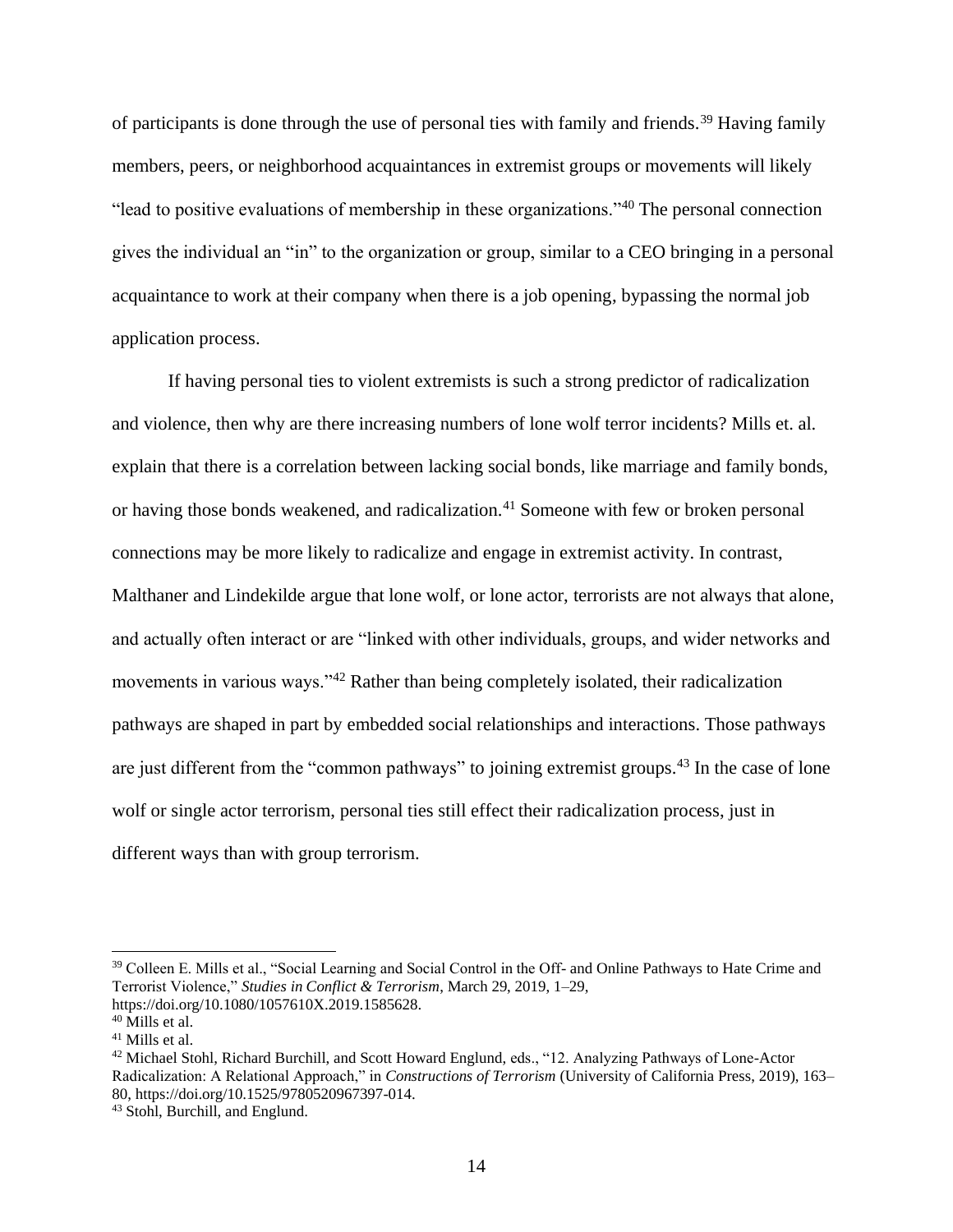#### *Implications for this Study*

<span id="page-20-0"></span>My paper adds to this literature by examining in more depth the relationship between close personal relationships and individual radicalization culminating in an act of violent extremism. Using data provided by the *PIRUS* dataset, I will examine individuals with a family member, friend, and/or significant other involved in radical activities, both violent and nonviolent. My goal is to determine if someone is more likely to commit an act of violent extremism if they have one or more influencer in their life. With this information, I hope to contribute to the literature being used by national security policy analysts and United States law enforcement and intelligence agencies in their quest to prevent violent extremism.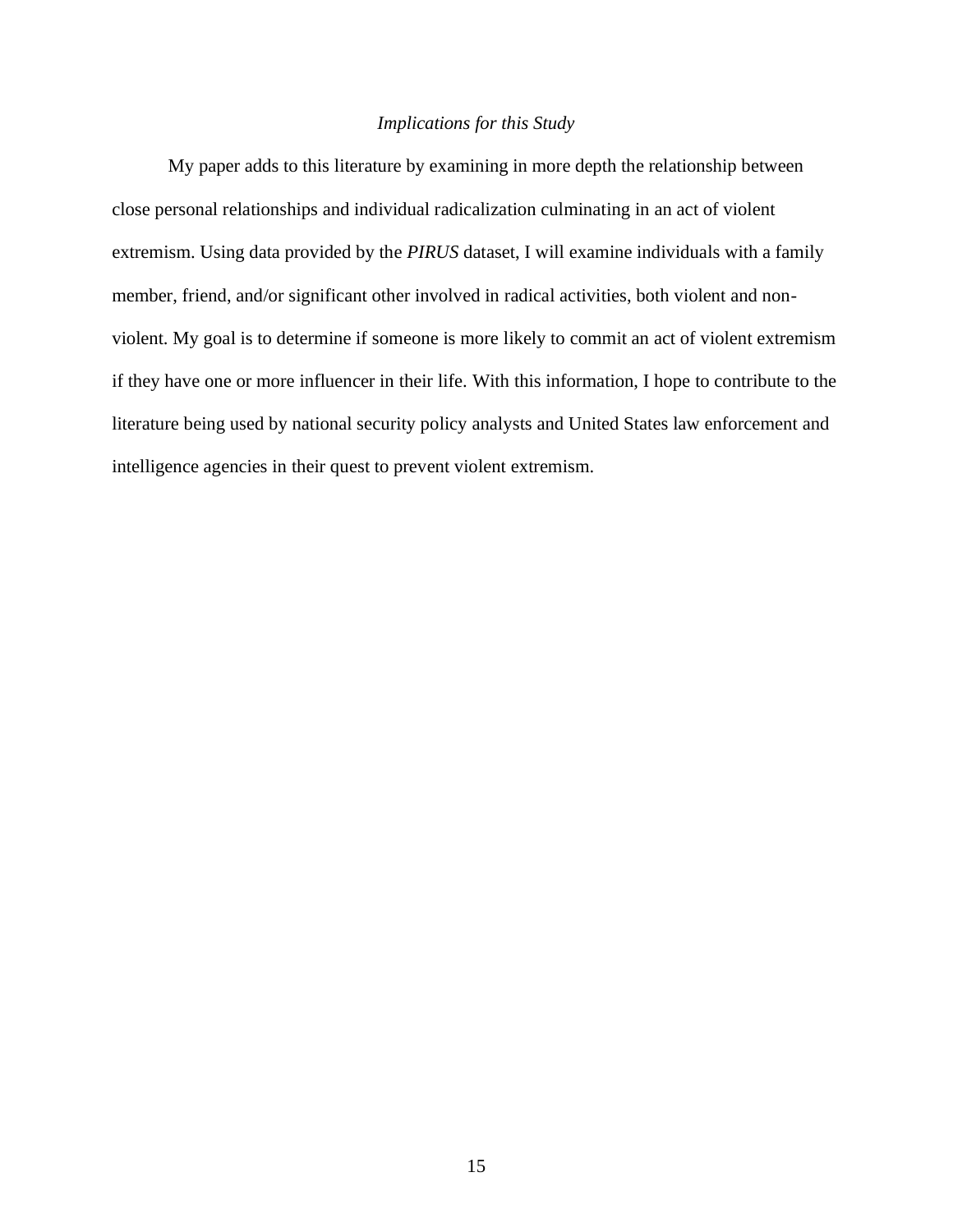#### CONCEPTUAL MODEL

<span id="page-21-0"></span>To examine the relationship between an individual's propensity to commit a violent act of extremism and their close relationship with a family member, friend, and/or significant other involved in radical activities, I developed the following conceptual model. While not allencompassing, the model includes other relevant factors I deem most likely to influence an individual's propensity to commit an act of violent extremism, in addition to their personal relationships with others involved in radical activities.

$$
Pr(Extremist \text{ Violence}) = f(family member/friend/significant \text{ other involved in radical activities},\n \text{ideology, personal characteristics, socioeconomic status, random}\n \text{error})
$$
\n(1)

Thus, I assert that that the probability an individual will commit an act of extremist violence is a function of their relationship with a family member, friend, and/or significant other involved in radical activities, their ideology, personal characteristics such as age, marital status, and gender, and their socioeconomic status, specifically considering education and employment status.

As evidenced by literature discussed in the previous section, although there is no single profile of characteristics that is attributable to violent extremists, personal relationships can affect the likelihood of an individual committing a violent act of extremism. There are other factors affecting that likelihood as well. A person's closeness to society through their job and education, age and gender, marriage and relationship status, religion or political ideology—these all affect whether an individual is more susceptible to radicalization and, by extension, more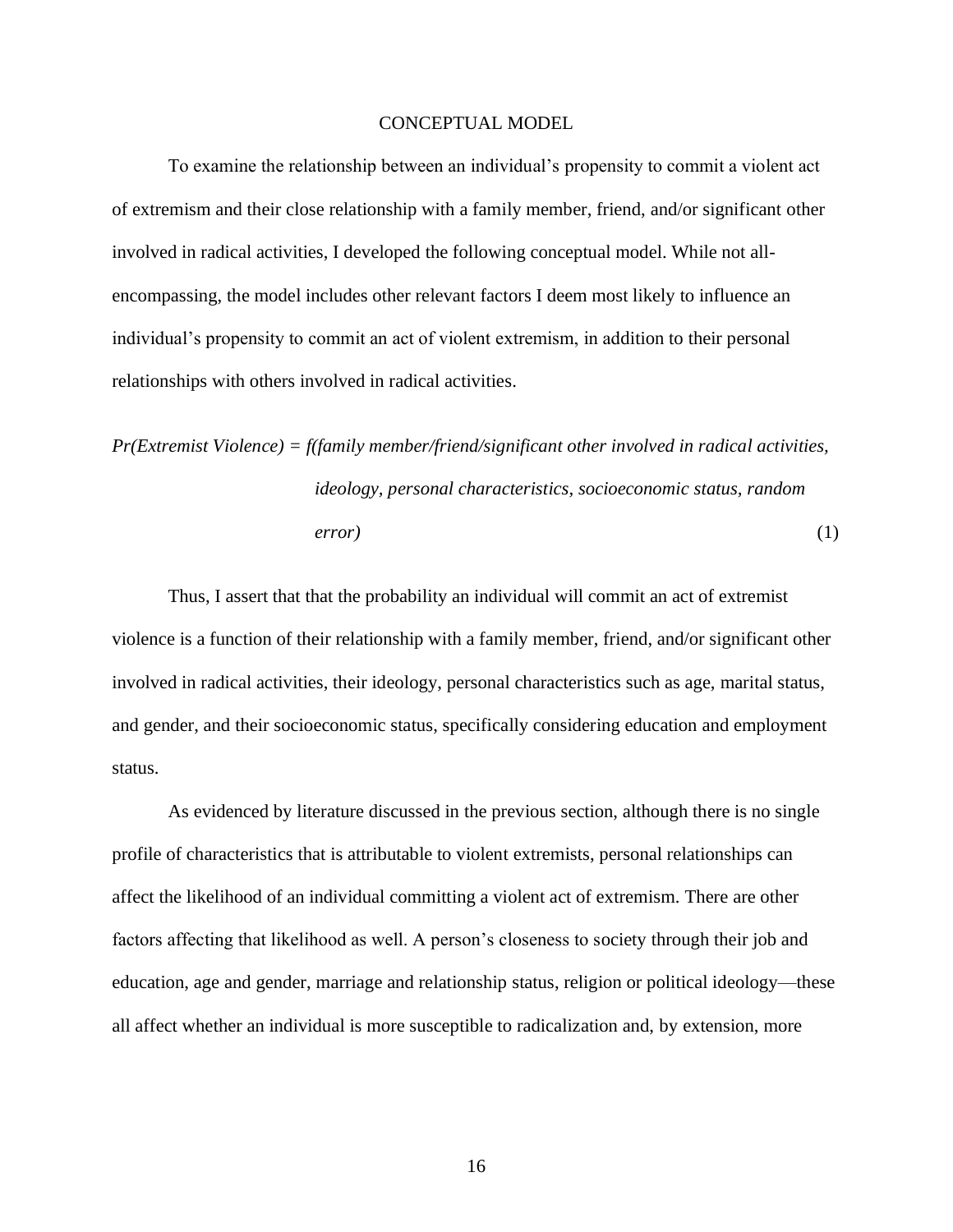likely to commit a violent extremist act. Both Moghaddam's narrowing staircase to terrorism<sup>44</sup> and Silber and Bhatt's four stages of radicalization<sup>45</sup> indicate that there are stages in which an individual becomes radicalized to a violent level. Developing a better, more in depth understanding of an individual in the initial stages of radicalization would benefit policymakers, law enforcement personnel, and the intelligence community in their mission to end extremist violence in the United States. Even taking into account Hafez and Mullins' puzzle metaphor, 46 which argues for a less linear approach to the study of the radicalization process, it is certainly still beneficial to more clearly understand an extremist individual based on their personal characteristics and socioeconomic status.

To fully realize my conceptual model, I must use data to convert it to an empirical model. In the next section, I describe the data I will use to convert my conceptual model to my empirical model, allowing me to examine how close personal relationships with people involved in radical activities, controlling for personal characteristics, ideology, and socioeconomic status, can affect an individual's likelihood of committing a violent extremist act.

<sup>44</sup> Moghaddam, "The Staircase to Terrorism."

<sup>45</sup> Silber and Bhatt, "Radicalization in the West: The Homegrown Threat."

<sup>46</sup> Hafez and Mullins, "The Radicalization Puzzle."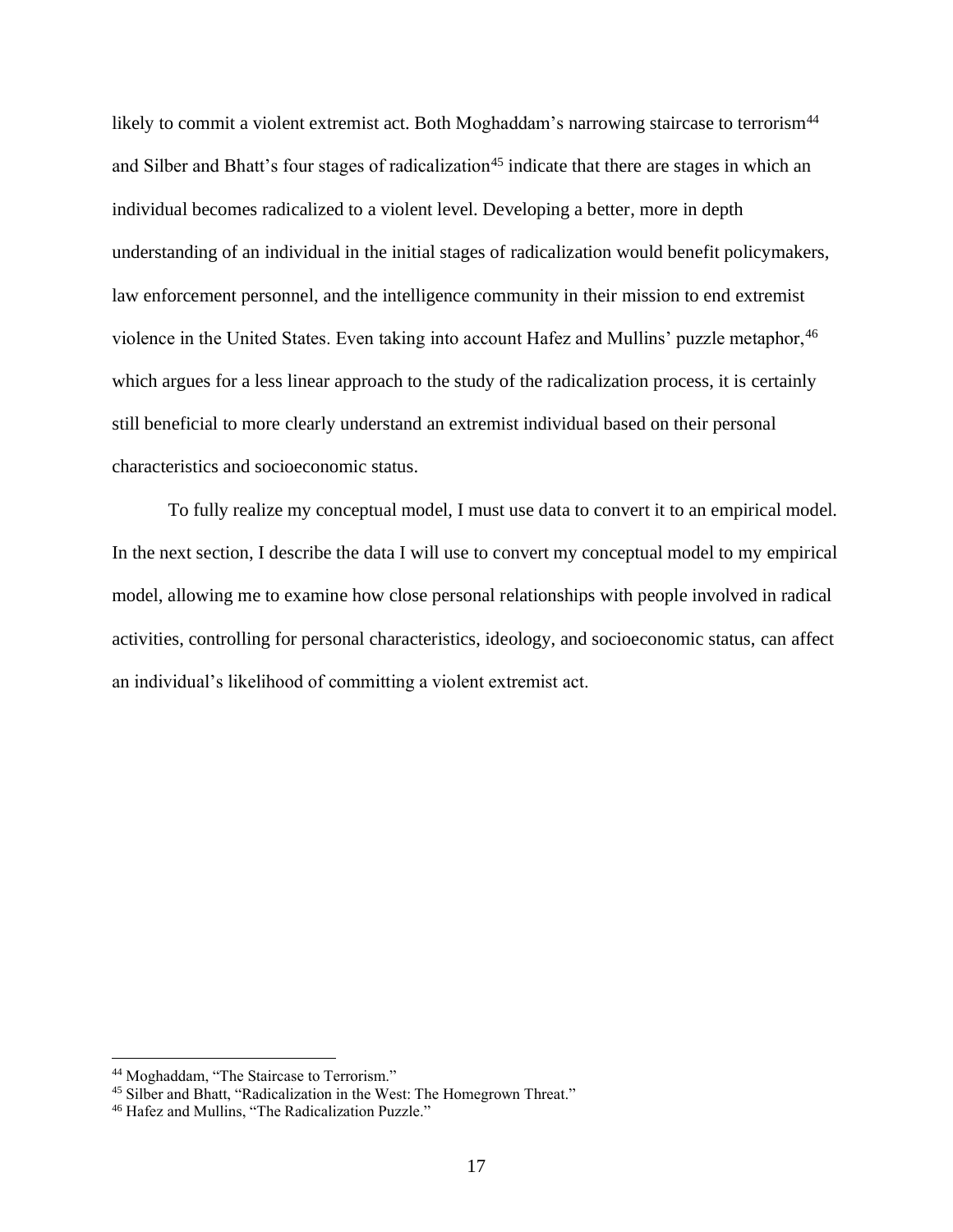#### DATA

<span id="page-23-0"></span>The data come from the *Profiles of Individual Radicalization in the United States (PIRUS)* dataset.<sup>47</sup> This was compiled in 2018 by the National Consortium for the Study of Terrorism and Responses to Terrorism (START), a university-based research, education and training center and Department of Homeland Security Emeritus Center of Excellence led by the University of Maryland. *PIRUS* contains 2,226 observations, each a de-identified individual extremist who "radicalized to violent and non-violent extremism in the United States from 1948 through 2018," with associated information on that individual's background, attributes, and radicalization process.<sup>48</sup> To be included in the dataset, an individual needed to meet at least one of the following five criteria: 1) be arrested for committing an ideologically-motivated crime; 2) be indicted for an ideologically motivated crime; 3) be killed as a result of his or her ideological activities; 4) be a past or current member of a terrorist organization designated by the United States Department of State; 5) be associated, either in the past or present, with an extremist organization for which the leader(s) or founder(s) was or were indicted for an ideologically motivated violent offense.<sup>49</sup> Extremists are categorized ideologically as either Islamist, far-left, far-right, or single-issue, with additional sub-ideological categories that include, for example, white supremacist, anti-government, anti-immigrant, new left, and black nationalist/black separatist.<sup>50</sup>

<sup>47</sup> "Profiles of Individual Radicalization in the United States [Data File]" (National Consortium for the Study of Terrorism and Responses to Terrorism (START), 2018), http://www.start.umd.edu/pirus.

<sup>48</sup> National Consortium for the Study of Terrorism and Responses to Terrorism (START), "Profiles of Individual Radicalization in the United States (PIRUS)," START Research Brief (University of Maryland, May 2020). <sup>49</sup> "PIRUS - Frequently Asked Questions," National Consortium for the Study of Terrorism and Responses to Terrorism (START), 2018 2010.

<sup>50</sup> National Consortium for the Study of Terrorism and Responses to Terrorism (START), "Profiles of Individual Radicalization in the United States (PIRUS)."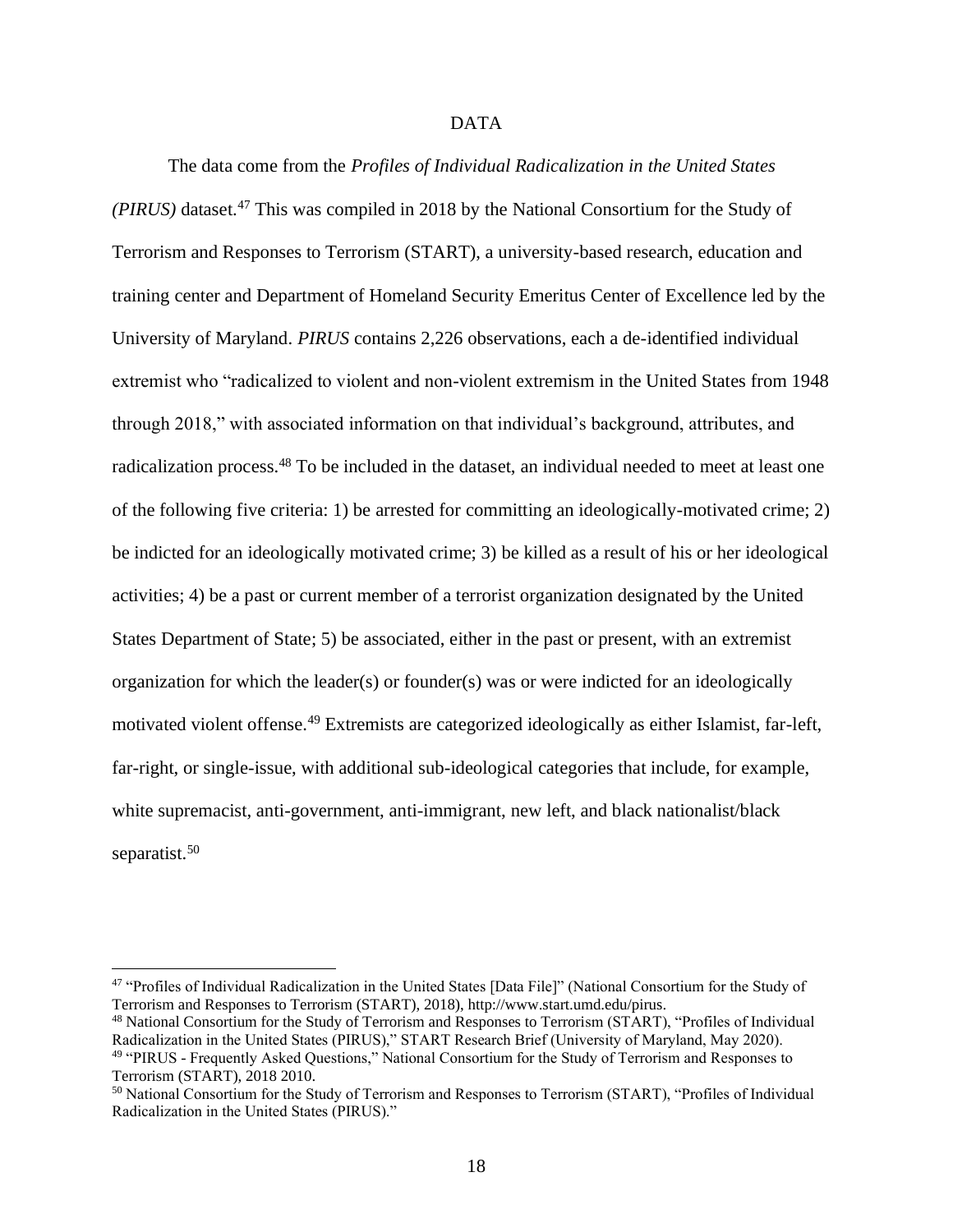All information in the *PIRUS* dataset is collected from open-source material.<sup>51</sup> Opensource collection comes with both benefits and downsides. A strength of open-source data is they "can offer multiple, often alternative viewpoints beyond those of official reports or mainstream media."<sup>52</sup> The caveat is that the advantages those collective viewpoints provide must also be reliable and credible to be valuable to researchers. Ackerman and Pinson note that the use of open-source collection may lead to selection bias and description bias in the dataset.<sup>53</sup> Both biases must be accounted for when compiling information for a credible and valid open-source dataset. As noted in the "Empirical Assessment of Domestic Radicalization Final Report" when discussing the *PIRUS* dataset, although "every effort was made to ensure the representativeness of the data," news reporting trends over time are likely reflected in the sample due to the reliance on open-source data.<sup>54</sup> In this case, the increased focus of the news reporters on, for example, attacks fueled by one type of terrorist ideology means data on those attacks are more prolific. At the same time, there may be less coverage and therefore less data on other types of terrorist ideologies fueling attacks in that same time period.

For the purposes of this study, I utilized *PIRUS* data to create the indicator variables *single*, *married*, *past\_relationship*, *male*, *nhs\_graduate*, *hsg\_sps*, *further\_ed*, *employed*, *unemployed*, and *in\_school*, from the categorical variables *Marital\_Status*, *Gender*, *Education*, and *Employment\_Status* (further explanations on the meaning of the indicator variables are included in the Empirical Model and Results section). Additionally, I recoded all "Unknown" and "Not Applicable" values in the *PIRUS* dataset as "missing" values. Finally, I excluded

<sup>51</sup> National Consortium for the Study of Terrorism and Responses to Terrorism (START).

<sup>52</sup> Gary A. Ackerman and Lauren E. Pinson, "Speaking Truth to Sources: Introducing a Method for the Quantitative Evaluation of Open Sources in Event Data," *Studies in Conflict & Terrorism* 39, no. 7–8 (July 2, 2016): 617–40, https://doi.org/10.1080/1057610X.2016.1141000.

<sup>53</sup> Ackerman and Pinson.

<sup>54</sup> "Final Report: Empirical Assessment of Domestic Radicalization (EADR)."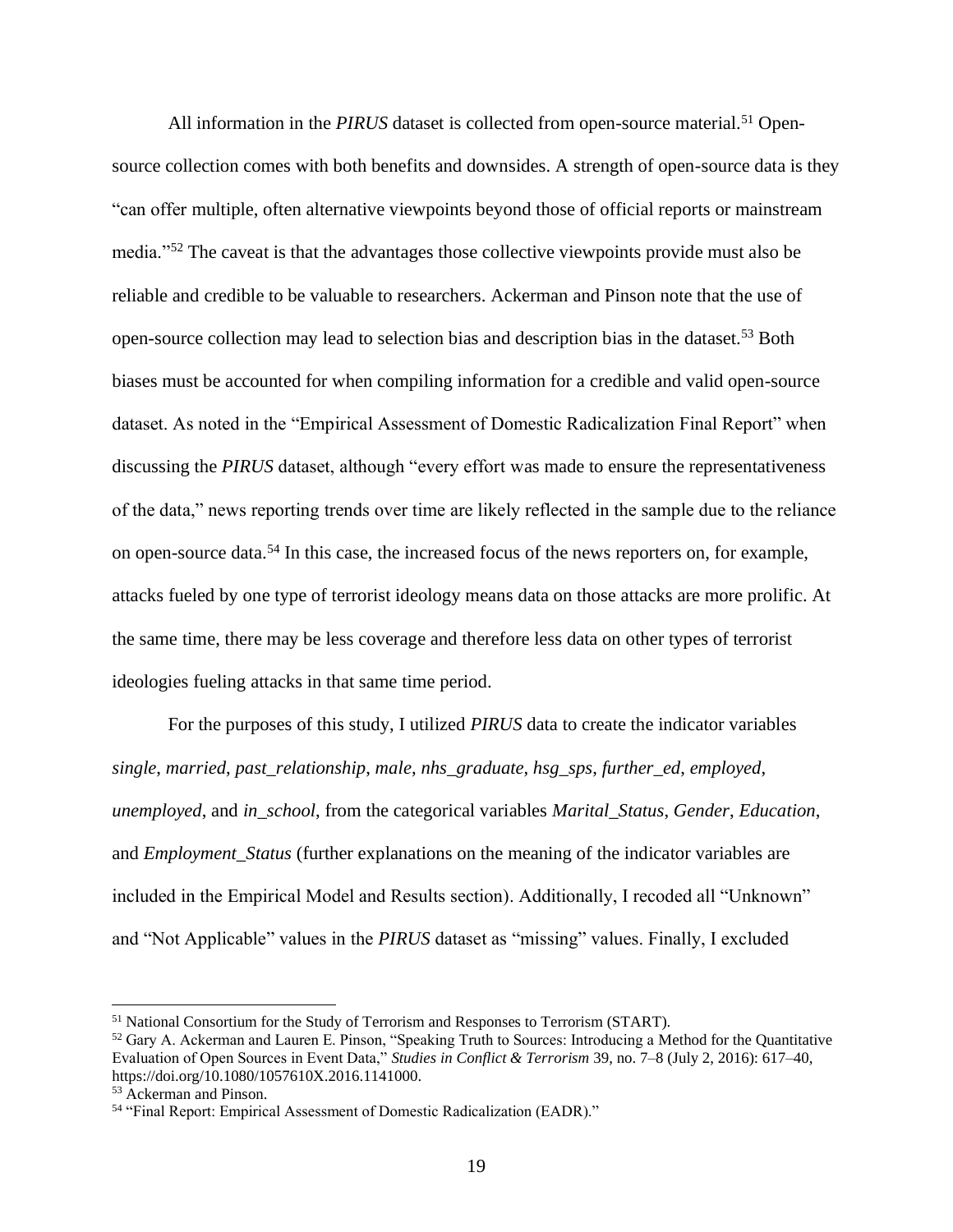retirees from my analysis, dropping them from the *PIRUS* dataset to clarify the interpretation of the employment variables and due to their relatively low number of occurrences  $(N = 19)$ .

Missing values in the *PIRUS* dataset pose a significant challenge to analysis (see Table 1 for descriptive statistics). To address this issue, in addition to my initial "complete-case" regression  $(N = 249)$ , I employ simple imputation using total means (based on the work of Lafree et. al. and Tsikriktsis)<sup>55</sup> and regression-based multiple imputation by chained equations to generate larger sample sizes (*N* = 2,207) from the existing *PIRUS* data. In the next section, Empirical Model and Results, I discuss these methods in further detail, as well as provide further insight into my variables of interest.

<sup>55</sup> Lafree et al., "Correlates of Violent Political Extremism in the United States\*"; Nikos Tsikriktsis, "A Review of Techniques for Treating Missing Data in OM Survey Research," *Journal of Operations Management*, 2005, 10.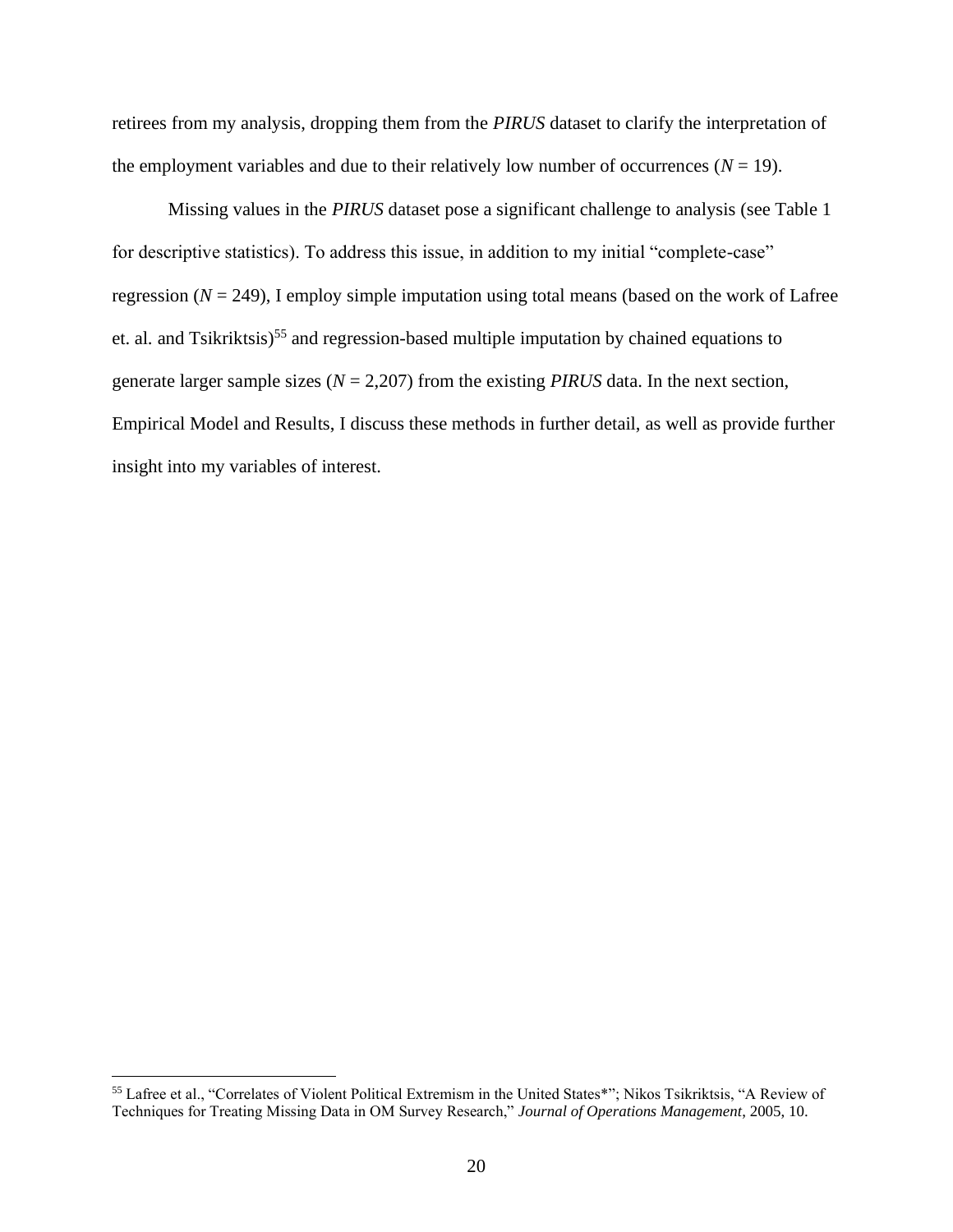| Table 1: Descriptive Statistics. (PIRUS 2018) |                      |        |               |                |              |                                         |        |               |                |                                                                    |                  |        |               |                |              |
|-----------------------------------------------|----------------------|--------|---------------|----------------|--------------|-----------------------------------------|--------|---------------|----------------|--------------------------------------------------------------------|------------------|--------|---------------|----------------|--------------|
|                                               | <b>Original Data</b> |        |               |                |              | <b>Data After Total Mean Imputation</b> |        |               |                | Data for Multiple Imputation by<br><b>Chained Equations (MICE)</b> |                  |        |               |                |              |
| <b>Variable</b>                               | $\overline{N}$       | Mean   | Stan.<br>Dev. | Min.           | Max.         | $\boldsymbol{N}$                        | Mean   | Stan.<br>Dev. | Min.           | Max.                                                               | $\boldsymbol{N}$ | Mean   | Stan.<br>Dev. | Min.           | Max.         |
| <b>Violent</b>                                | 2,207                | 0.582  | 0.493         | $\Omega$       | $\mathbf{1}$ | 2,207                                   | 0.582  | 0.493         | $\Omega$       | 1                                                                  | 2,207            | 0.582  | 0.493         | $\Omega$       | $\mathbf{1}$ |
| radical_family_member                         | 765                  | 0.363  | 0.481         | $\mathbf{0}$   | $\mathbf{1}$ | 2,207                                   | 0.126  | 0.332         | $\overline{0}$ |                                                                    | 765              | 0.363  | 0.481         | $\overline{0}$ | $\mathbf{1}$ |
| radical_friend                                | 1,250                | 0.861  | 0.346         | $\Omega$       | $\mathbf{1}$ | 2,207                                   | 0.921  | 0.270         | $\Omega$       |                                                                    | 1,250            | 0.861  | 0.346         | $\Omega$       | $\mathbf{1}$ |
| radical significant other                     | 941                  | 0.274  | 0.0.446       | $\Omega$       | $\mathbf{1}$ | 2,207                                   | 0.117  | 0.321         | $\Omega$       |                                                                    | 941              | 0.274  | 0.0.446       | $\Omega$       | $\mathbf{1}$ |
| <b>Radicalization Islamist</b>                | 2,207                | 0.231  | 0.422         | $\Omega$       | 1            | 2,207                                   | 0.231  | 0.422         | $\Omega$       |                                                                    | 2,207            | 0.231  | 0.422         | $\Omega$       | $\mathbf{1}$ |
| <b>Radicalization_Far_Right</b>               | 2,207                | 0.438  | 0.496         | $\overline{0}$ | $\mathbf{1}$ | 2,207                                   | 0.438  | 0.496         | $\overline{0}$ |                                                                    | 2,207            | 0.438  | 0.496         | $\overline{0}$ | $\mathbf{1}$ |
| <b>Radicalization Far Left</b>                | 2,207                | 0.168  | 0.374         | $\Omega$       | 1            | 2,207                                   | 0.168  | 0.374         | $\Omega$       |                                                                    | 2,207            | 0.168  | 0.374         | $\Omega$       | 1            |
| <b>Radicalization Single Issue</b>            | 2,207                | 0.164  | 0.370         | $\Omega$       | $\mathbf{1}$ | 2,207                                   | 0.164  | 0.370         | $\Omega$       | 1                                                                  | 2,207            | 0.164  | 0.370         | $\Omega$       | $\mathbf{1}$ |
| Age                                           | 2,124                | 33.624 | 12.997        | 10             | 88           | 2,207                                   | 33.624 | 12.750        | 10             | 88                                                                 | 2,124            | 33.624 | 12.997        | 10             | 88           |
| single                                        | 1,356                | 0.547  | 0.498         | $\mathbf{0}$   | $\mathbf{1}$ | 2,207                                   | 0.722  | 0.448         | $\overline{0}$ |                                                                    | 1,356            | 0.547  | 0.498         | $\Omega$       | $\mathbf{1}$ |
| married                                       | 1,356                | 0.355  | 0.479         | $\Omega$       | $\mathbf{1}$ | 2,207                                   | 0.218  | 0.413         | $\Omega$       |                                                                    | 1,356            | 0.355  | 0.479         | $\Omega$       | $\mathbf{1}$ |
| past relationship                             | 1,356                | 0.097  | 0.297         | $\Omega$       | 1            | 2,207                                   | 0.060  | 0.237         | $\Omega$       | 1                                                                  | 1,356            | 0.097  | 0.297         | $\Omega$       | $\mathbf{1}$ |
| male                                          | 2,207                | 0.899  | 0.301         | $\mathbf{0}$   | $\mathbf{1}$ | 2,207                                   | 0.899  | 0.301         | $\overline{0}$ |                                                                    | 2,207            | 0.899  | 0.301         | $\Omega$       | $\mathbf{1}$ |
| nhs_graduate                                  | 933                  | 0.152  | 0.359         | $\mathbf{0}$   | 1            | 2,207                                   | 0.064  | 0.245         | $\Omega$       |                                                                    | 933              | 0.152  | 0.359         | $\Omega$       | 1            |
| hsg_sps                                       | 933                  | 0.512  | 0.500         | $\Omega$       | 1            | 2,207                                   | 0.794  | 0.405         | $\Omega$       |                                                                    | 933              | 0.512  | 0.500         | $\Omega$       | 1            |
| further_ed                                    | 933                  | 0.335  | 0.472         | $\mathbf{0}$   | $\mathbf{1}$ | 2,207                                   | 0.142  | 0.349         | $\overline{0}$ |                                                                    | 933              | 0.335  | 0.472         | $\Omega$       | 1            |
| unemployed                                    | 1,051                | 0.194  | 0.396         | $\mathbf{0}$   | $\mathbf{1}$ | 2,207                                   | 0.092  | 0.290         | $\Omega$       |                                                                    | 1,051            | 0.194  | 0.396         | $\Omega$       | $\mathbf{1}$ |
| employed                                      | 1,051                | 0.682  | 0.466         | $\Omega$       | 1            | 2,207                                   | 0.849  | 0.358         | $\Omega$       |                                                                    | 1,051            | 0.682  | 0.466         | $\Omega$       | $\mathbf{1}$ |
| in_school                                     | 1,051                | 0.124  | 0.329         | $\Omega$       | 1            | 2,207                                   | 0.059  | 0.235         | $\Omega$       | 1                                                                  | 1,051            | 0.124  | 0.329         | $\Omega$       | $\mathbf{1}$ |
| <b>Student</b>                                | 1,257                | 0.262  | 0.440         | $\Omega$       |              | 2,207                                   | 0.149  | 0.356         | $\Omega$       |                                                                    | 1,257            | 0.262  | 0.440         | $\Omega$       |              |

*† As, arguably, multiple imputation is not meant for descriptives, the MICE descriptive statistics are the same as those for the original data.*<sup>56</sup> *However, it should be noted that, following MICE, the sample size (N) was 2,207 for all variables. Note: Values are rounded to the nearest thousandth decimal place.*

<sup>56</sup> "Descriptive Statistics after Multiple Imputation - Statalist," accessed February 15, 2021, https://www.statalist.org/forums/forum/general-statadiscussion/general/1291521-descriptive-statistics-after-multiple-imputation.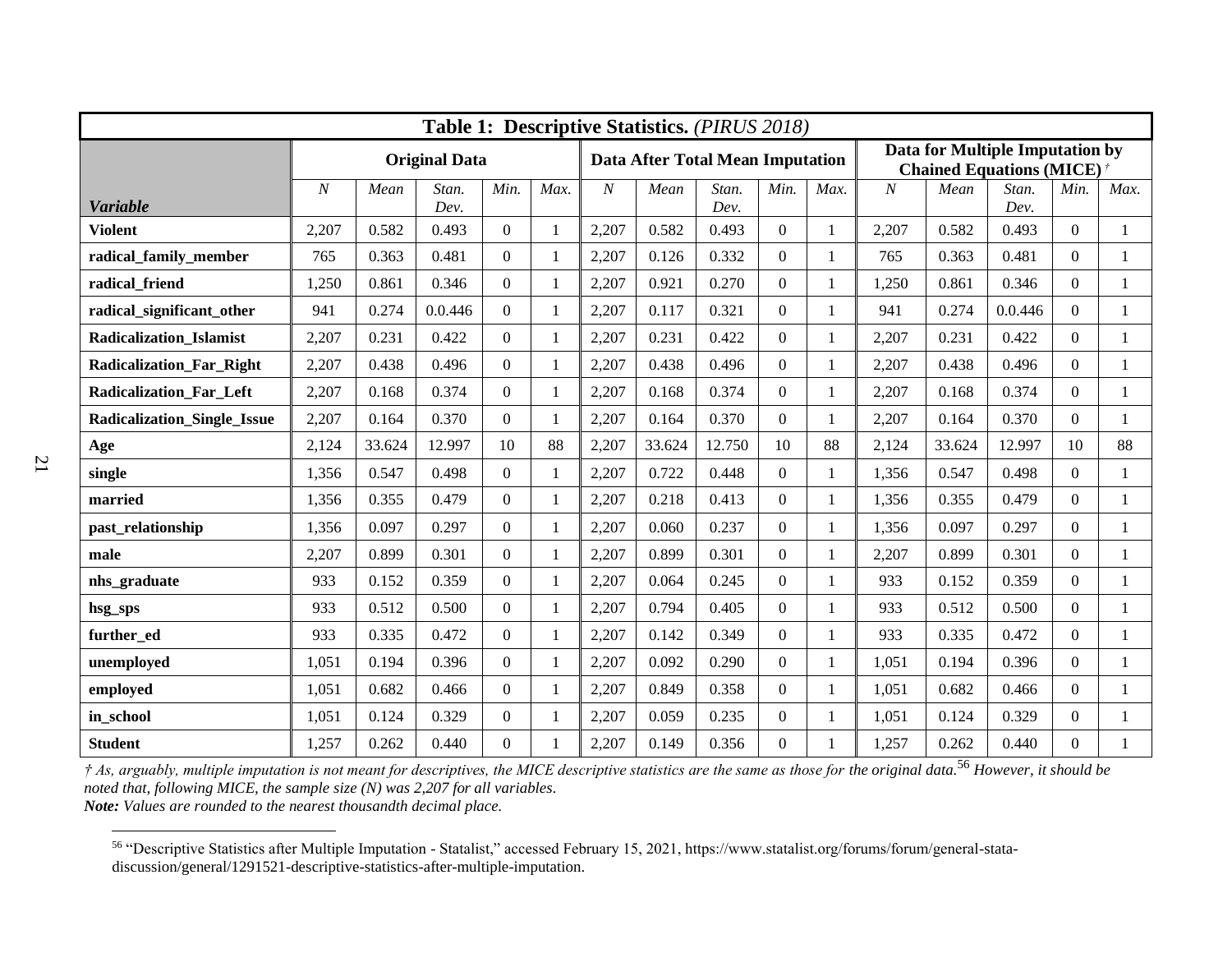#### EMPIRICAL MODEL AND RESULTS

#### *Empirical Model*

<span id="page-27-1"></span><span id="page-27-0"></span>The empirical model I estimate can be summarized by the following equation:

 $Pr(Violent = 1) = \beta_0 + \beta_1(radical\_family\_member) + \beta_2(radical\_friend) +$ β3(*radical\_significant\_other*) + β4(*Radicalization\_Islamist*) + β5(*Radicalization\_Far\_Right*) + β6(*Radicalization\_Far\_Left*) +  $\beta$ <sub>7</sub>(*Radicalization\_Single\_Issue*) +  $\beta_8(Age) + \beta_9(single) + \beta_{10}(married) +$ β11(*past\_relationship*) + β12(*male*) + β13(*nhs\_graduate*) + β14(*hsg\_sps*) + β15(*further\_ed*) + β16(*employed*) + β17(*unemployed*) + β18(*in\_school*) +  $\beta_{19}(Student) + \mu$  (2)

Where:

| <i>Violent</i> , when equal to one, indicates that the individual actively participated in |  |  |  |  |  |  |  |  |  |
|--------------------------------------------------------------------------------------------|--|--|--|--|--|--|--|--|--|
| ideologically motivated operations/actions that resulted in casualties/injuries or         |  |  |  |  |  |  |  |  |  |
| was clearly intended to result in casualties/injuries (but failed), or was charged         |  |  |  |  |  |  |  |  |  |
| with conspiracy to kill or injure but was indicted in the plotting phase;                  |  |  |  |  |  |  |  |  |  |
|                                                                                            |  |  |  |  |  |  |  |  |  |

- *radical\_family\_member* indicates if a family member of the individual is involved in radical activities;
- *radical\_friend* indicates if a close friend of the individual is involved in radical activities; *radical\_significant\_other* indicates if the individual's significant other is involved in radical activities;
- *Radicalization\_Islamist* indicates if the individual became radicalized as a part of an Islamist or jihadist movement;
- *Radicalization\_Far\_Right* indicates if the individual became radicalized as a part of a right-wing movement;
- *Radicalization\_Far\_Left* indicates if the individual became radicalized as a part of a leftwing movement;
- *Radicalization\_Single\_Issue* indicates if the individual became radicalized over a single issue;
- *Age* indicates the age of the individual at the date of exposure (usually the time of the incident or arrest);
- *single* indicates if the individual was single (never married) at the date of exposure;
- *married* indicates if the individual was married (in a civil or religious marriage) at the date of exposure;
- *past\_relationship* indicates if the individual was either widowed or divorced or separated at the date of exposure;
- *male* indicates if the individual's identified gender is male or female;
- *nhs\_graduate* indicates if the individual did not graduate from high school;
- *hsg\_sps* indicates the individual graduated from high school and has some post-secondary education (either College or Vocational School);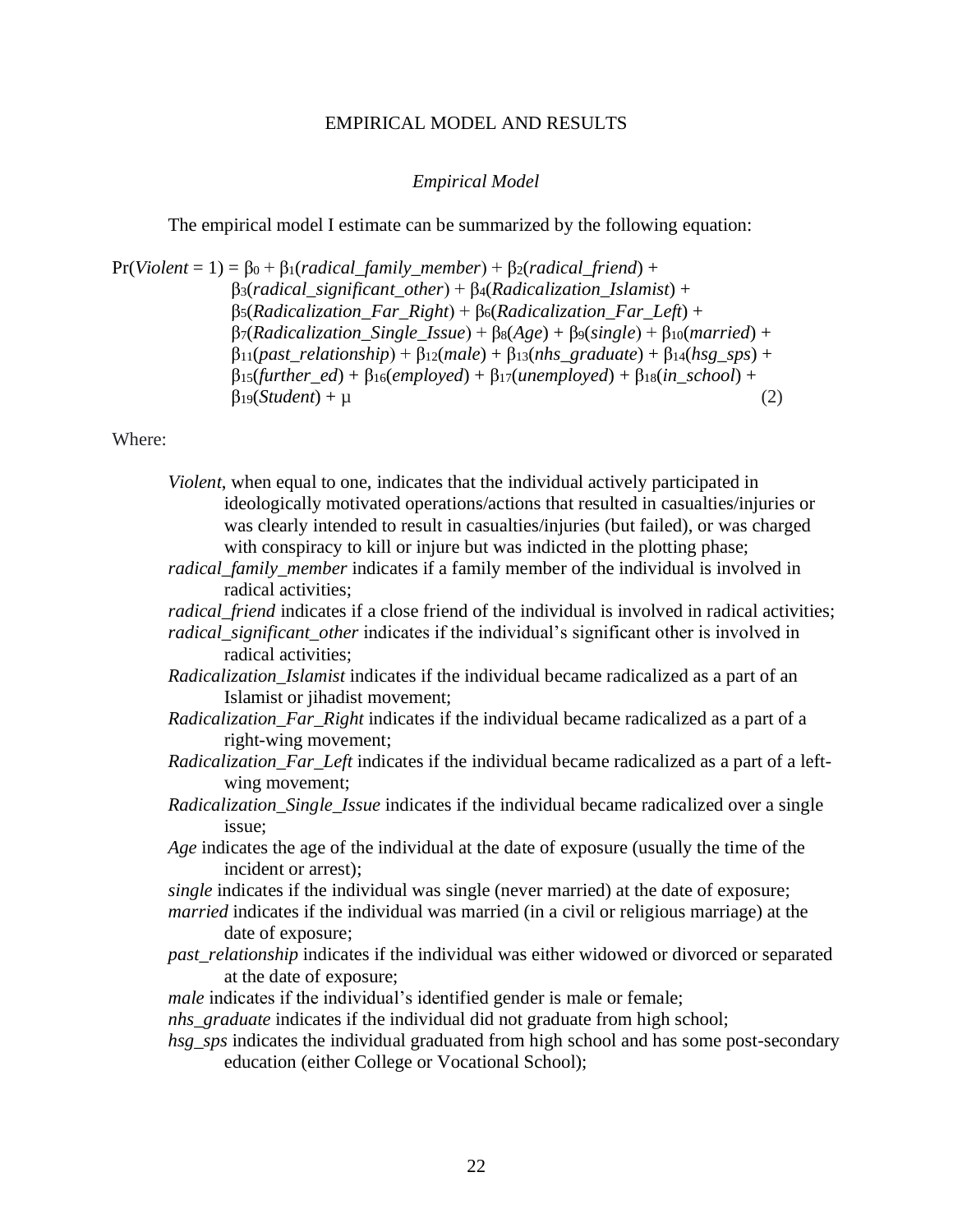*further ed* indicates if the individual has a post-secondary education (either College or Vocational School) degree and/or more, to include some or the completion of an advanced degree (either Master's or Doctoral/Professional); *employed* indicates if the individual was employed or self-employed at the time of exposure; *unemployed* indicates if the individual was unemployed and looking for work or unemployed and not looking for work at the time of exposure; *in\_school* indicates if the individual was a student at the time of exposure; *Student* indicates if the individual was a student at the time of radicalization of beliefs or behaviors; and µ is the random error.

*Violent* serves as the dependent variable in my model. Since I am studying violent extremism, I am interested in when *Violent* equals one, thus indicating the extremist activity perpetuated by the individual was violent in nature, as opposed to non-violent. Examples of violent acts of extremism include, but are not limited to, murder, assault, armed robbery, kidnapping, bombing, and arson, although not if they deliberately avoid human casualties. In contrast, non-violent acts of extremism include, but are not limited to, property destruction and vandalism, illegal protest, armed standoffs that were resolved without injury, receiving "terrorist training without acting on it, and "paper terrorism" (for example, tax fraud).<sup>57</sup> Although I argue that the following right-sided variables increase the probability of violent extremism in an individual, it is important to note that they are not the sole drivers of violent extremism.

*Radical\_family\_member*, *radical\_friend*, and *radical\_significant\_other* are my independent variables of interest. Together, these indicator variables capture the effects on an individual of close personal relationships with a person involved in radical activities. As stated in my hypothesis, I posit that an individual with a family member, friend, or significant other involved in extremist activity, whether violent or non-violent, will have a higher likelihood of

<sup>57</sup> National Consortium for the Study of Terrorism and Responses to Terrorism (START), "Profiles of Individual Radicalization in the United States (PIRUS)."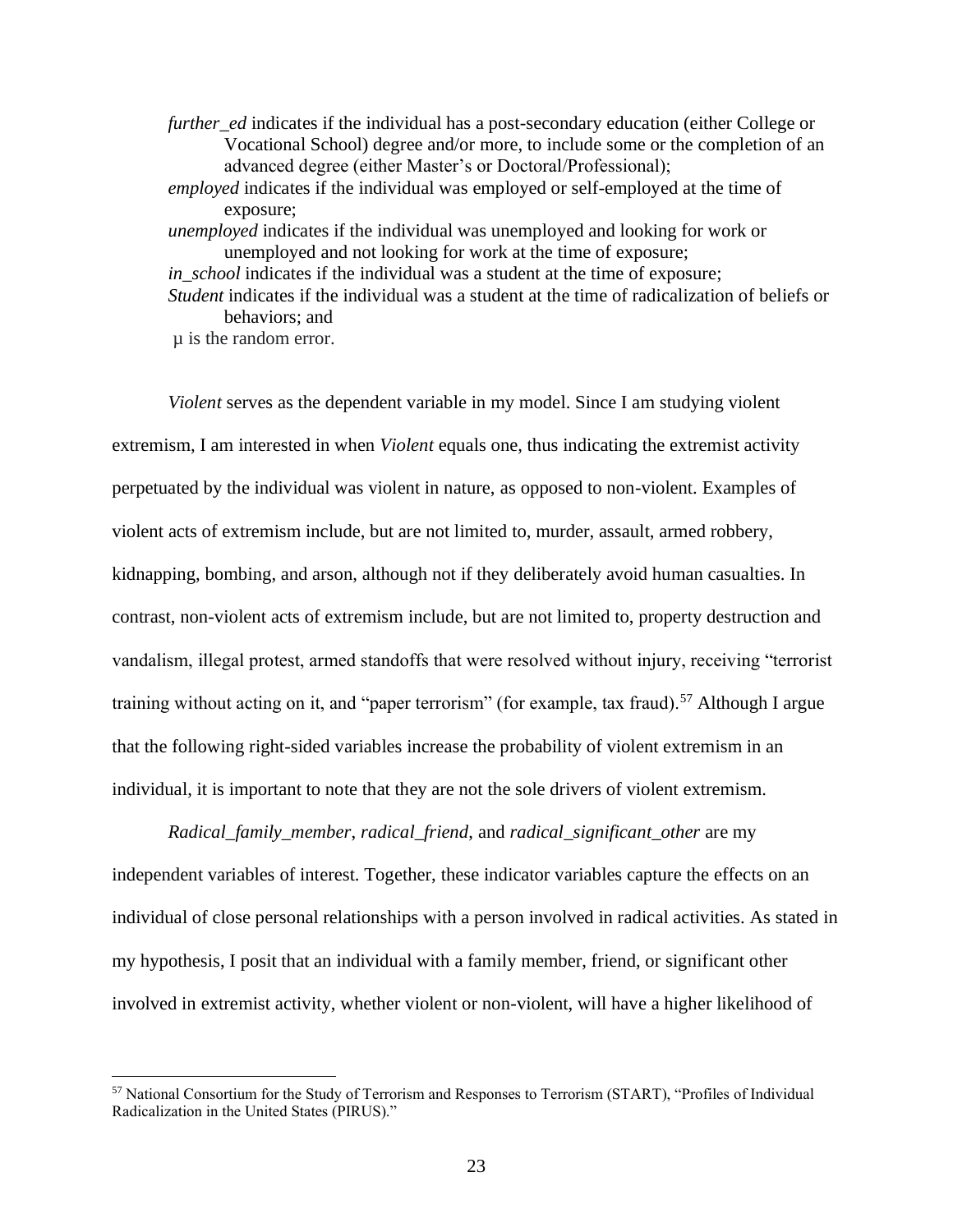committing an act of violent extremism. In other words, I predict that these three indicators will have a statistically significant, positive effect on an individual's predisposition toward violent extremism.

*Radicalization\_Islamist*, *Radicalization\_Far\_Left*, *Radicalization\_Far\_Right*, and *Radicalization\_Single\_Issue* are all indicator variables that capture the ideology of the individual who, in this case, committed an act of extremist violence. Ideology can both push individuals toward violent extremist acts and also discourage such acts, depending on the group and the time period.<sup>58</sup> For instance, violent acts of extremism driven by far-left ideologies were more common in the late 1900's than in recent years, such as those perpetuated by the Weather Underground Organization in the late 1960s and 1970s. In contrast, in the past two to three decades, including the attacks on September 11, individuals driven by extremist Islamic ideology have committed significant numbers of violent extremist attacks. Finally, violent extremist acts driven by farright extremism have risen dramatically in the past two to three years, as evidenced by Congress and the Department of Homeland Security naming white supremacists and other far-right extremists as the most significant domestic terrorism threat facing the United States in 2019.<sup>59</sup> Unfortunately, the *PIRUS* dataset only includes data up to 2018, meaning that the recent rise in violent and non-violent far-right extremism will not be adequately represented in the dataset. Even so, I believe that extremist far-right ideology will still have a positive effect on the likelihood of an individual committing an act of violent extremism, but the magnitude will be lower than one might expect. Additionally, I expect that individuals driven by far-left and Islamic ideologies will also be more likely to commit violent acts of extremism, though I

<sup>58</sup> Laqueur, *The New Terrorism: Fanatacism and the Arms of Mass Destruction*.

<sup>59</sup> Durbin, "S. 894 (Introduced-in-Senate)" (2019), https://www.congress.gov/116/bills/s894/BILLS-116s894is.xml; Geneva Sands, "White Supremacy Is 'most Lethal Threat' to the US, DHS Draft Assessment Says," CNN Politics, September 8, 2020, https://www.cnn.com/2020/09/08/politics/white-supremacy-dhs-draft-assessment/index.html.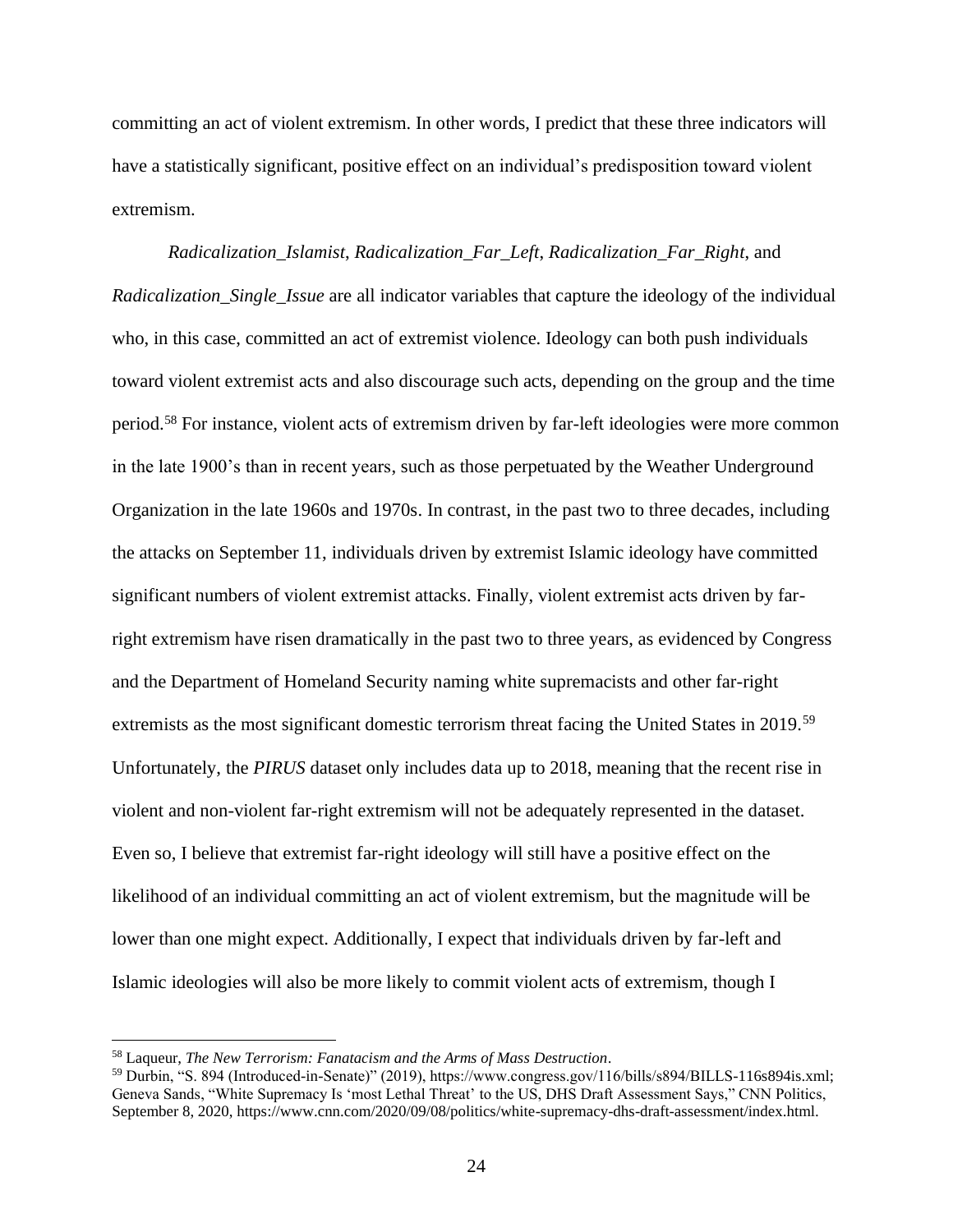attribute more significance and magnitude to those holding a radical Islamist ideology. Finally, I predict that an individual motivated by a single-issue will be more likely to commit an act of violent extremism. Presumably, focus on a single issue leads to a higher level of resolve or fanaticism, thus indicating a higher propensity for violence.

The next set of variables capture personal, or demographic, information for individuals in the dataset. The indicator variables *single*, *married*, and *past\_relationship* indicate the marital status of an individual involved in extremist activities. While in some instances a significant other can also be involved in violent or non-violent extremism, I presume that in general, marriage would more likely provide a stabilizing effect to prevent an individual from committing an act of violent extremism (whether it be out of a sense of responsibility, happiness, or something else). As such, I predict marriage will have a negative impact on an individual's propensity for violent extremism. In contrast, I expect that individuals who are single or widowed, separated, or divorced will be more likely to commit violent acts of extremism. Single extremists may turn to their radicalized beliefs with more vigor, with those beliefs taking the place of a significant other. Extremists who are widowed, separated, or divorced may carry more bitterness and anger toward the world, causing them to turn to violence, or simply have less to lose.

Other variables capturing demographic data include *Age*, a continuous variable, and *male*, an indicator variable. Knowledge of both age and gender is necessary to better understand the other variables, as well as the overall radicalization process. Given that most violent extremists are male, I expect being male will have a statistically significant and positive effect on an individual's propensity to commit an act of violent extremism. The impact of age on whether or not an extremist individual turns violent is less definite, but I assume that young adults (ages 18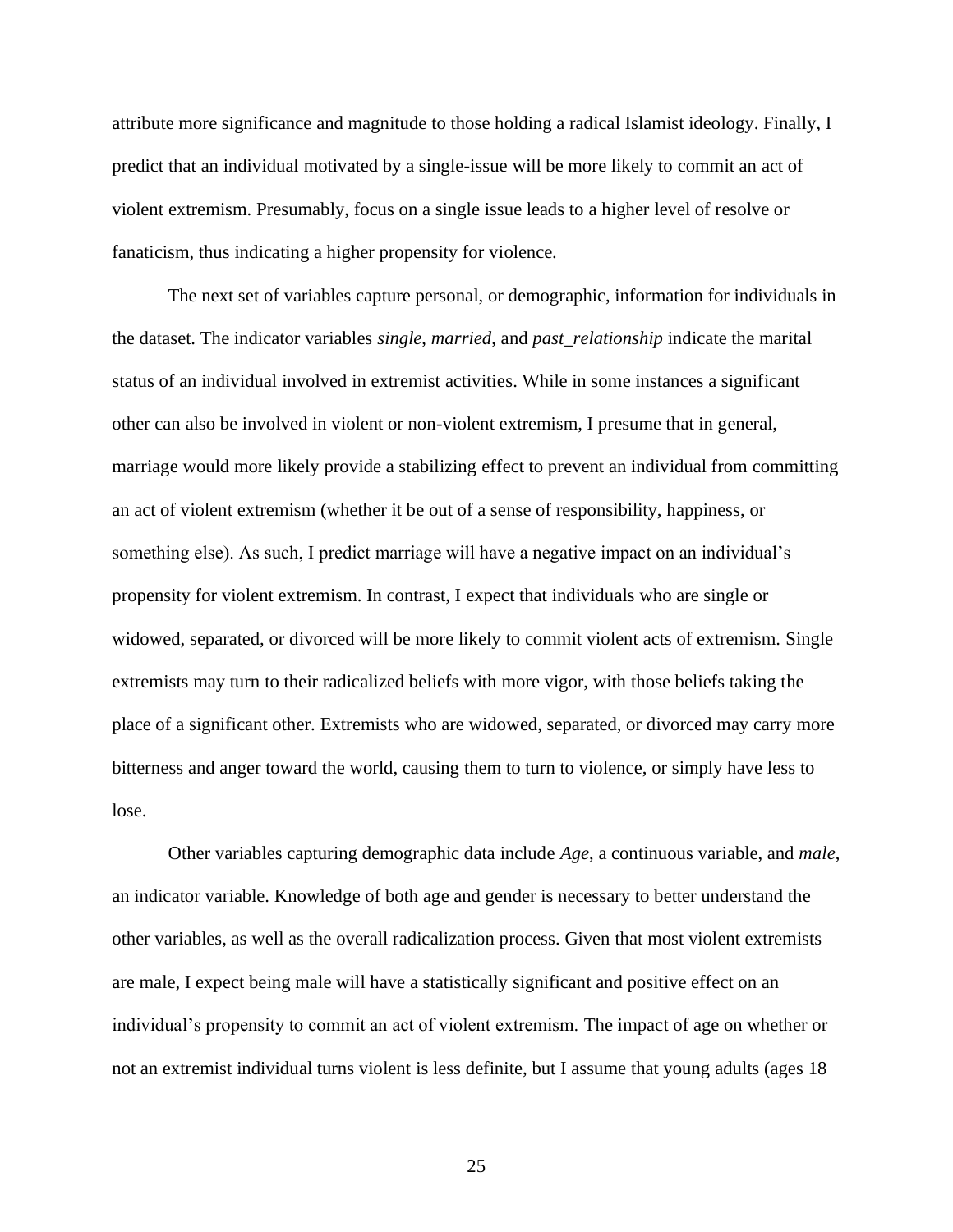to 35 years) and middle-aged adults (ages 36 to 55 years) are more likely to commit violent acts of extremism than their younger or older counterparts. Those younger than 18 likely have not been radicalized to the level of violent extremism due to likely brief ideological exposure, while those older than 55 may be less physically able to commit violent acts of extremism.

The final set of variables capture socioemotional information on individuals in the dataset. Indicator variables *nhs\_graduate*, *hsg\_sps*, and *further\_ed* show an individual's level of education, while the indicator variables *employed*, *unemployed*, and *in\_school* indicate an individual's employment status. The indicator variable *Student* is also included in the model because it captures whether a student was employed or unemployed at the time of radicalization. Both education and employment, or unemployment, significantly drive human behavior over a vast span of topics, including violent extremism, and are therefore necessary to include in my model.

I expect that not graduating from high school or graduating with a high school degree but not a post-secondary degree will increase the likelihood that an individual will commit an act of violent extremism. In contrast, I predict that completing a post-secondary education or more will decrease the likelihood that an individual will commit an act of violent extremism. Similarly, I predict that being employed or in school/a student will have a negative effect on an individual's propensity to commit an act of violent extremism. I presume that employed individuals with higher levels of education will generally have fewer reasons to resort to violent extremism than their unemployed counterparts with lower education levels. As such, I expect unemployment will have a positive effect on an individual's propensity to commit an act of violent extremism.

My empirical research uses the statistical analysis software Stata and consists of three logistic regressions and three associated linear probability models. The first logistic regression is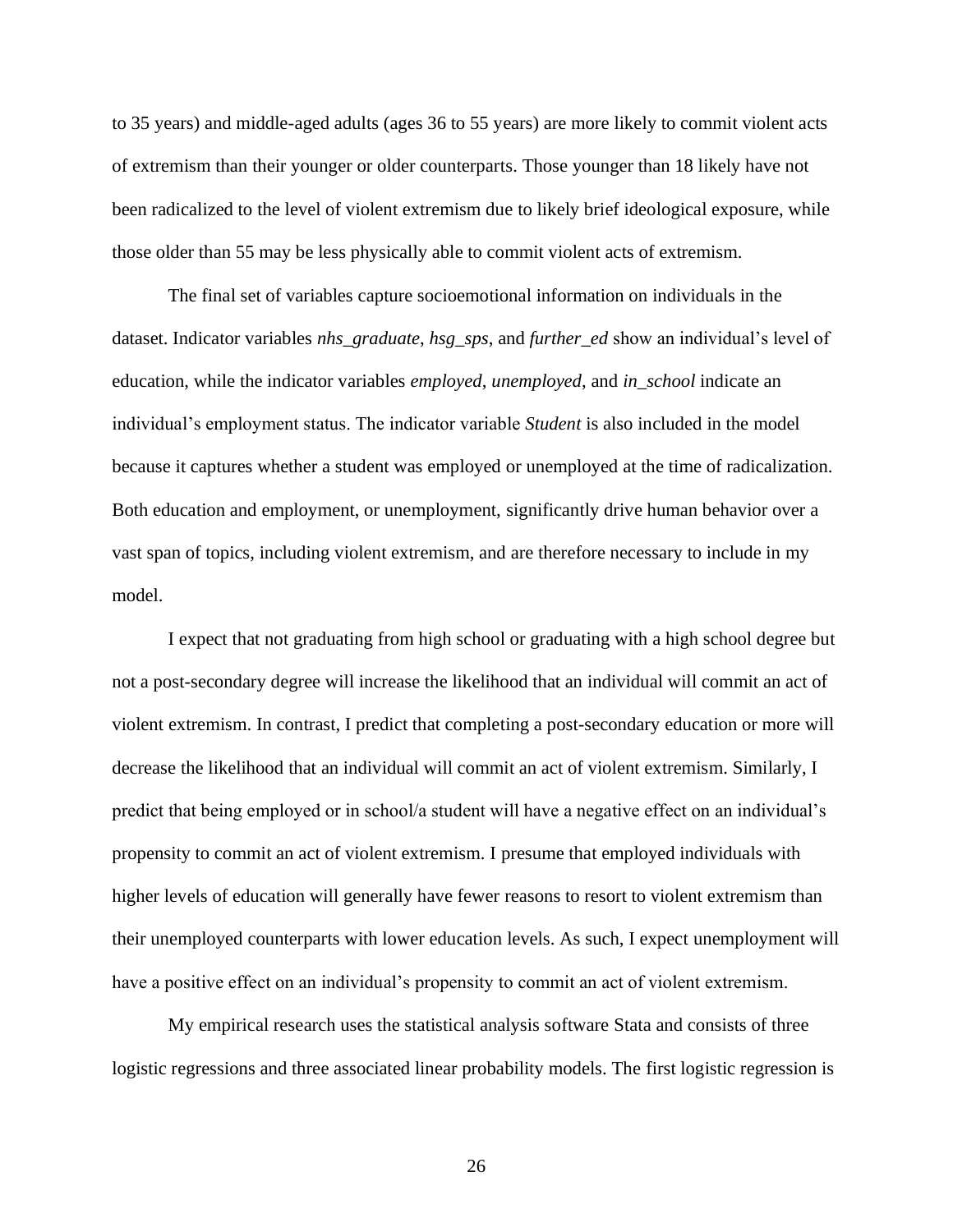a "complete-case"<sup>60</sup> analysis, in which observations from the *PIRUS* dataset with missing values contained in Equation 2 variables are dropped from the sample. The second logistic regression is on *PIRUS* data in which missing values were replaced using total mean imputation, which I will explain further below. Finally, the third regression is on *PIRUS* data in which I replace missing values using regression-based multiple imputation by chained equations, as explained below.

In the "complete-case" analysis, the data used in the logistic regression and associated linear probability model is in its original form and includes all missing values. As Stata automatically drops all variables that contain missing values, the sample size for the "completecase" is relatively small. Despite the associated issues relating to having a smaller sample size, the "complete-case" approach is still useful. It acts as a control for the other two regressions using imputed data, as the unmanipulated data reflects real world observations, rather than projected values (as used to create imputed values).

For my second logistic regression and associated linear probability model, I use total mean imputation to replace missing values in the dataset. My approach was adapted from Lafree et al.'s and Tsikriktsis' work.<sup>61</sup> All but one of my variables of interest are binary variables, meaning the only values they contain are zero or one. As such, I had to construct a method for imputing the missing values based on the mean average value of each variable, as that value would not equal a zero or a one. My solution was to replace the missing values of a variable with a one if the associated mean average value was greater than 0.5 and a zero if the associated mean average value was less than 0.5. It should be noted that this approach is a less-sophisticated method of imputation and does have some potential concerns. The 0.5 cutoff is somewhat

<sup>60</sup> Meisel, "The Non-Effect of Radicalization Duration on the Propensity for Violent Extremism in the United States."

<sup>61</sup> Lafree et al., "Correlates of Violent Political Extremism in the United States\*"; Tsikriktsis, "A Review of Techniques for Treating Missing Data in OM Survey Research."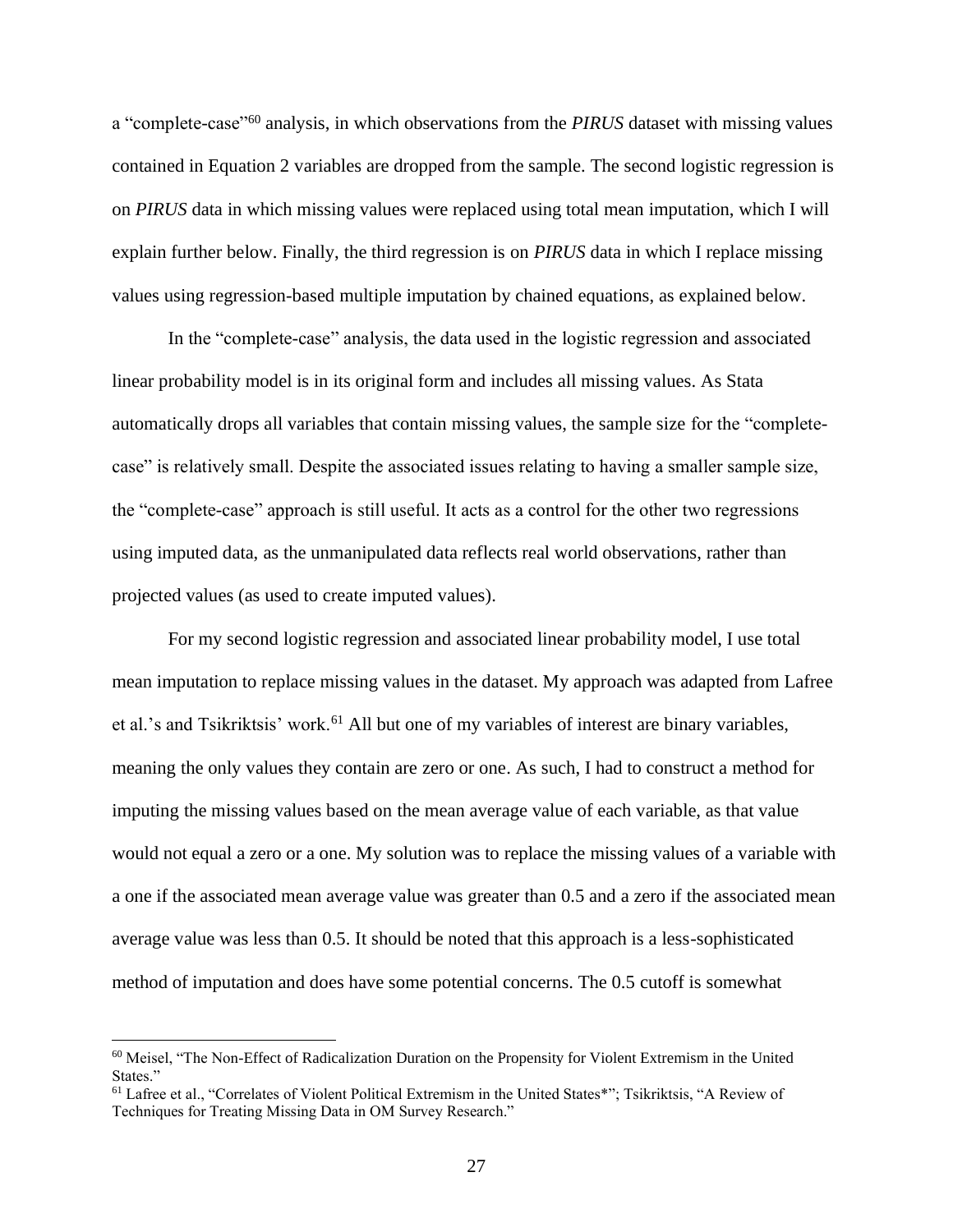arbitrary and does not account for if the associated mean average value of the variable equals exactly 0.5. The approach will also result in the modified data displaying downwardly biased variance.<sup>62</sup> Despite these concerns, the approach does increase the sample size of the dataset ( $N =$ 249 to *N* = 2,207) and bases the imputed values directly on observations drawn from the real world.

Finally, I use multiple imputation by chained equations (MICE) to modify my data for my third and final logistic regression and associated linear probability model. A more sophisticated method of imputation, this approach increases the sample size of the dataset  $(N =$ 249 to *N* = 2,207) and generates imputed values that reflect the distribution of the original data. Careful consideration must be made when using this approach to prevent the data from being missing not at random (MNAR), as such an occurrence invalidates the results. The invalidation occurs because multiple imputation assumes the data are missing at random (MAR).<sup>63</sup>

Both my second and third logistic regressions (and their associated linear probability models) use fully imputed data, to include my three independent variables of interest (*radical\_family\_member*, *radical\_friend*, and *radical\_significant\_other*). While not best practice, I chose to impute these three variables, as well as my control variables, because of the drastic increase in sample sizes with the fully imputed data versus the partially imputed data ( $N = 2,207$ ) versus  $N = 519$ ). Such an increase in sample size is useful because larger sample sizes provide more reliable results and smaller margins of error. However, I ran both the second and third logistic regressions and their associated linear probability models using the partially imputed data as a check on my fully imputed data regression results (see Appendix for logistic regression

 $62$  Tsikriktsis, "A Review of Techniques for Treating Missing Data in OM Survey Research."

<sup>63</sup> Ian R. White and John B. Carlin, "Bias and Efficiency of Multiple Imputation Compared with Complete-Case Analysis for Missing Covariate Values," *Statistics in Medicine* 29, no. 28 (2010): 2920–31, https://doi.org/10.1002/sim.3944.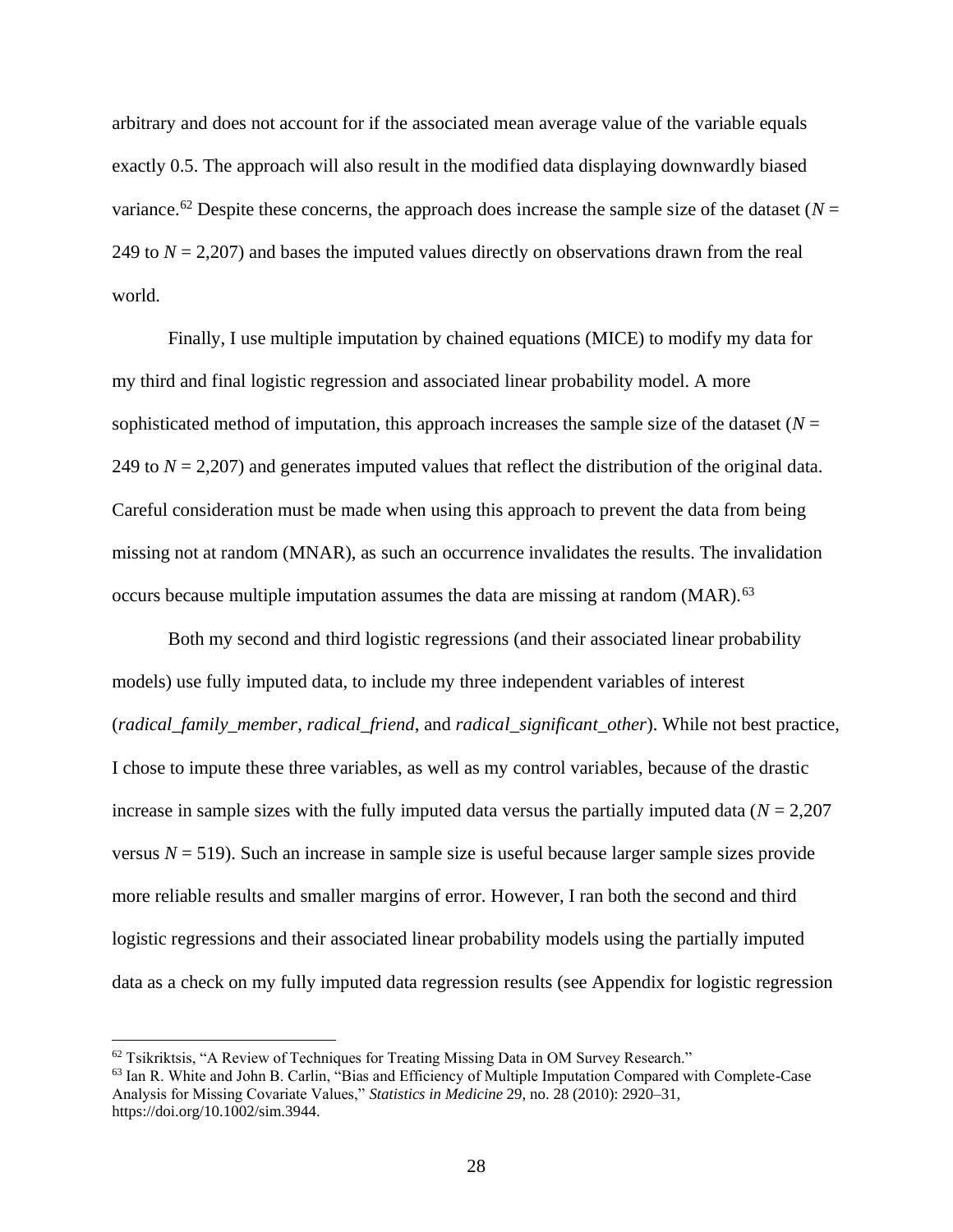and linear probability model results). As an additional precaution, I will discuss all three regressions in my results section below.

#### *Results*

<span id="page-34-0"></span>As the variables I use in my empirical model are largely indicator variables, I chose to analyze my data using logistic regressions and will interpret the results relating to my three independent variables of interest, *radical\_family*, *radical\_friend*, and *radical\_signif\_other*, using odds ratios. However, I use linear probability models, each done in conjunction with my three logistic regressions, to interpret my control variables. The results from the three logistic regressions and the three associated linear probability models are summarized below in Tables 2 and 3, respectively.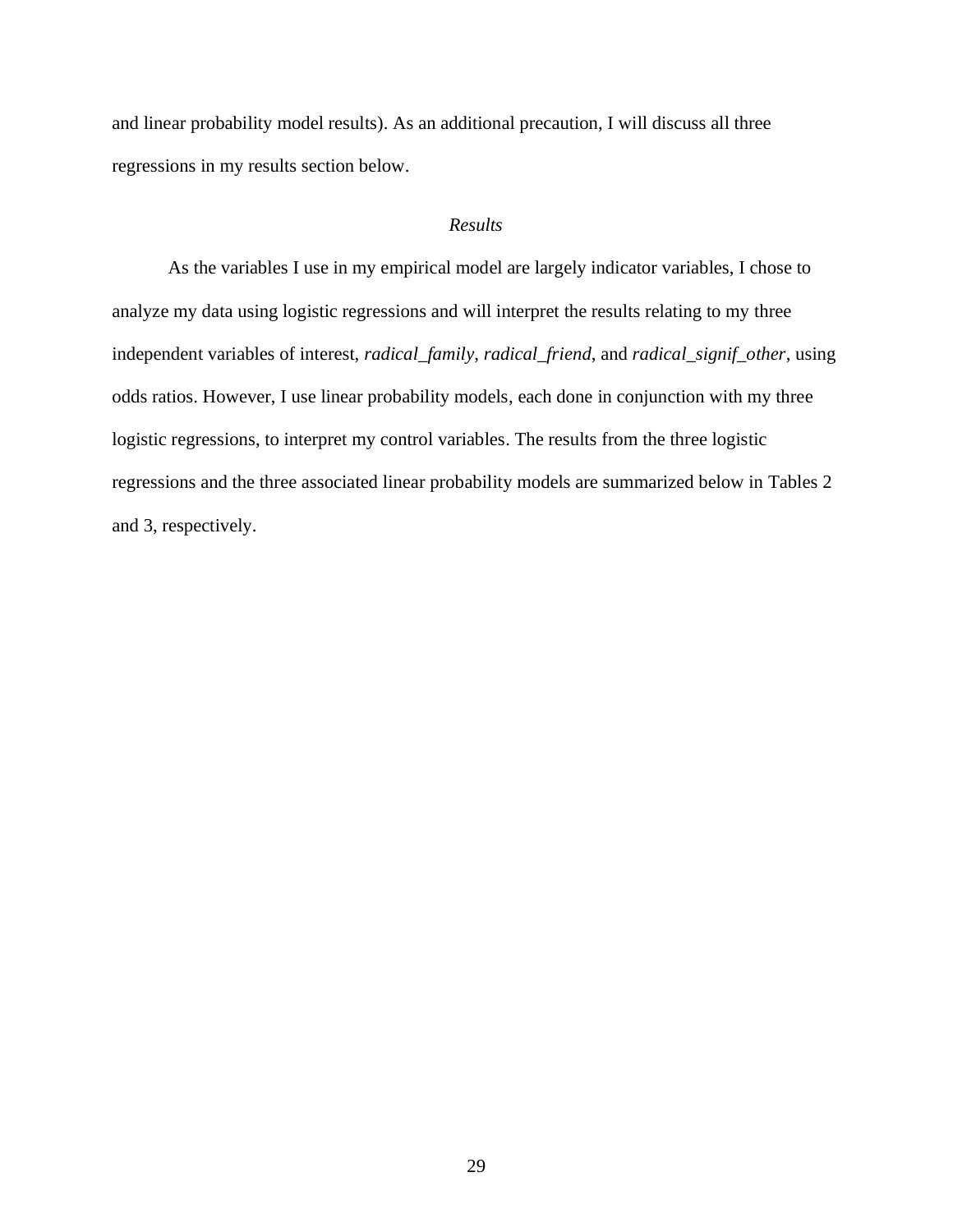| Table 2: Logistic Regression Results of Variables' Effects on the Odds an Extremist is Violent. (PIRUS 2018) |                |                      |                    |                |                              |                    |                |                                                                  |                   |                 |  |  |  |
|--------------------------------------------------------------------------------------------------------------|----------------|----------------------|--------------------|----------------|------------------------------|--------------------|----------------|------------------------------------------------------------------|-------------------|-----------------|--|--|--|
|                                                                                                              |                | <b>Complete Case</b> |                    |                | <b>Total Mean Imputation</b> |                    |                | <b>Multiple Imputation by Chained</b><br><b>Equations (MICE)</b> |                   |                 |  |  |  |
| <b>Variable</b>                                                                                              | Odds-<br>Ratio | Robust Std.<br>Error | $Z -$<br>statistic | Odds-<br>Ratio | Robust<br>Std. Error         | $Z -$<br>statistic | Odds-<br>Ratio | Robust<br>Std.<br>Error                                          | $t-$<br>statistic | $FMI^{\dagger}$ |  |  |  |
| radical_family_member                                                                                        | 0.638          | 0.252                | $-1.14$            | 0.854          | 0.124                        | $-1.09$            | $0.618***$     | 0.087                                                            | $-3.43$           | 65.34           |  |  |  |
| radical_friend                                                                                               | 0.842          | 0.294                | $-0.49$            | $0.458***$     | 0.098                        | $-3.66$            | $0.594**$      | 0.133                                                            | $-2.32$           | 43.36           |  |  |  |
| radical_significant_other                                                                                    | 0.753          | 0.379                | $-0.56$            | 1.281          | 0.208                        | 1.53               | 1.248          | 0.220                                                            | 1.26              | 57.36           |  |  |  |
| Radicalization_Islamist                                                                                      | 1.010          | 0.857                | 0.12               | 1.978***       | 0.304                        | 4.44               | 1.752***       | 0.317                                                            | 3.10              | 0.00            |  |  |  |
| <b>Radicalization_Far_Right</b>                                                                              | 0.732          | 0.605                | $-0.38$            | $1.402***$     | 0.182                        | 2.61               | 1.268          | 0.197                                                            | 1.53              | 0.00            |  |  |  |
| Radicalization_Far_Left                                                                                      | 0.353          | 0.346                | $-1.06$            | $0.425***$     | 0.068                        | $-5.32$            | $0.392***$     | 0.073                                                            | $-5.04$           | 0.00            |  |  |  |
| Age                                                                                                          | 0.976          | 0.021                | $-1.10$            | $0.982***$     | 0.004                        | $-4.46$            | $0.986**$      | 0.006                                                            | $-2.32$           | 3.76            |  |  |  |
| single                                                                                                       | 0.754          | 0.488                | $-0.044$           | 0.916          | 0.190                        | $-0.42$            | 1.155          | 0.227                                                            | 0.73              | 38.56           |  |  |  |
| married                                                                                                      | $0.374*$       | 0.210                | $-1.75$            | 0.720          | 0.158                        | $-1.50$            | 0.801          | 0.150                                                            | $-1.19$           | 38.56           |  |  |  |
| male                                                                                                         | 2.247          | 1.456                | 1.25               | $1.917***$     | 0.330                        | 3.79               | 1.806***       | 0.336                                                            | 3.18              | 0.00            |  |  |  |
| nhs_graduate                                                                                                 | 2.990*         | 1.685                | 1.94               | 1.404          | 0.319                        | 1.50               | 1.375          | 0.388                                                            | 1.13              | 57.73           |  |  |  |
| hsg_sps                                                                                                      | $2.585**$      | 1.091                | 2.25               | 1.054          | 0.150                        | 0.37               | 1.437          | 0.308                                                            | 1.69              | 57.73           |  |  |  |
| unemployed                                                                                                   | 1.287          | 0.857                | 0.38               | 1.489          | 0.416                        | 1.42               | 1.545          | 0.502                                                            | 1.34              | 52.38           |  |  |  |
| employed                                                                                                     | 1.439          | 0.792                | 0.66               | 1.186          | 0.279                        | 0.73               | 1.265          | 0.362                                                            | 0.82              | 52.38           |  |  |  |
| <b>Student</b>                                                                                               | 0.515          | 0.230                | $-1.49$            | 0.875          | 0.143                        | $-0.82$            | 0.825          | 0.143                                                            | $-1.11$           | 43.04           |  |  |  |
| <b>Constant</b>                                                                                              | 4.195          | 5.786                | 1.04               | 2.346*         | 1.091                        | 0.067              | 1.510          | 0.839                                                            | 0.74              |                 |  |  |  |
| Sample Size (N)                                                                                              | 249            |                      |                    | 2,207          |                              |                    | 2,207          |                                                                  |                   |                 |  |  |  |
| Wald Chi <sup>2</sup>                                                                                        | 28.43**        |                      |                    | 199.20***      |                              |                    | $8.72***$      |                                                                  |                   |                 |  |  |  |
| Pseudo- $R^2$                                                                                                | 0.1361         |                      |                    | 0.0766         |                              |                    |                |                                                                  |                   |                 |  |  |  |

\*\*\* $p \le 0.01$ , \*\* $p \le 0.05$ , \* $p \le 0.1$ 

*† Fraction of variance due to missing information prior to imputation. †† F-statistic rather than Wald Chi<sup>2</sup> Note: Values are rounded to the nearest thousandth decimal place.*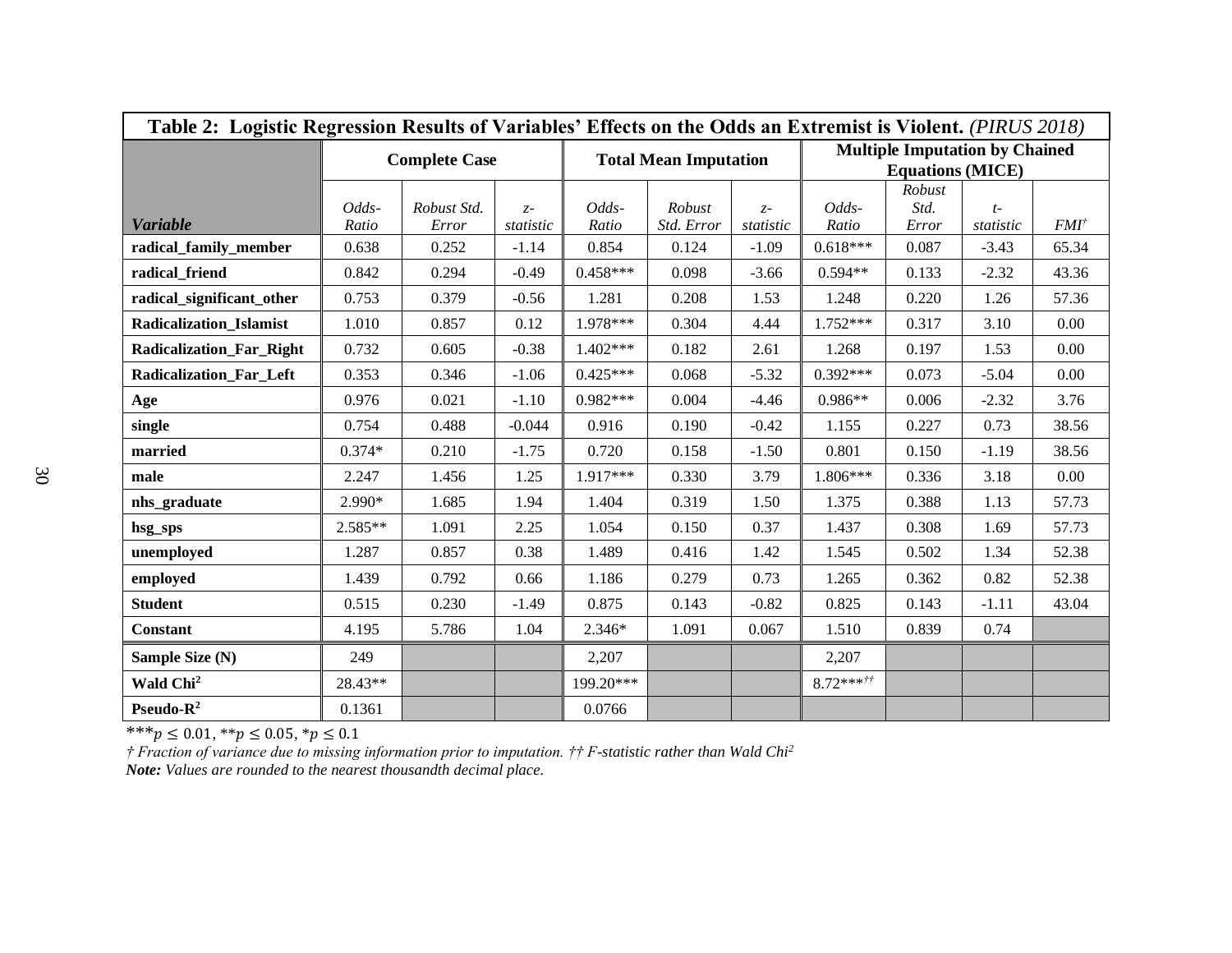| Table 3: Linear Regression Results of Variables' Effects on the Probability an Extremist is Violent. (PIRUS<br>2018) |            |                      |                   |             |                              |                   |                                                                  |                      |                   |                  |  |  |  |
|----------------------------------------------------------------------------------------------------------------------|------------|----------------------|-------------------|-------------|------------------------------|-------------------|------------------------------------------------------------------|----------------------|-------------------|------------------|--|--|--|
|                                                                                                                      |            | <b>Complete Case</b> |                   |             | <b>Total Mean Imputation</b> |                   | <b>Multiple Imputation by Chained</b><br><b>Equations (MICE)</b> |                      |                   |                  |  |  |  |
| <b>Variable</b>                                                                                                      | Coef.      | Robust<br>Std. Error | $t-$<br>statistic | Coef.       | Robust<br>Std.<br>Error      | $t-$<br>statistic | Coef.                                                            | Robust<br>Std. Error | $t-$<br>statistic | FMI <sup>†</sup> |  |  |  |
| radical family member                                                                                                | $-0.069$   | 0.067                | $-1.02$           | $-0.034$    | 0.032                        | $-1.08$           | $-0.106***$                                                      | 0.030                | $-3.49$           | 65.34            |  |  |  |
| radical friend                                                                                                       | $-0.029$   | 0.051                | $-0.57$           | $-0.140***$ | 0.034                        | $-4.13$           | $-0.096**$                                                       | 0.040                | $-2.40$           | 43.36            |  |  |  |
| radical significant other                                                                                            | $-0.063$   | 0.094                | $-0.67$           | 0.052       | 0.035                        | 1.48              | 0.046                                                            | 0.039                | 1.19              | 57.36            |  |  |  |
| <b>Radicalization Islamist</b>                                                                                       | 0.027      | 0.114                | 0.25              | $0.152***$  | 0.034                        | 4.44              | $0.120***$                                                       | 0.039                | 3.09              | 0.00             |  |  |  |
| <b>Radicalization Far Right</b>                                                                                      | $-0.030$   | 0.122                | $-0.25$           | $0.081***$  | 0.031                        | 2.65              | 0.057                                                            | 0.035                | 1.63              | 0.00             |  |  |  |
| <b>Radicalization Far Left</b>                                                                                       | $-0.176$   | 0.176                | $-1.00$           | $-0.200***$ | 0.037                        | $-5.41$           | $-0.212***$                                                      | 0.040                | $-5.33$           | 0.00             |  |  |  |
| Age                                                                                                                  | $-0.005$   | 0.004                | $-1.23$           | $-0.004***$ | 0.001                        | $-4.50$           | $-0.003**$                                                       | 0.001                | $-2.40$           | 3.76             |  |  |  |
| single                                                                                                               | $-0.076$   | 0.093                | $-0.81$           | $-0.021$    | 0.045                        | $-0.45$           | 0.027                                                            | 0.042                | 0.65              | 38.56            |  |  |  |
| married                                                                                                              | $-0.175*$  | 0.089                | $-1.96$           | $-0.072$    | 0.048                        | $-1.51$           | $-0.050$                                                         | 0.042                | $-1.21$           | 38.56            |  |  |  |
| male                                                                                                                 | 0.160      | 0.130                | 1.23              | $0.144***$  | 0.037                        | 3.88              | $0.125***$                                                       | 0.040                | 3.15              | 0.00             |  |  |  |
| nhs_graduate                                                                                                         | $0.173**$  | 0.086                | 2.02              | 0.065       | 0.046                        | 1.43              | 0.070                                                            | 0.059                | 1.18              | 57.73            |  |  |  |
| hsg_sps                                                                                                              | $0.161**$  | 0.074                | 2.19              | 0.011       | 0.031                        | 0.34              | 0.081                                                            | 0.046                | 1.76              | 57.73            |  |  |  |
| unemployed                                                                                                           | 0.030      | 0.099                | 0.30              | 0.083       | 0.057                        | 1.45              | 0.091                                                            | 0.066                | 1.37              | 52.38            |  |  |  |
| employed                                                                                                             | 0.045      | 0.085                | 0.53              | 0.035       | 0.049                        | 0.71              | 0.050                                                            | 0.059                | 0.84              | 52.38            |  |  |  |
| <b>Student</b>                                                                                                       | $-0.105$   | 0.072                | $-1.47$           | $-0.030$    | 0.034                        | $-0.87$           | $-0.041$                                                         | 0.036                | $-1.15$           | 43.04            |  |  |  |
| <b>Constant</b>                                                                                                      | $0.794***$ | 0.237                | 3.35              | $0.669***$  | 0.097                        | 6.89              | 0.586                                                            | 0.116                | 5.04              |                  |  |  |  |
| Sample Size (N)                                                                                                      | 249        |                      |                   | 2,207       |                              |                   | 2,207                                                            |                      |                   |                  |  |  |  |
| <b>F-Statistic</b>                                                                                                   | $2.30***$  |                      |                   | 19.82***    |                              |                   | $13.61***$                                                       |                      |                   |                  |  |  |  |
| $\mathbb{R}^2$                                                                                                       | 0.1511     |                      |                   | 0.0998      |                              |                   |                                                                  |                      |                   |                  |  |  |  |
| <b>Root MSE</b>                                                                                                      | 0.40261    |                      |                   | 0.46963     |                              |                   |                                                                  |                      |                   |                  |  |  |  |

\*\*\* $p \le 0.01$ , \*\* $p \le 0.05$ , \* $p \le 0.1$ 

*† Fraction of variance due to missing information prior to imputation.*

*Note: Values are rounded to the nearest thousandth decimal place.*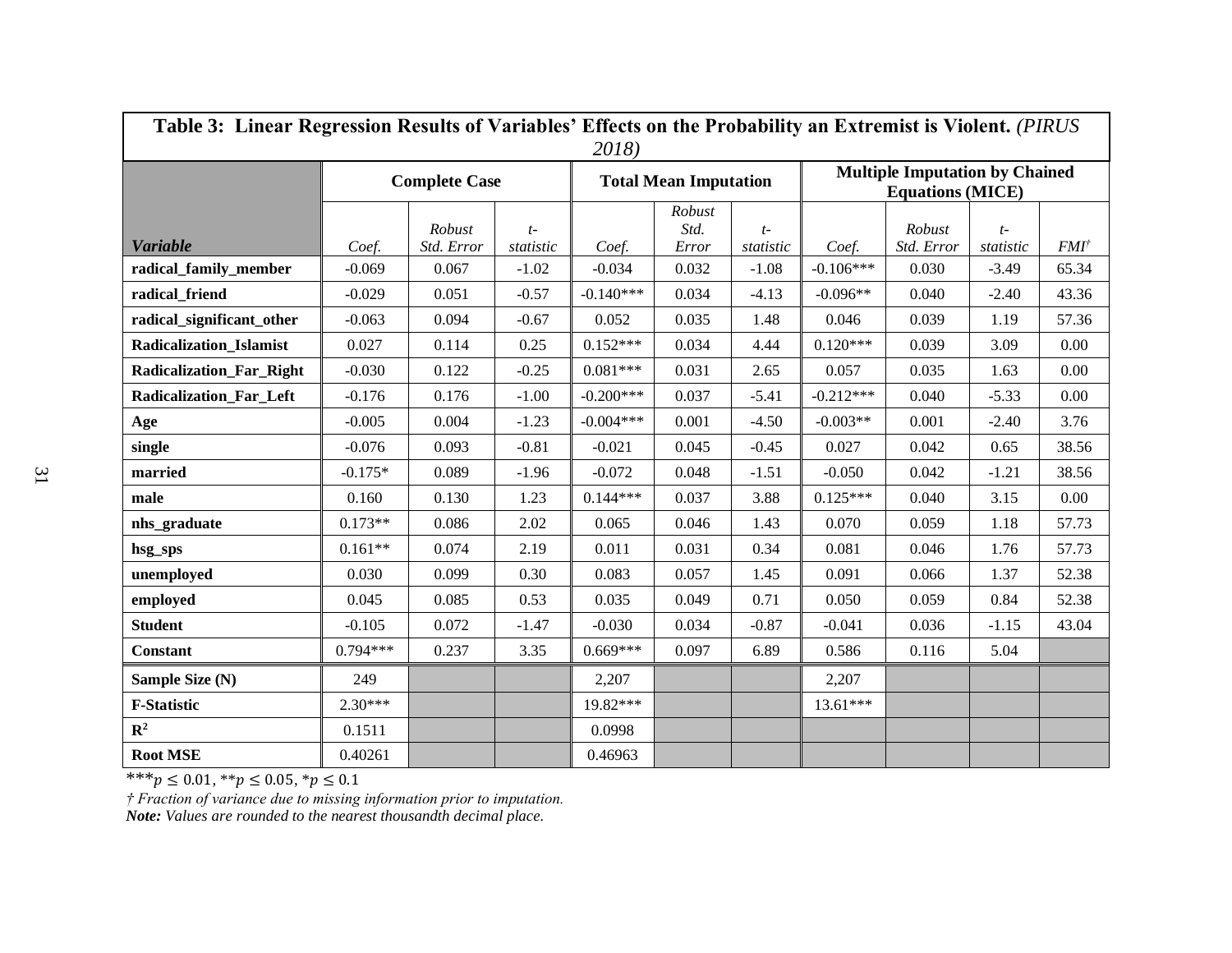It is noteworthy that the results of both logistic regressions using imputed *PIRUS* data (regressions two and three) are statistically significant at the one percent level, while the results of the "complete-case" logistic regression are significant at the five percent level. All three associated linear probability models are significant at the one percent level.

In addition, in my "complete-case" logistic regression model, as well as both logistic regression models using imputed *PIRUS* data, the variables *Radical\_Significant\_Other*, *past relationship*, *future ed*, and *in school* were omitted from the regression results because of collinearity. I still wanted to include these four variables in my results, as I believe that what they signify impacts an individual's propensity to commit a violent act of extremism. To that end, I ran a correlation test on the four collinear variables in relation to my dependent variable, *Violent*, for each logistic regression, the results of which can be found in the Appendix. Similar to the descriptive statistics, the correlation test results for the "complete-case" variables and the MICE variables are the same, as both use the original data that includes missing values. In both cases, all four variables are weakly, negatively correlated with *Violent*. In contrast, when running the correlation test on the total mean imputed data, only *Radicalization\_Significant\_Other* and *further\_ed* were weakly, negatively correlated with *Violent*. Both *past\_relationship* and *in\_school* have a weak but positive correlation with *Violent*.

I will now discuss the results related to my independent variables of interest, interpreting my logistic regression models, as shown in Table 2. Having a family member involved in radical activities only has a statistically significant relationship with an extremist's propensity toward violent extremism in the third logistic regression, in which MICE is used. In this case, the sign on the relationship is between zero and one, meaning that having a family member involved in radical activities decreases the likelihood that the individual will commit an act of violent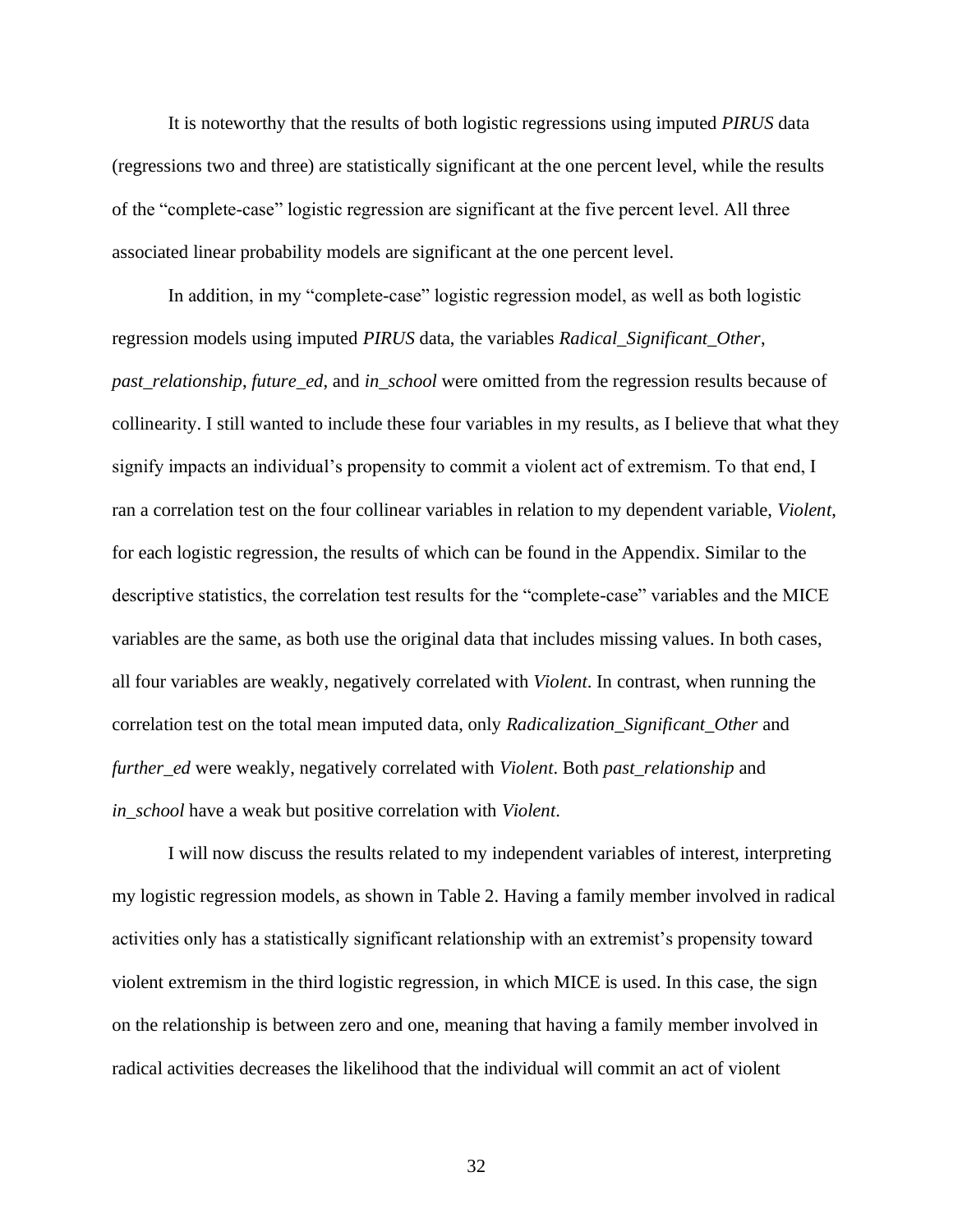extremism. Specifically, the magnitude of the variable *radical\_family\_member* in the third logistic regression shows that if an individual has a family member involved in radical activities, there is a decrease of 0.618 in the log of odds of that individual committing an act of violent extremism, ceteris paribus. In layman's terms, this means that an individual with a family member involved in radical activities is a little more than half as likely to be a violent extremist as an individual without a family member involved in radical activities, holding all other variables in the regression constant. The log-odds coefficient represents the log of odds of being in the violent extremist category when all other variables in the regression are held at a constant level (ceteris paribus). The odds come from the ratio of the probability of an individual committing a violent act of extremism to the probability of an individual committing a nonviolent act of extremism. "The ordered logistical model transforms these odds to the natural log of the odds, and the log of the odds similarly increases as the odds (and the probability) increase…A smaller log of odds relates to lower odds and a less likely outcome. For the purposes of interpreting the coefficients in these models, a decrease in the log of odds indicates a less likely outcome."<sup>64</sup>

This result runs counter to my prediction that having a radical family member who is involved in radical extremist activities will make an individual more likely to commit a violent extremist act. In this case, it could be that individuals who have family members involved in violent extremism do not commit violent acts of extremism out of a sense of responsibility toward those involved family members. Possibly, committing a violent extremist act could have a negative effect on those involved family members.

<sup>64</sup> James Scott, "Taking the Bus to Work: The Relationship between Public Transit Commuting Time and Household Income in Washington, D.C. Suburbs," *Georgetown University-Graduate School of Arts & Sciences* (thesis, Georgetown University, 2014), https://repository.library.georgetown.edu/handle/10822/709850.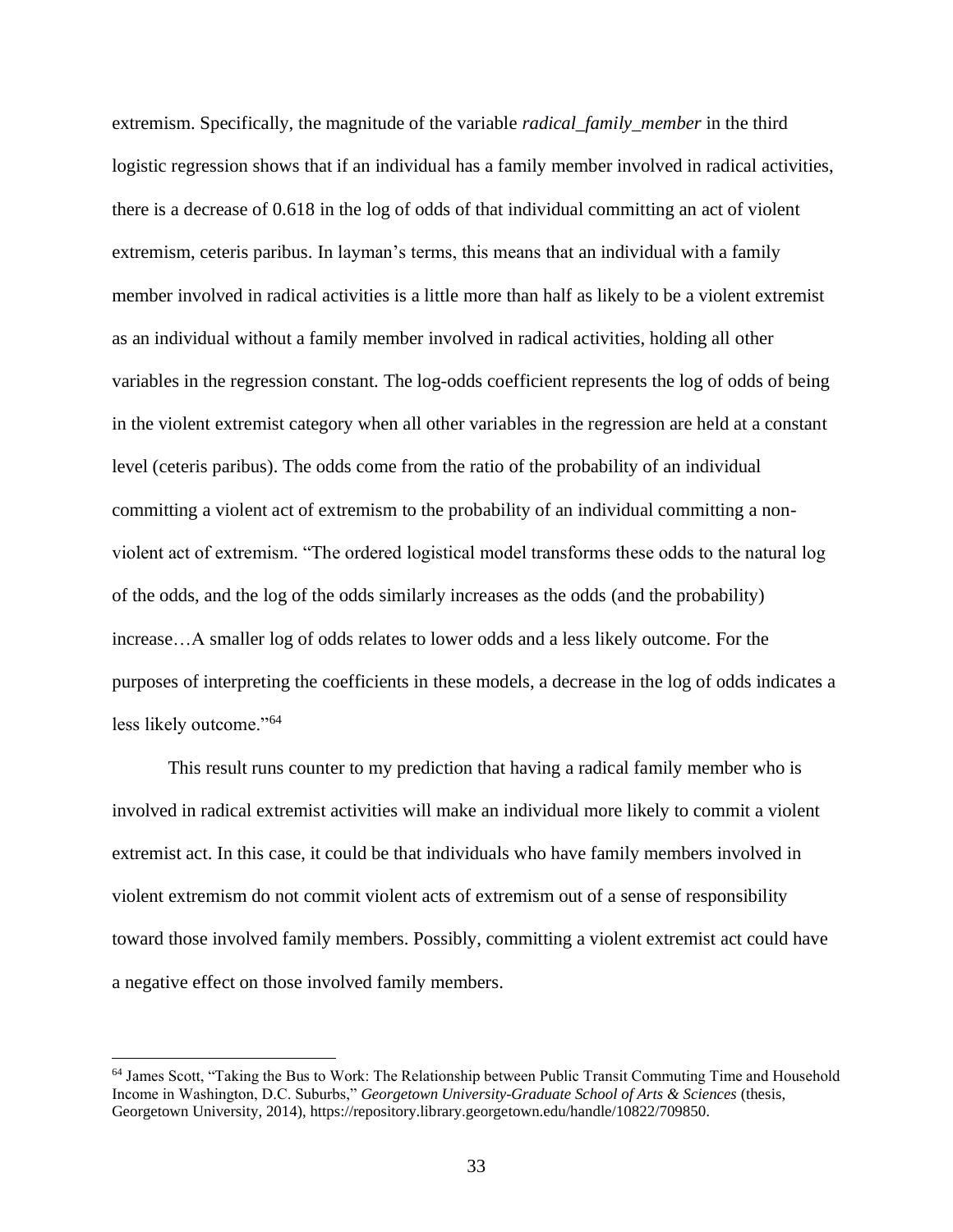Unlike in the third regression, in the first and second regressions, the relationship between having a family member involved in radical activities and an individual's propensity toward violent extremism is not significant. However, it is notable that in both regressions, the coefficients are between zero and one, meaning that having a family member involved in radical activities is less likely to be associated with violent, rather than non-violent, extremism.

Statistical significance varies across the three regression models when examining the relationship between having a friend involved in radical activities and an individual's propensity toward violent extremism. In the first "complete-case" regression, the relationship is not statistically significant at any level. However, the coefficient is between zero and one, indicating that having a friend involved in radical activities leads to less likelihood of association with violent, rather than non-violent, extremism. The coefficient in the second regression, in which total mean imputation is used, is also between zero and one, and the relationship is statistically significant at the one percent level. The magnitude of the variable *radical\_friend* in the second logistic regression shows that if an individual has a friend involved in radical activities, there is a decrease of 0.458 in the log of odds of that individual committing an act of violent extremism, ceteris paribus. Essentially, this means that an individual with a friend involved in radical activities is a little less than half as likely to be involved in violent extremism as an individual without a friend involved in radical activities, holding all other variables in the regression constant. This result runs counter to my prediction that having a radical friend involved in extremist activities makes it more likely that an individual will commit an act of violent extremism and is supported by my third regression, which uses MICE data and produced a similar result.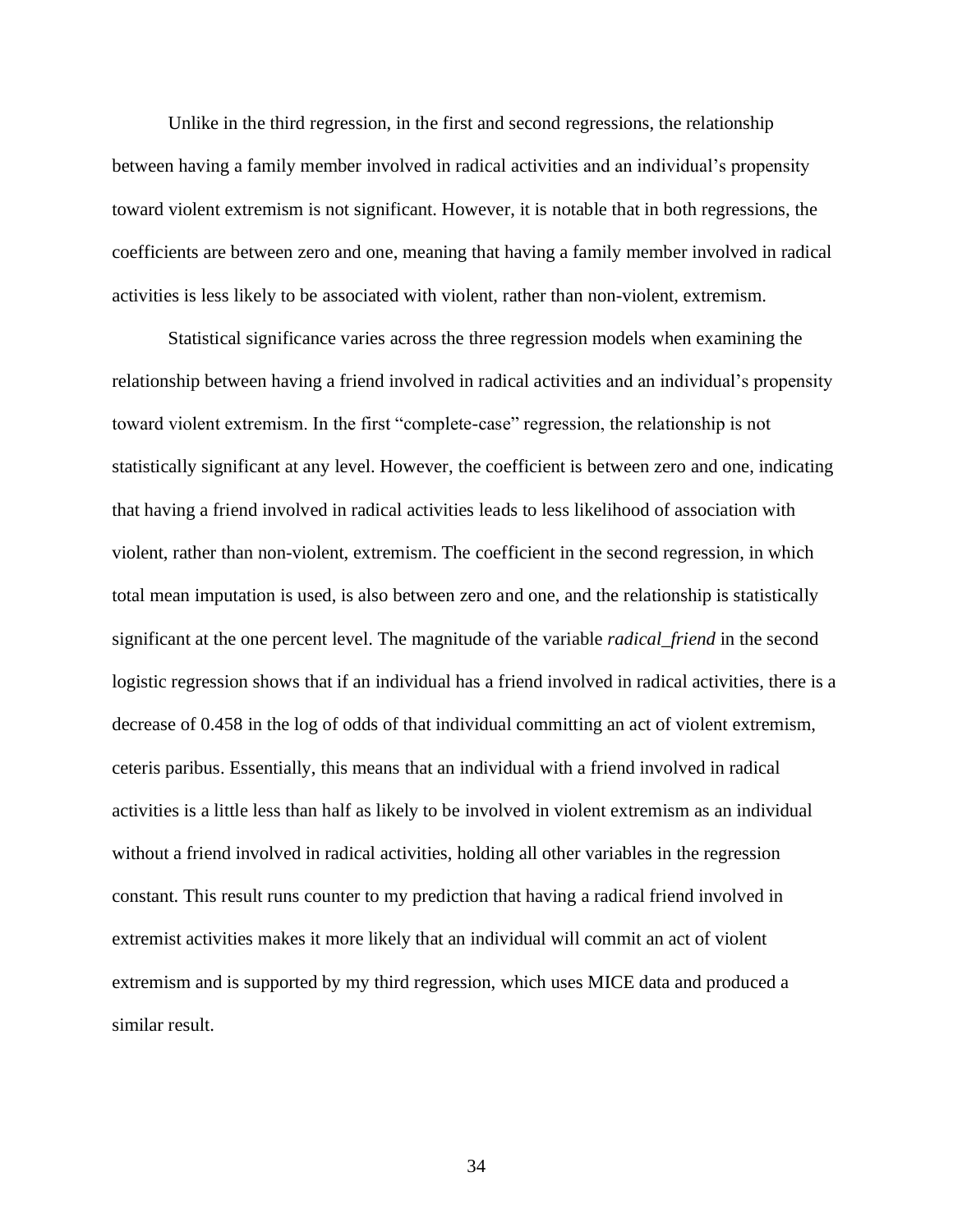While only statistically significant at the five percent level, the coefficient on the variable *radical\_friend* is still between zero and one, meaning that having a family member involved in radical activities decreases the likelihood that an individual will commit an act of violent, rather than non-violent, extremism. Specifically, the magnitude of the variable *radical\_friend* in the third logistic regression shows that if an individual has a family member involved in radical activities, there is a decrease of 0.594 in the log of odds of that individual committing an act of violent extremism, ceteris paribus. In other words, an individual with a friend involved in radical activities is a little more than half less likely to be a violent extremist as an individual without a friend involved in radical activities, holding all other variables in the regression constant.

*Radical\_significant\_other* did not maintain statistical significance at any level across any of the three regressions. It did, however, have varied coefficients across the three regressions. The coefficient in the "complete case" regression was between zero and one, indicating that having a significant other involved in radical activities decreases the likelihood of an individual committing an act of violent extremism. In contrast, the second and third regressions, using total mean imputed data and MICE data, respectively, have coefficients greater than one, meaning an individual with a significant other involved in radical activities has an increased likelihood of committing an act of violent extremism. The lack of statistical significance and the contrasting coefficients could result from, among other things, missing data.

Now, I will use my linear probability models to discuss the results related to my control variables, as shown in Table 3. Statistical significance at the one percent level is maintained for all three variables related to ideology (*Radicalization\_Islamist*, *Radicalization\_Far\_Left*, and *Radicalization\_Far\_Right*) in the second regression using total mean imputed data but is not present at all in the "complete-case" analysis. The variables *Radicalization\_Islamist* and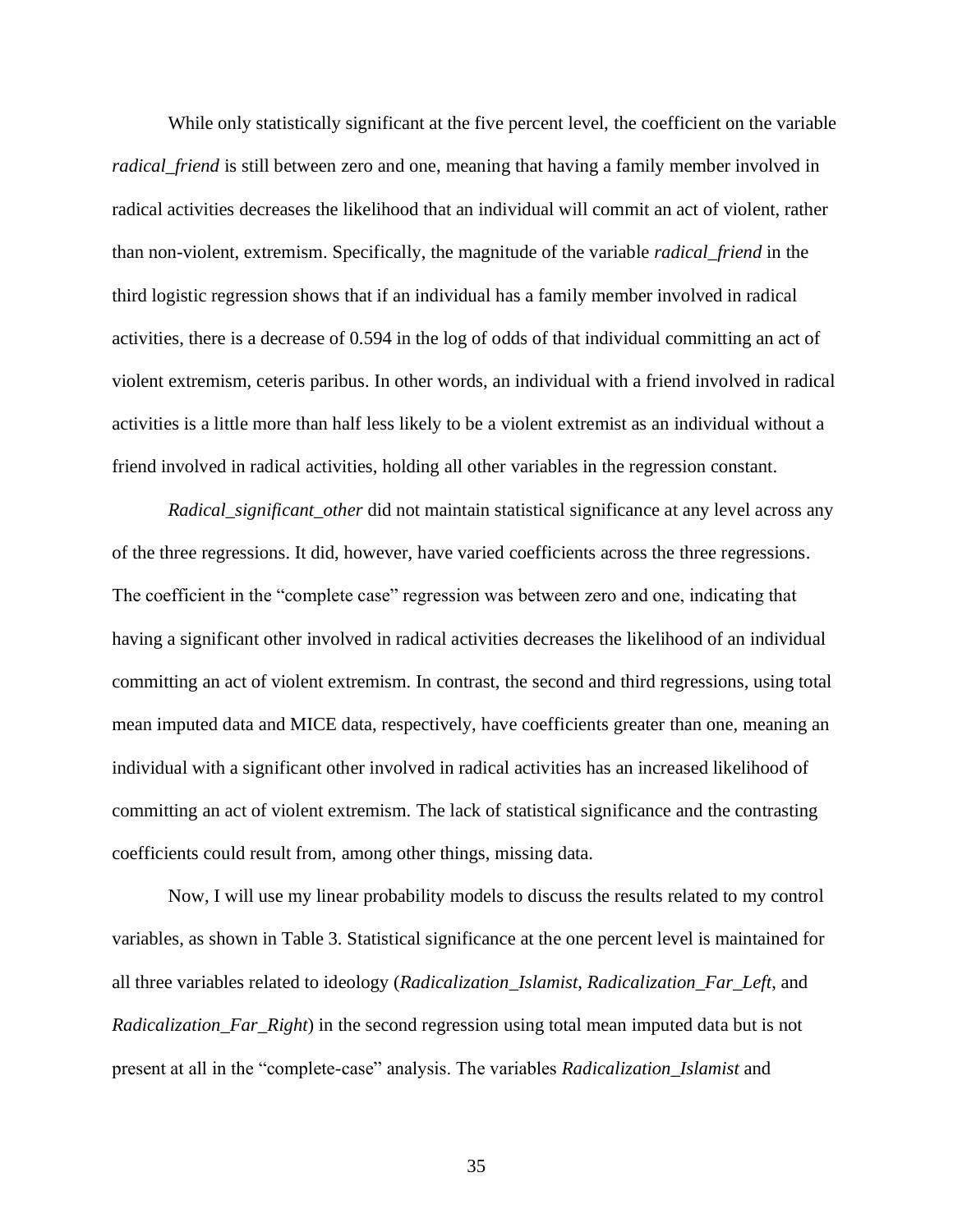*Radicalization\_Far\_Left* are also statistically significant at the one percent level in the third regression using MICE data. In contrast, the variable *Radicalization\_Far\_Right* holds no statistical significance. Regressions two and three show that a radicalized Islamist is 15.2 percent and 12 percent, respectively, more likely to commit a violent act of extremism than their radical far-right and radical far-left counterparts, ceteris paribus. In all three regressions, the relationship was positive, indicating that radical Islamists are more likely to commit violent acts of extremism. These results are not surprising, especially since following the September  $11<sup>th</sup>$  attacks that initiated the era of the War on Terror, a significant number of terrorist attacks have been perpetrated by radical Islamists. However, as noted below, there may be a new preeminent radical ideological group on the rise in the United States.

A far-right extremist, as evidenced by the second regression using total mean imputed data, is 8.1 percent more likely to commit an act of violent extremism than a radical far-left or radical Islamist individual, ceteris paribus. While in both the second and third regressions the signs on the coefficients are positive, indicating that radical far-right individuals are more likely to commit violent acts of extremism, the "complete-case" analysis has a negative sign on the coefficient, indicating that radical far-right individuals are less likely to commit violent acts of extremism. In the coming years, this is likely to change. As mentioned earlier, in 2019, Congress and the Department of Homeland Security noted white supremacists and other far-right extremists are "the most significant domestic terrorism threat facing the U.S."<sup>65</sup> As evidenced by the insurrection that occurred at the Capitol on January 6, 2021, violent extremism in far-right individuals is likely to increase.

<sup>65</sup> Durbin, S. 894 (Introduced-in-Senate); Sands, "White Supremacy Is 'most Lethal Threat' to the US, DHS Draft Assessment Says."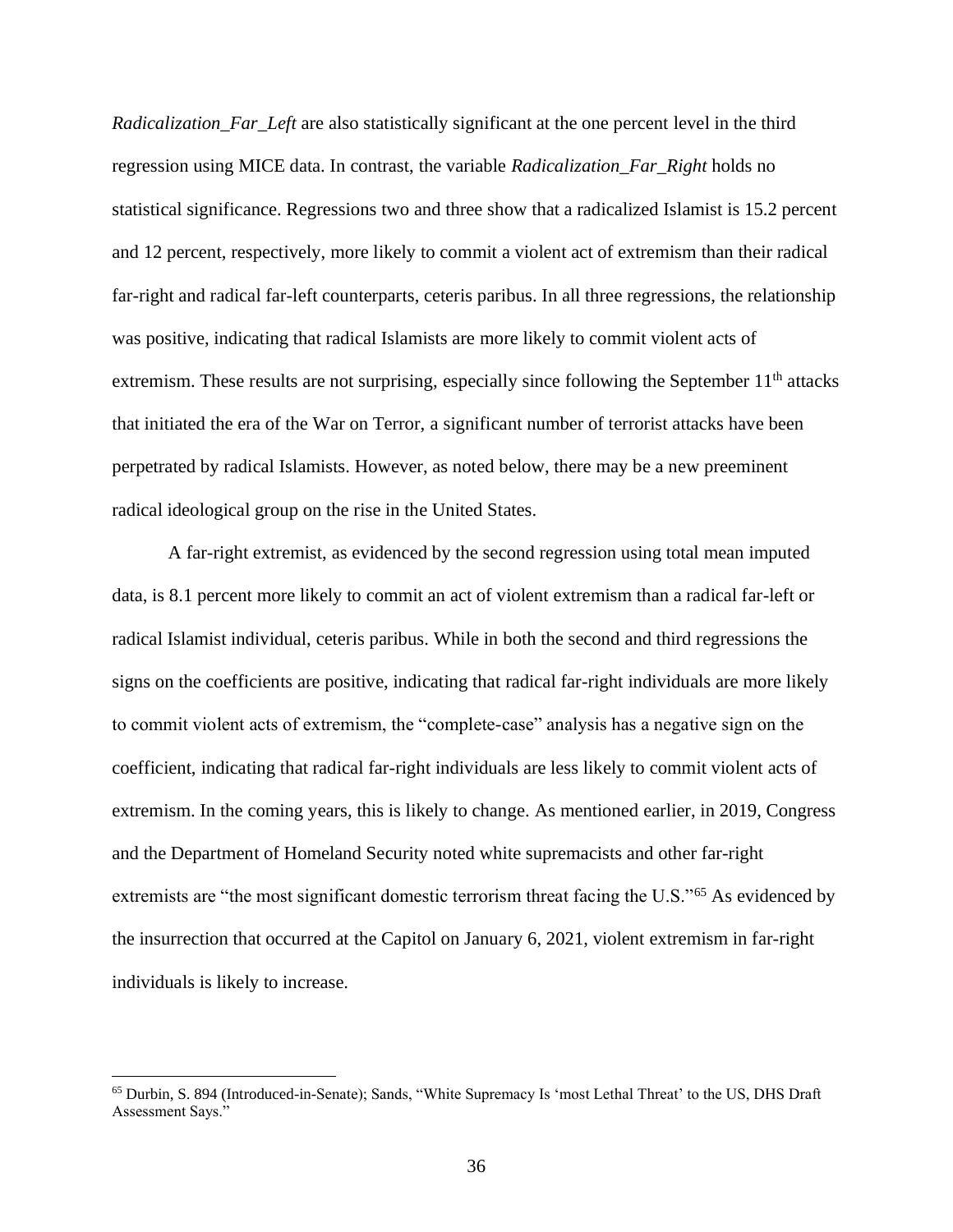Finally, regressions two and three show that a radical far-left individual is 20 percent and 21 percent, respectively, less likely to commit a violent act of extremism than their radical farright and radical Islamist counterparts, ceteris paribus. In both cases, the variable is statistically significant at the one percent level. Across all three regressions, there is negative relationship, meaning that radical far-left extremists are less likely to commit violent acts of extremism. The lack of violence could be due to the nature of radical far-left attacks, which more often focus on objects or places, rather than people as targets.

Not surprisingly, whether or not an extremist is male is generally a significant predictor of extremist violence. Violent extremists are more commonly male than female. Both regression models using imputed data show the variable *male* to be statistically significant at the one percent level, although the "complete-case" regression does not show statistical significance at any level. This difference could be due to the limited number of observations ( $N = 249$ , as opposed to  $N = 2,207$  in the two regression models using imputed data) used in that regression model. For the total mean imputation and multiple imputation by chained equations regressions, being male had a positive effect on an individual's propensity for violent extremism, with males being, respectively, 14 percent and 12 percent more likely to commit violent acts of extremism than females, ceteris paribus. Even in the "complete-case" regression, being male had a positive effect on an individual's propensity to commit a violent act of extremism. Note, however, that the *PIRUS* dataset only accounts for an individual's sex – either male or female. It does not account for an individual's gender identity—i.e., man, woman, non-binary, etc. Gender identities likely would affect an individual's propensity toward violent extremism but have not been studied in great depth yet.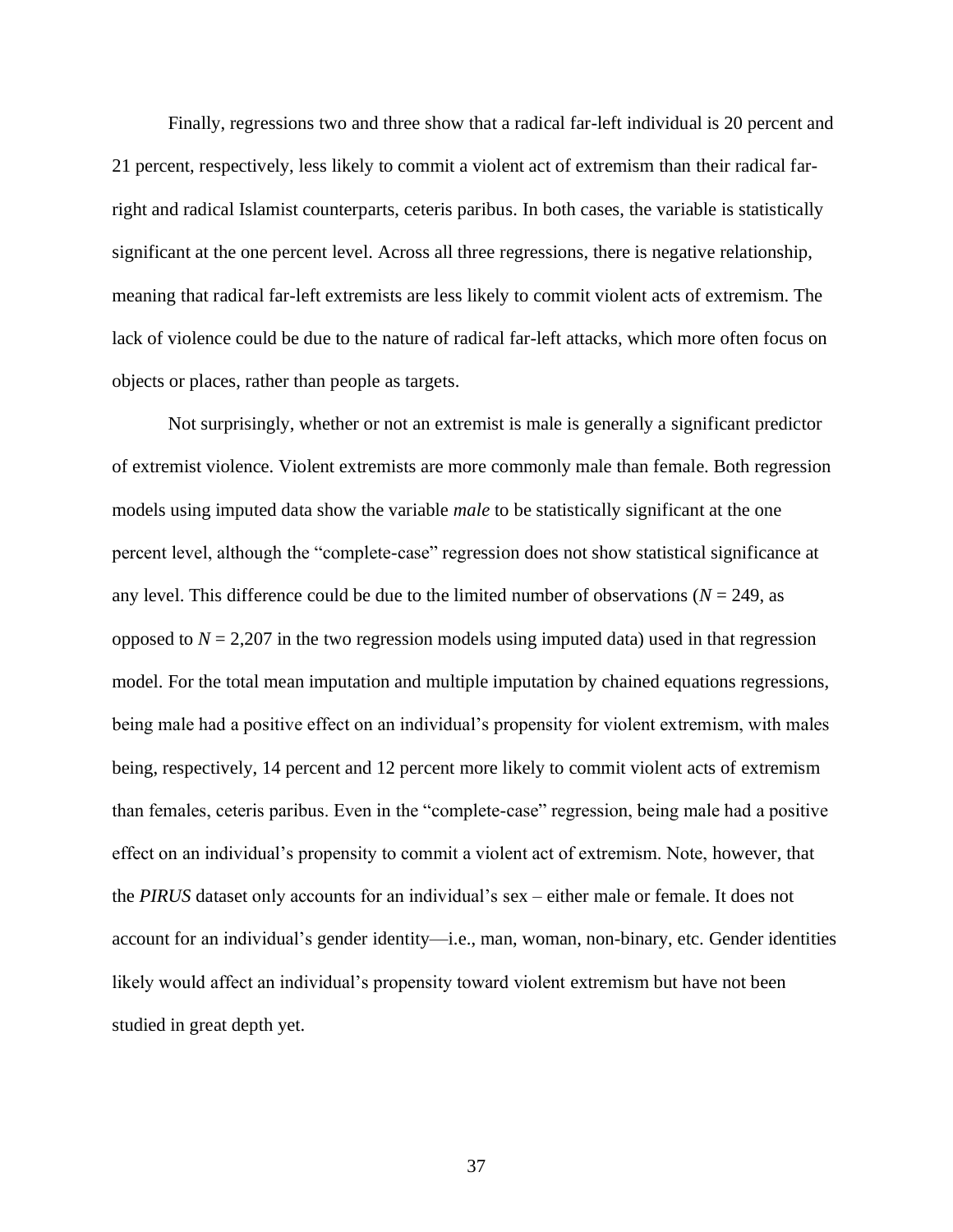Interestingly, *Age* obtained different levels of statistical significance across the three regression models. The ages of individuals in the *PIRUS* dataset spanned from 10 years to 88 years. In the "complete-case" regression, *Age* was not statistically significant at any level. However, it was statistically significant at the one percent level in the second regression using total mean imputed data. Although the associated coefficient is negative, it is not very large, indicating that for every year decrease in age, an individual is 0.4 percent more likely to commit a violent act of extremism, ceteris paribus. Violent extremists are generally younger or middleaged, so this result does make sense on a certain level, but it is questionable toward the bottom of the range with such young ages as 10 years old. The result for the third regression using regression-based multiple imputation by chained equations is similar. *Age* is statistically significant at the five percent level and shows that as age decreases in year increments, the likelihood of an individual committing an act of extremist violence increases by 0.3 percent, ceteris paribus.

Marital status was, unexpectedly, a relatively insignificant predictor of violent extremism. The variable *single* did not attain statistical significance across all three regressions, and the variable *married* only attained statistical significance at the ten percent level in the "complete-case" regression. In that case, married individuals were 17 percent less likely to commit a violent act of extremism than their single or their divorced/separated/widowed counterparts, ceteris paribus. Across all three regressions, the variable *married* had a negative effect on an individual's propensity for violent extremism, while the variable *single* had a positive effect on an individual's likelihood to commit an act of violent extremism in the third regression using MICE data. Given my assumption that individuals are more likely to become violent extremists if they are widowed, divorced, or separated, I am not surprised that being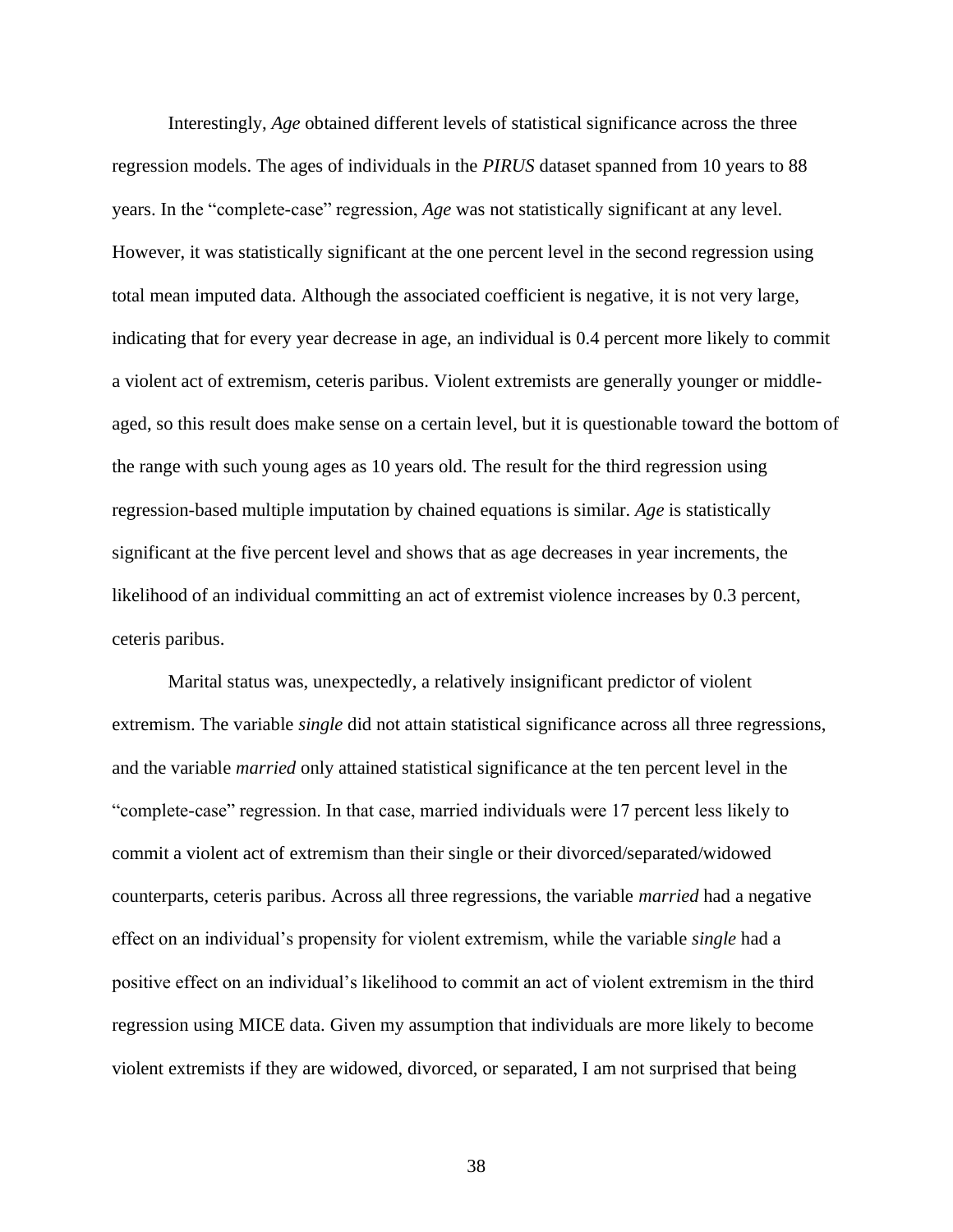married has a negative effect on an individual's propensity for violent extremism. Unfortunately, as noted earlier, the variable for past relationships was dropped from the three regressions because of collinearity.

Neither of the two education-related variables maintained statistical significance across all three regression models. Only in the "complete-case" regression did either variable prove statistically significant, wherein both were at the five percent level. In this case, non-high school graduates were 17 percent more likely to commit an act of violent extremism than those who completed high school or a higher degree of education, ceteris paribus. Similarly, high school graduates who did not obtain a higher degree of education were 16 percent more likely to commit an act of violent extremism than those who did not graduate or those who went on to obtain higher degrees of education, ceteris paribus.

Surprisingly, employment was an insignificant predictor of violent extremism. Across all three regression models, *employed*, *unemployed*, and *Student* were not statistically significant at any level. Given that the *Student* variable also includes individuals noted to be employed or unemployed while also being students, the statistical insignificance may be due to the blending of these three variables. However, it is still worth noting that the coefficient for *Student* is negative, thus indicating the likelihood of an individual committing a violent act of extremism decreases when they are a student. This is also surprising, since friendship with a radical extremist is a relatively strong predictor of violent extremism in an individual and friendships are often made at school. It could be that individuals with one or more radical friends who were introduced to radical beliefs or behaviors as students regularly do not reach the level of violent extremism, but rather stay non-violent.

I now turn my conclusion and the policy implications of these results.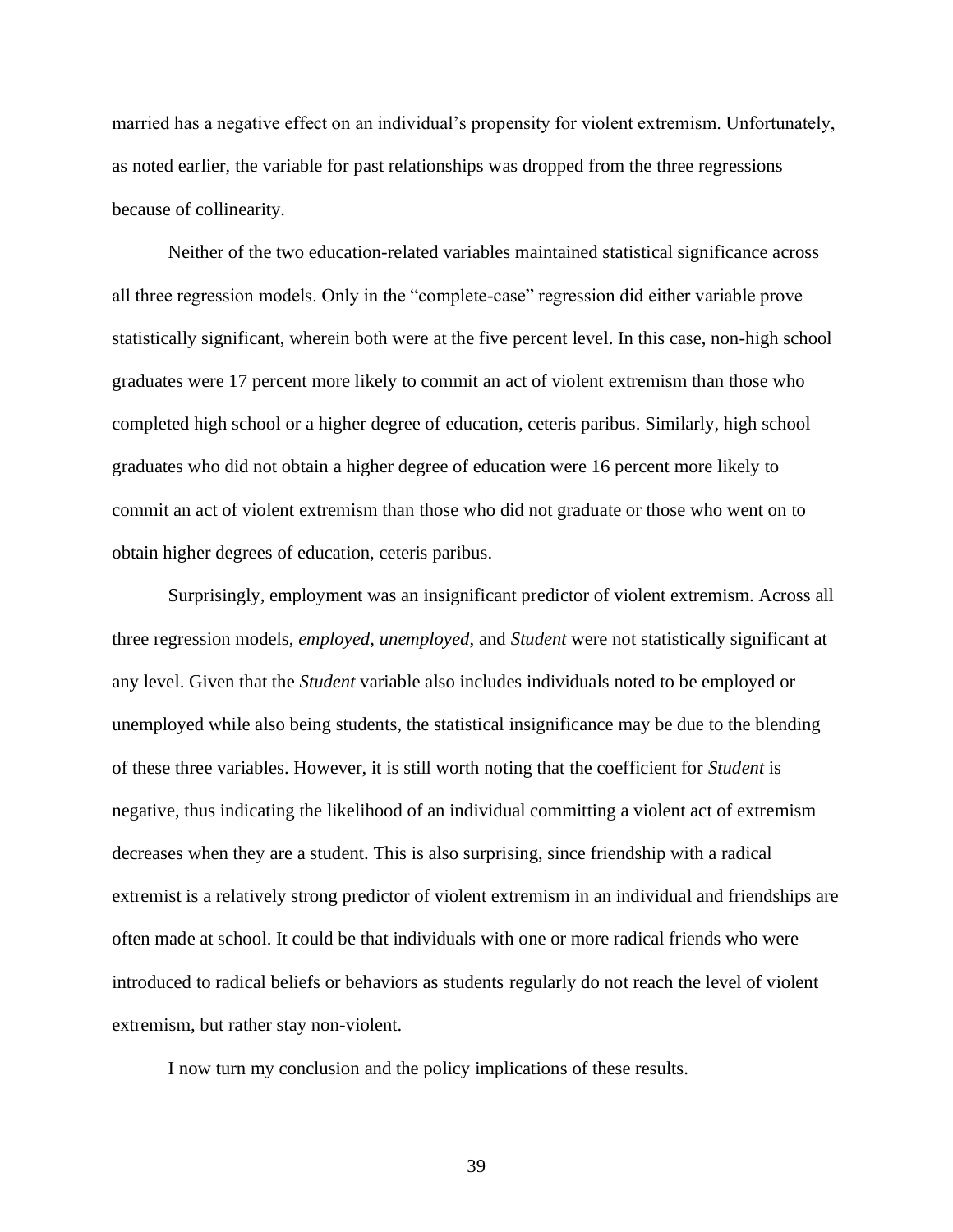#### CONCLUSION AND POLICY RECOMMENDATIONS

#### *Conclusion*

<span id="page-45-1"></span><span id="page-45-0"></span>In this study, I examined the possible relationship between an individual having a family member, friend, and/or significant other involved in radical activities and that individual committing an act of violent extremism, while controlling for factors relating to ideology, demographics, and socioeconomic status. Given the literature and my knowledge on violent extremism, I hypothesized that there is a positive correlation between the probability of an individual committing a violent extremist act and having a family member, friend, and/or significant other involved in radical activities. In other words, an individual who has a family member, friend, and/or significant other involved in radical activities will be more likely to commit an act of violent extremism.

To test my hypothesis, I used data (2018) from START's *Profiles of Individual Radicalization in the United States (PIRUS)*, an open-source dataset containing 2,226 deidentified individual extremists who "radicalized to violent and non-violent extremism in the United States from 1948 through 2018." <sup>66</sup> I utilized three logistic regressions and three associated linear probability models, using unchanged *PIRUS* data, *PIRUS* data modified via total mean imputation, and *PIRUS* data altered with multiple imputation by chained equations (MICE), respectively.

Unfortunately, my results generally support the conclusion that there is no easy way to identify a potential violent extremist based on a preset list of characteristics. Both *radical\_family\_member* and *radical\_friend* exhibited mixed levels of statistical significance and supported the conclusion that having a radical family member or radical friend makes an

<sup>66</sup> "Profiles of Individual Radicalization in the United States [Data File]."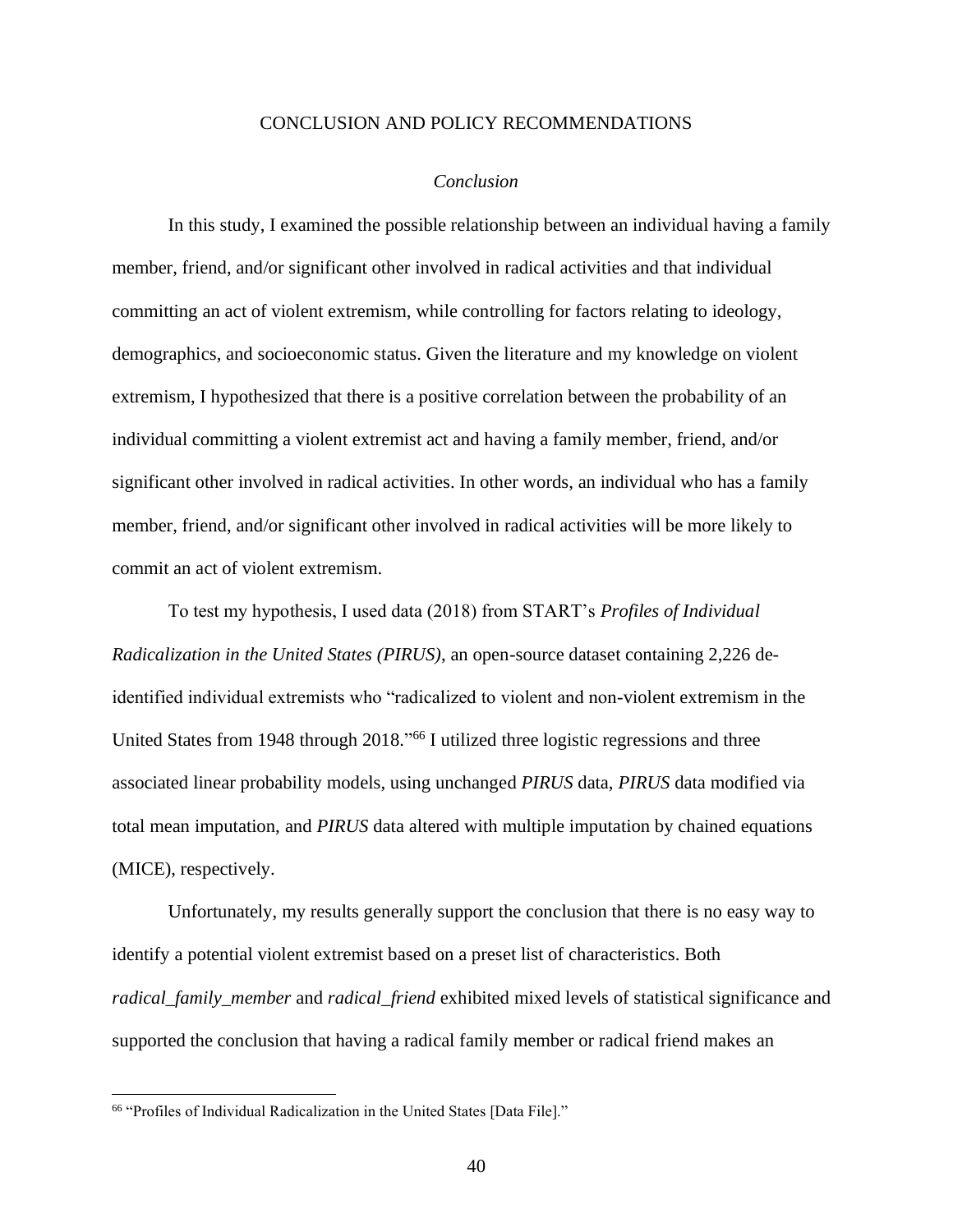individual less likely to commit an act of violent extremism. *Radical\_significant\_other* showed no statistical significance at any level across all three regressions, although it did exhibit a general positive relationship with an individual's predisposition toward violent extremism. This does not mean, however, that actions cannot be taken to identify and prevent violent extremism.

Based on the results of my research discussed above, I recommend the following policy actions relating to the study and prevention of violent extremism.

#### *Policy Recommendations*

# <span id="page-46-0"></span>**Collect more information on violent extremists as they are processed for unlawful behavior.**

A significant issue with the *PIRUS* dataset is the amount of missing data it contains. Though it would be difficult to go back and retroactively collect information to fill in the missing data, policies can be changed moving forward to reflect the need for more in-depth data collection on violent extremists. This can be done effectively by law enforcement personnel and members of the intelligence community. Of course, one must keep in mind that in some cases, it is impossible to collect more information on a violent extremist, especially if that individual died carrying out their violent attack. However, even a small increase in data collected could prove critical to policymakers studying violent extremism.

Additionally, the continued and expanded collection of data allows policymakers to stay up to date with current violent extremist trends in the United States. As mentioned previously, the past two to three years have seen a rise in violent extremism driven by far-right ideology. This trend is not represented in the *PIRUS* dataset, which only contains data collected between 1948 and 2018, making it difficult to produce results that adequately represent the current situation in the United States.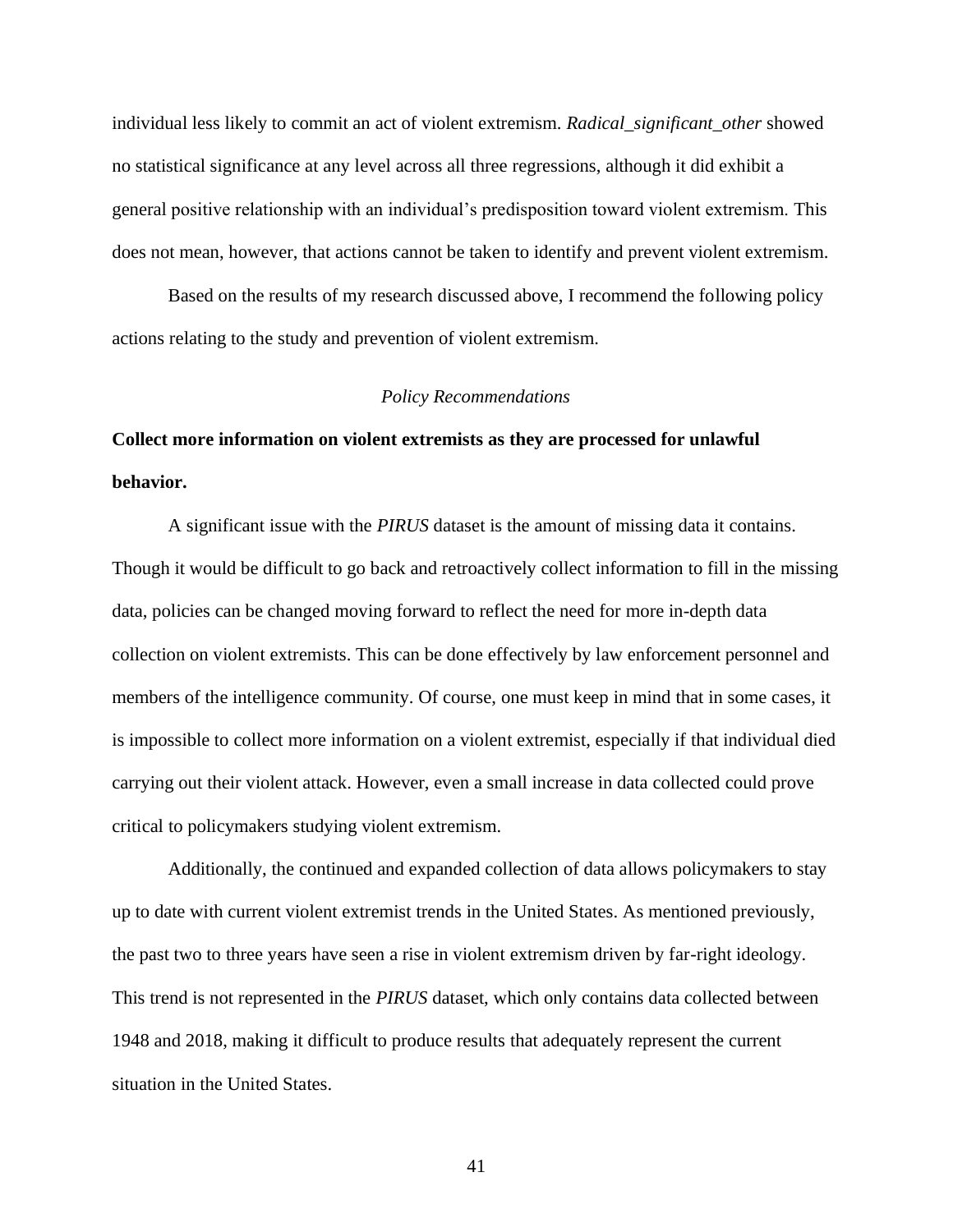**Do not target all individuals simply because they have a close relationship with a person involved in radical activities.**

Policymakers, law enforcement, and members of the intelligence community must be wary of targeting too many individuals who have close relationships with people involved in radical activities. Focusing on too many subjects would be infeasible. Law enforcement agencies do not have the resources to track so many potential subjects. Doing so could also take resources away from other necessary aspects of violent extremist prevention. Instead, the information collected about individual violent extremists should be used to create more targeted programs that assist law enforcement personnel in preventing violent extremist acts from occurring.

# **Create programs targeting at-risk individuals due to their age with the goal of preventing radicalization.**

Despite the overall trend from my results that personal relationships do not have a substantial impact on an individual's probability of committing an act of violent extremism, programs should be created to foster healthy, non-radical friendships and relationships in those who are at risk of becoming radicalized. Given that my results show a correlation between age and violent extremism, programs could be provided locally, funded either directly by federal, state, or local government, or through private institutions with government support, that would target younger children and teenagers with the goal of introducing positive friendships with peers and other role models. Even those not at risk for radicalization would benefit from such programs, and such programs have proven effective elsewhere.

#### *Directions for Future Research*

<span id="page-47-0"></span>Future studies on domestic violent extremism might repeat the contents of this study in the context of another country or countries. It is possible that other countries might have more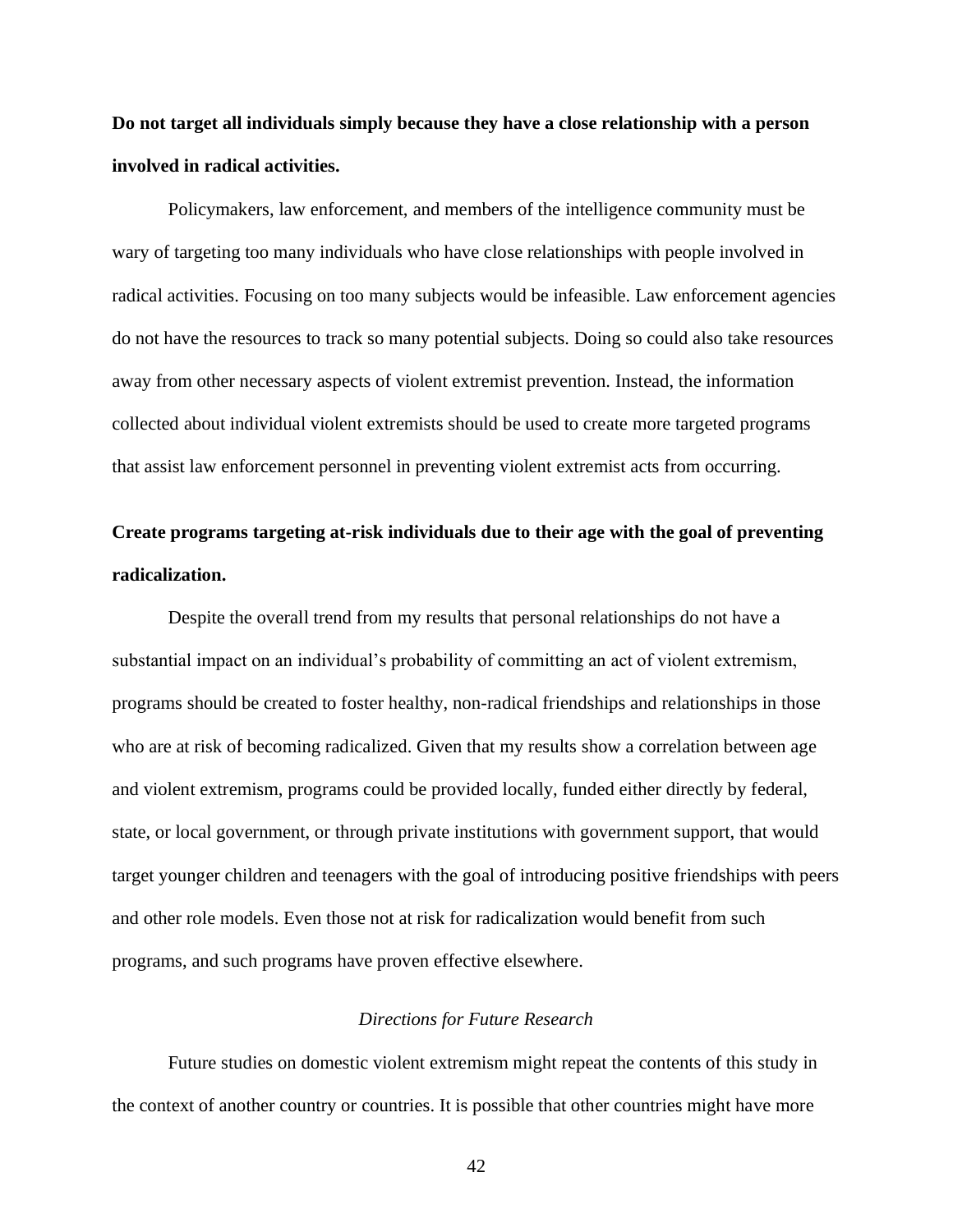complete data on domestic violent extremists, and can further illuminate trends, or a lack thereof, in domestic violent extremism. Additionally, should the proposed programs in the previous section be enacted in any capacity, they should be closely monitored and evaluated to determine their effectiveness.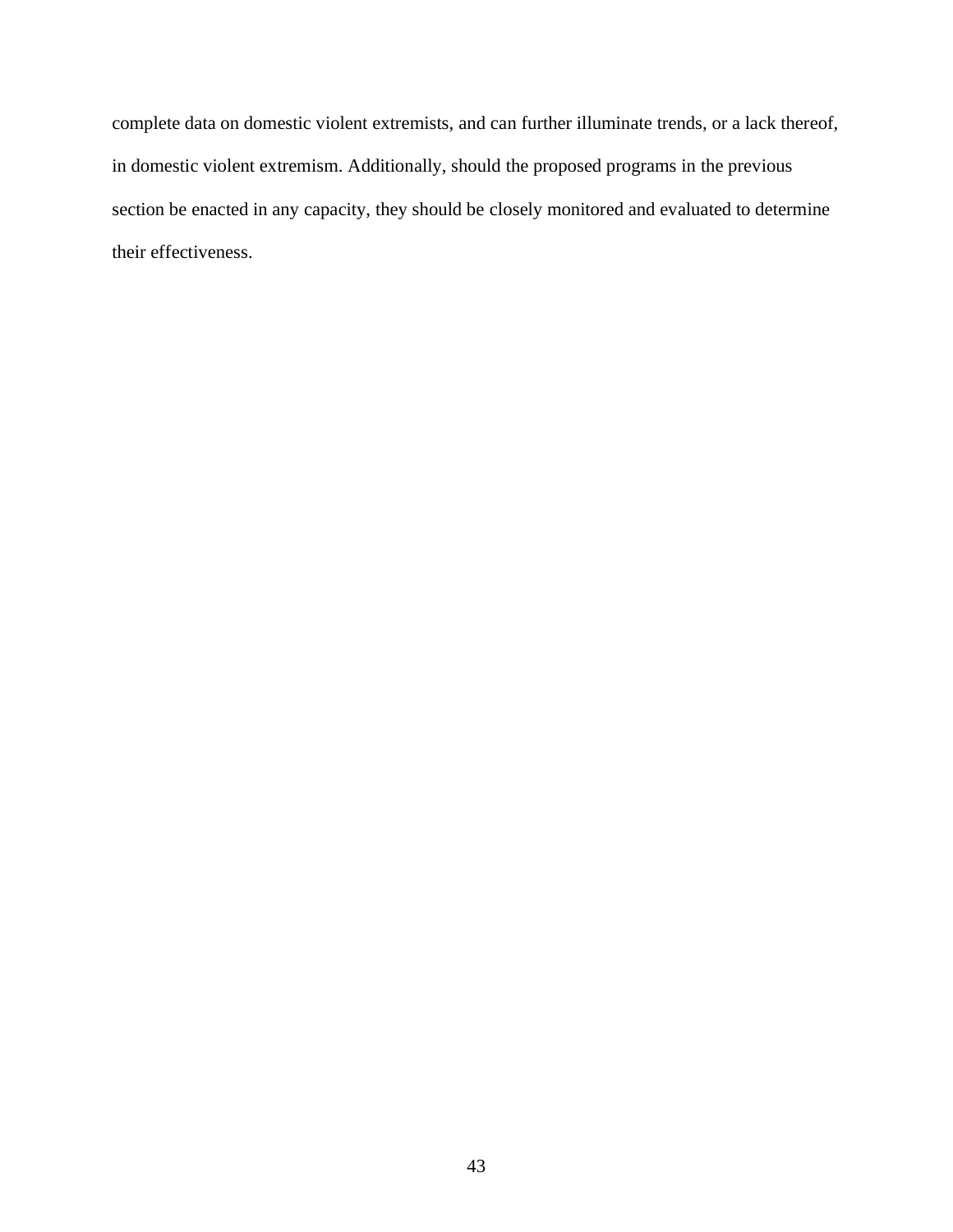<span id="page-49-0"></span>

| Table 4: Logistic Regression Results of Variables' Effects on the Odds an Extremist is Violent. (PIRUS 2018) |                |                      |                   |                |                              |                   |                |                                                                  |                   |                  |  |  |  |
|--------------------------------------------------------------------------------------------------------------|----------------|----------------------|-------------------|----------------|------------------------------|-------------------|----------------|------------------------------------------------------------------|-------------------|------------------|--|--|--|
|                                                                                                              |                | <b>Complete Case</b> |                   |                | <b>Total Mean Imputation</b> |                   |                | <b>Multiple Imputation by Chained</b><br><b>Equations (MICE)</b> |                   |                  |  |  |  |
|                                                                                                              |                |                      |                   |                |                              |                   |                | Robust                                                           |                   |                  |  |  |  |
| <b>Variable</b>                                                                                              | Odds-<br>Ratio | Robust Std.<br>Error | $z-$<br>statistic | Odds-<br>Ratio | Robust<br>Std. Error         | $z-$<br>statistic | Odds-<br>Ratio | Std.<br>Error                                                    | $t-$<br>statistic | FMI <sup>†</sup> |  |  |  |
| radical_family_member                                                                                        | 0.638          | 0.252                | $-1.14$           | $0.575**$      | 0.150                        | $-2.12$           | $0.562**$      | 0.151                                                            | $-2.15$           | 65.34            |  |  |  |
| radical_friend                                                                                               | 0.842          | 0.294                | $-0.49$           | $0.647*$       | 0.166                        | $-1.70$           | 0.687          | 0.180                                                            | $-1.43$           | 43.36            |  |  |  |
| radical_significant_other                                                                                    | 0.753          | 0.379                | $-0.56$           | 1.302          | 0.422                        | 0.82              | 1.448          | 0.491                                                            | 1.09              | 57.36            |  |  |  |
| <b>Radicalization_Islamist</b>                                                                               | 1.010          | 0.857                | 0.12              | 1.672          | 0.744                        | 1.16              | 1.868          | 0.878                                                            | 1.33              | 0.00             |  |  |  |
| <b>Radicalization_Far_Right</b>                                                                              | 0.732          | 0.605                | $-0.38$           | 1.382          | 0.674                        | 0.66              | 1.220          | 0.631                                                            | 0.38              | 0.00             |  |  |  |
| Radicalization_Far_Left                                                                                      | 0.353          | 0.346                | $-1.06$           | 0.654          | 0.374                        | $-0.74$           | 0.631          | 0.383                                                            | $-0.76$           | 0.00             |  |  |  |
| Age                                                                                                          | 0.976          | 0.021                | $-1.10$           | $0.968***$     | 0.012                        | $-2.64$           | 0.983          | 0.013                                                            | $-1.30$           | 3.76             |  |  |  |
| single                                                                                                       | 0.754          | 0.488                | $-0.044$          | 1.024          | 0.416                        | 0.06              | 1.367          | 0.614                                                            | 0.70              | 38.56            |  |  |  |
| married                                                                                                      | $0.374*$       | 0.210                | $-1.75$           | 0.596          | 0.227                        | $-1.36$           | 0.534          | 0.219                                                            | $-1.53$           | 38.56            |  |  |  |
| male                                                                                                         | 2.247          | 1.456                | 1.25              | $2.794***$     | 1.101                        | 2.61              | 2.496**        | 1.058                                                            | 2.16              | 0.00             |  |  |  |
| nhs_graduate                                                                                                 | 2.990*         | 1.685                | 1.94              | $2.450**$      | 1.071                        | 2.05              | $3.016*$       | 1.811                                                            | 1.84              | 57.73            |  |  |  |
| hsg_sps                                                                                                      | 2.585**        | 1.091                | 2.25              | 1.409          | 0.378                        | 1.28              | $2.150**$      | 0.769                                                            | 2.14              | 57.73            |  |  |  |
| unemployed                                                                                                   | 1.439          | 0.792                | 0.66              | 1.314          | 0.585                        | 0.61              | 1.040          | 0.504                                                            | 0.08              | 52.38            |  |  |  |
| employed                                                                                                     | 1.287          | 0.857                | 0.38              | 1.582          | 0.864                        | 0.84              | 1.165          | 0.568                                                            | 0.31              | 52.38            |  |  |  |
| <b>Student</b>                                                                                               | 0.515          | 0.230                | $-1.49$           | 0.881          | 0.291                        | $-0.38$           | 0.713          | 0.245                                                            | $-0.98$           | 43.04            |  |  |  |
| <b>Constant</b>                                                                                              | 4.195          | 5.786                | 1.04              | 2.231          | 2.076                        | 0.86              | 1.342          | 1.340                                                            | 0.29              |                  |  |  |  |
| Sample Size (N)                                                                                              | 249            |                      |                   | 519            |                              |                   | 519            |                                                                  |                   |                  |  |  |  |
| Wald Chi <sup>2</sup>                                                                                        | 28.43**        |                      |                   | 59.54***       |                              |                   | $3.44***$      |                                                                  |                   |                  |  |  |  |
| Pseudo-R <sup>2</sup>                                                                                        | 0.1361         |                      |                   | 0.1198         |                              |                   |                |                                                                  |                   |                  |  |  |  |

### APPENDIX

\*\*\* $p \le 0.01$ , \*\* $p \le 0.05$ , \* $p \le 0.1$ 

*† Fraction of variance due to missing information prior to imputation. †† F-statistic rather than Wald Chi<sup>2</sup>*

*Note: Values are rounded to the nearest thousandth decimal place.*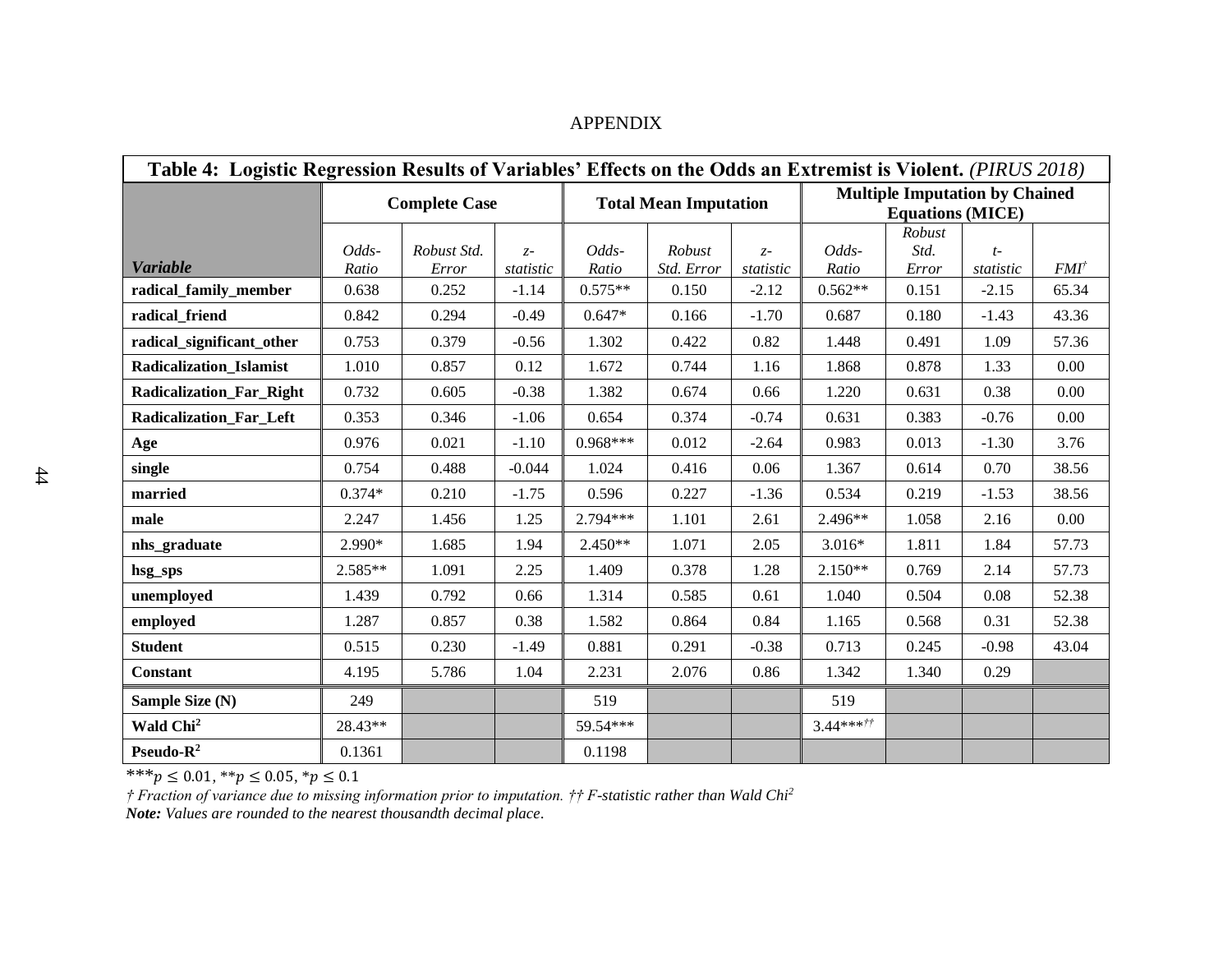| Table 5: Linear Regression Results of Variables' Effects on the Probability an Extremist is Violent. (PIRUS |            |                      |                   |             |                              |                   |                                                                  |                      |                   |                  |  |  |  |
|-------------------------------------------------------------------------------------------------------------|------------|----------------------|-------------------|-------------|------------------------------|-------------------|------------------------------------------------------------------|----------------------|-------------------|------------------|--|--|--|
|                                                                                                             |            | <b>Complete Case</b> |                   | 2018)       | <b>Total Mean Imputation</b> |                   | <b>Multiple Imputation by Chained</b><br><b>Equations (MICE)</b> |                      |                   |                  |  |  |  |
| <b>Variable</b>                                                                                             | Coef.      | Robust<br>Std. Error | $t-$<br>statistic | Coef.       | Robust<br>Std.<br>Error      | $t-$<br>statistic | Coef.                                                            | Robust<br>Std. Error | $t-$<br>statistic | FMI <sup>†</sup> |  |  |  |
| radical_family_member                                                                                       | $-0.069$   | 0.067                | $-1.02$           | $-0.105**$  | 0.049                        | $-2.13$           | $-0.104**$                                                       | 0.049                | $-2.14$           | 65.34            |  |  |  |
| radical_friend                                                                                              | $-0.029$   | 0.051                | $-0.57$           | $-0.069*$   | 0.038                        | $-1.83$           | $-0.058$                                                         | 0.038                | $-1.54$           | 43.36            |  |  |  |
| radical_significant_other                                                                                   | $-0.063$   | 0.094                | $-0.67$           | 0.039       | 0.062                        | 0.63              | 0.056                                                            | 0.062                | 0.89              | 57.36            |  |  |  |
| <b>Radicalization Islamist</b>                                                                              | 0.027      | 0.114                | 0.25              | 0.100       | 0.091                        | 1.10              | 0.114                                                            | 0.090                | 1.26              | 0.00             |  |  |  |
| <b>Radicalization_Far_Right</b>                                                                             | $-0.030$   | 0.122                | $-0.25$           | 0.070       | 0.099                        | 0.71              | 0.051                                                            | 0.099                | 0.52              | 0.00             |  |  |  |
| <b>Radicalization Far Left</b>                                                                              | $-0.176$   | 0.176                | $-1.00$           | $-0.085$    | 0.122                        | $-0.70$           | $-0.083$                                                         | 0.121                | $-0.68$           | 0.00             |  |  |  |
| Age                                                                                                         | $-0.005$   | 0.004                | $-1.23$           | $-0.007***$ | 0.002                        | $-2.70$           | $0.178**$                                                        | 0.084                | 2.10              | 3.76             |  |  |  |
| single                                                                                                      | $-0.076$   | 0.093                | $-0.81$           | $-0.011$    | 0.071                        | $-0.15$           | $-0.004$                                                         | 0.003                | $-1.48$           | 38.56            |  |  |  |
| married                                                                                                     | $-0.175*$  | 0.089                | $-1.96$           | $-0.104$    | 0.071                        | $-1.46$           | 0.032                                                            | 0.077                | 0.42              | 38.56            |  |  |  |
| male                                                                                                        | 0.160      | 0.130                | 1.23              | $0.203**$   | 0.082                        | 2.47              | $-0.122$                                                         | 0.077                | $-1.59$           | 0.00             |  |  |  |
| nhs_graduate                                                                                                | $0.173**$  | 0.086                | 2.02              | $0.128**$   | 0.064                        | 2.01              | $0.180*$                                                         | 0.087                | 2.06              | 57.73            |  |  |  |
| hsg_sps                                                                                                     | $0.161**$  | 0.074                | 2.19              | 0.066       | 0.053                        | 1.24              | 0.145                                                            | 0.066                | 2.19              | 57.73            |  |  |  |
| unemployed                                                                                                  | 0.045      | 0.085                | 0.53              | 0.036       | 0.071                        | 0.51              | 0.021                                                            | 0.074                | 0.29              | 52.38            |  |  |  |
| employed                                                                                                    | 0.030      | 0.099                | 0.30              | 0.066       | 0.083                        | 0.79              | 0.002                                                            | 0.074                | 0.02              | 52.38            |  |  |  |
| <b>Student</b>                                                                                              | $-0.105$   | 0.072                | $-1.47$           | $-0.027$    | 0.054                        | $-0.49$           | $-0.056$                                                         | 0.057                | $-0.99$           | 43.04            |  |  |  |
| <b>Constant</b>                                                                                             | $0.794***$ | 0.237                | 3.35              | $0.693***$  | 0.179                        | 3.87              | $0.591***$                                                       | 0.186                | 3.18              |                  |  |  |  |
| Sample Size (N)                                                                                             | 249        |                      |                   | 519         |                              |                   | 519                                                              |                      |                   |                  |  |  |  |
| <b>F-Statistic</b>                                                                                          | $2.30***$  |                      |                   | $5.15***$   |                              |                   | $4.79***$                                                        |                      |                   |                  |  |  |  |
| $\mathbb{R}^2$                                                                                              | 0.1511     |                      |                   | 0.1399      |                              |                   |                                                                  |                      |                   |                  |  |  |  |
| <b>Root MSE</b>                                                                                             | 0.40261    |                      |                   | 0.4162      |                              |                   |                                                                  |                      |                   |                  |  |  |  |

\*\*\* $p \le 0.01$ , \*\* $p \le 0.05$ , \* $p \le 0.1$ 

*† Fraction of variance due to missing information prior to imputation.*

*Note: Values are rounded to the nearest thousandth decimal place.*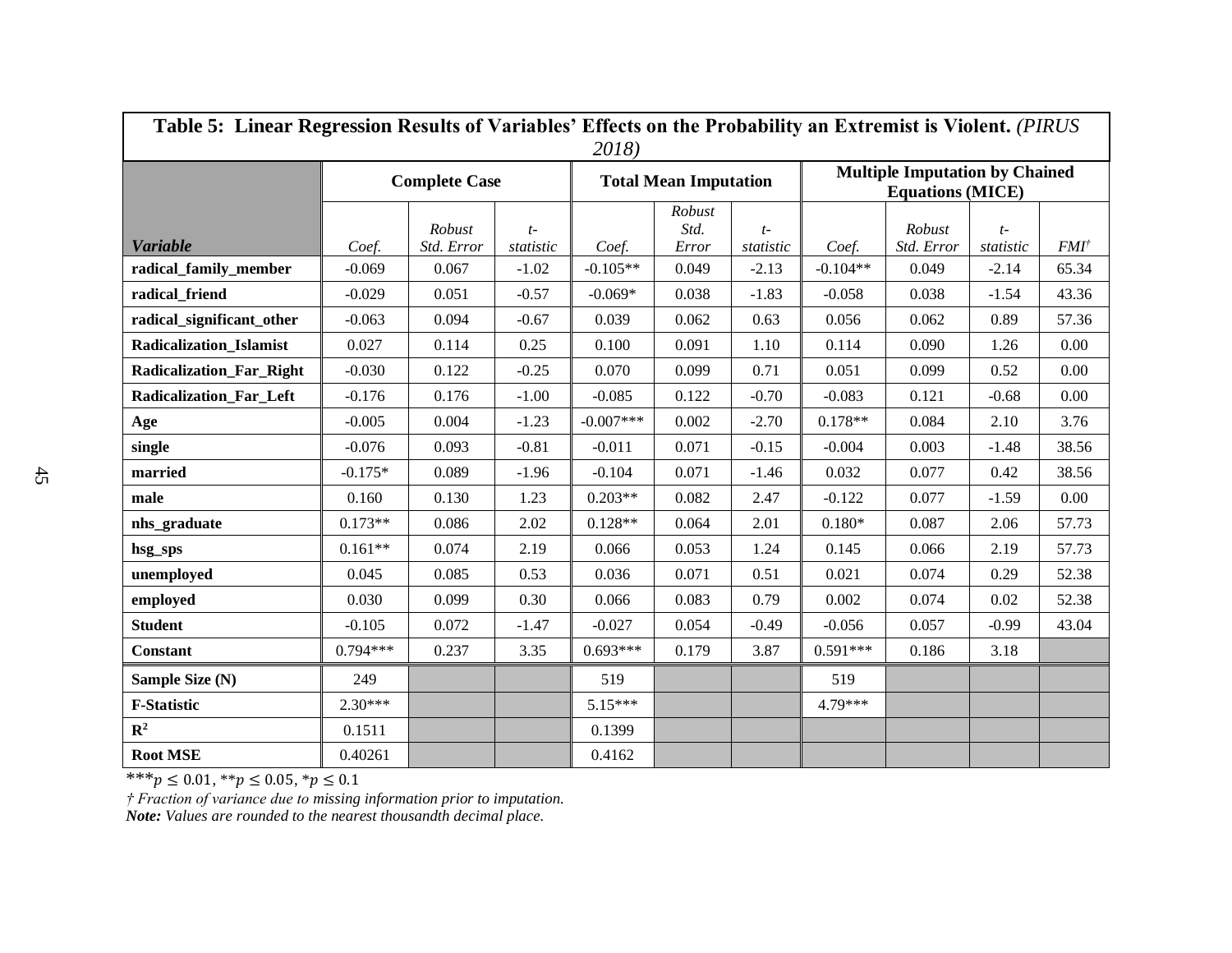## **Table 6: Matrix of Pearson's Correlation Coefficient Illustrating the Relationship Between Violent Among Collinear Variables.** *(PIRUS 2018)*

| <b>Complete Case</b>                  |                |                                                        |                       |               |           |  |  |  |  |  |  |
|---------------------------------------|----------------|--------------------------------------------------------|-----------------------|---------------|-----------|--|--|--|--|--|--|
| 587 observations                      | <b>Violent</b> | <b>Radicalization</b><br>Single_Issue                  | past_<br>relationship | in_school     |           |  |  |  |  |  |  |
| <b>Violent</b>                        | 1.0000         |                                                        |                       |               |           |  |  |  |  |  |  |
| Radicalization<br><b>Single_Issue</b> | $-0.0429$      | 1.0000                                                 |                       |               |           |  |  |  |  |  |  |
| past<br>relationship                  | $-0.0036$      | $-0.0169$                                              | 1.0000                |               |           |  |  |  |  |  |  |
| further ed                            | $-0.1732$      | 0.1913                                                 | 0.0271                | 1.0000        |           |  |  |  |  |  |  |
| in school                             | $-0.0154$      | $-0.0846$                                              | $-0.0749$             | $-0.2011$     | 1.0000    |  |  |  |  |  |  |
|                                       |                | <b>Total Mean Imputation</b>                           |                       |               |           |  |  |  |  |  |  |
| 587 observations                      | <b>Violent</b> | <b>Radicalization</b><br>Single_Issue                  | past_<br>relationship | further<br>ed | in_school |  |  |  |  |  |  |
| <b>Violent</b>                        | 1.0000         |                                                        |                       |               |           |  |  |  |  |  |  |
| Radicalization<br><b>Single_Issue</b> | $-0.0477$      | 1.0000                                                 |                       |               |           |  |  |  |  |  |  |
| past<br>relationship                  | 0.0122         | $-0.0340$                                              | 1.0000                |               |           |  |  |  |  |  |  |
| further ed                            | $-0.0586$      | 0.0485                                                 | 0.0563                | 1.0000        |           |  |  |  |  |  |  |
| in school                             | 0.0051         | $-0.0534$                                              | $-0.0144$             | 0.0086        | 1.0000    |  |  |  |  |  |  |
|                                       |                | <b>Multiple Imputation by Chained Equations (MICE)</b> |                       |               |           |  |  |  |  |  |  |
| 587 observations                      | <b>Violent</b> | <b>Radicalization</b><br>Single_Issue                  | past_<br>relationship | further<br>ed | in_school |  |  |  |  |  |  |
| <b>Violent</b>                        | 1.0000         |                                                        |                       |               |           |  |  |  |  |  |  |
| Radicalization<br><b>Single_Issue</b> | $-0.0429$      | 1.0000                                                 |                       |               |           |  |  |  |  |  |  |
| past<br>relationship                  | $-0.0036$      | $-0.0169$                                              | 1.0000                |               |           |  |  |  |  |  |  |
| further ed                            | $-0.1732$      | 0.1913                                                 | 0.0.0271              | 1.0000        |           |  |  |  |  |  |  |
| in school                             | $-0.0154$      | $-0.0846$                                              | $-0.0749$             | $-0.2011$     | 1.0000    |  |  |  |  |  |  |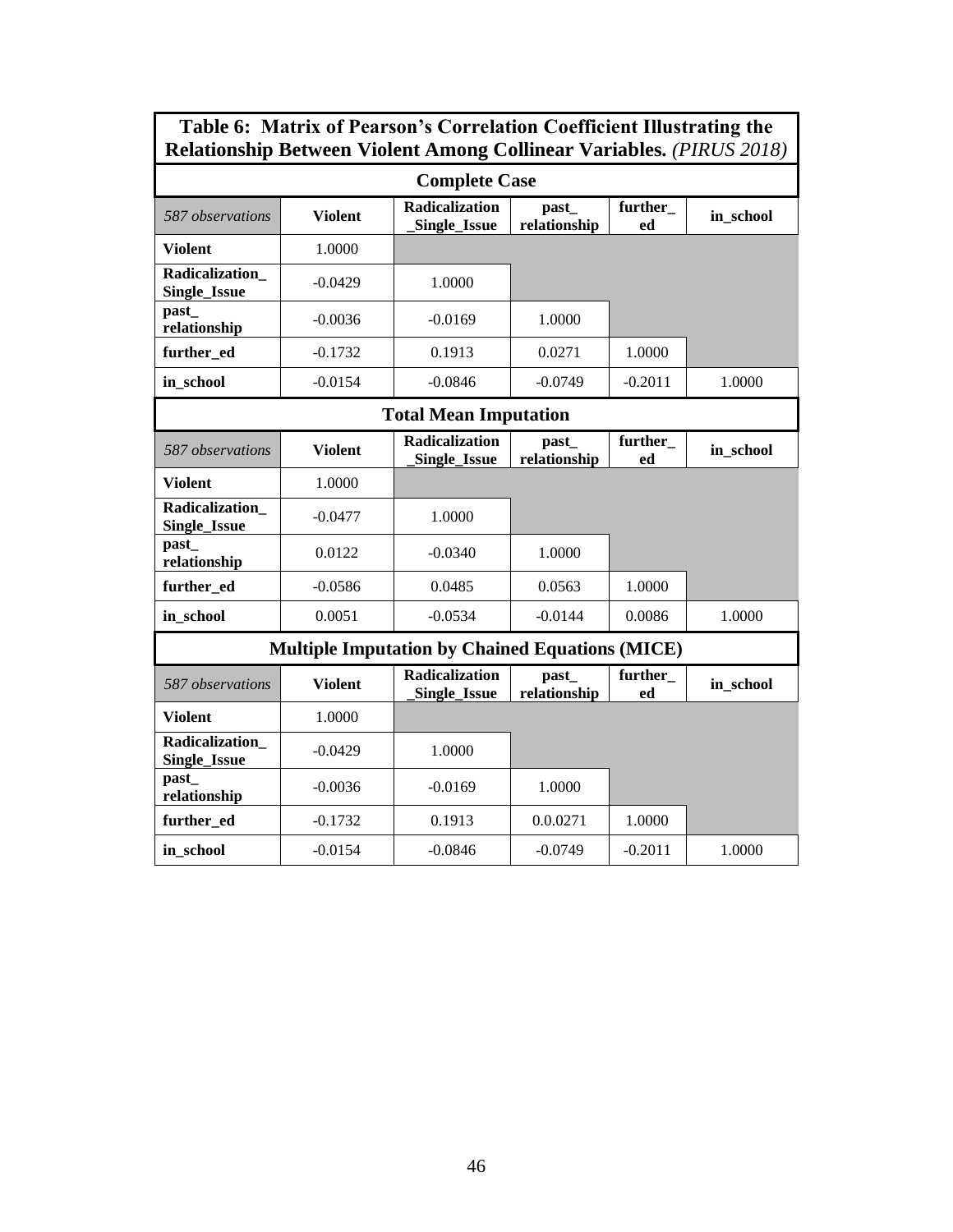#### BIBLIOGRAPHY

- <span id="page-52-0"></span>Ackerman, Gary A., and Lauren E. Pinson. "Speaking Truth to Sources: Introducing a Method for the Quantitative Evaluation of Open Sources in Event Data." *Studies in Conflict & Terrorism* 39, no. 7–8 (July 2, 2016): 617–40. https://doi.org/10.1080/1057610X.2016.1141000.
- Akers, Ronald L. *Social Learning and Social Structure: A General Theory of Crime and Deviance*. New Brunswick, NJ: Transaction Publishers, 2009.
- "Descriptive Statistics after Multiple Imputation Statalist." Accessed February 15, 2021. https://www.statalist.org/forums/forum/general-stata-discussion/general/1291521 descriptive-statistics-after-multiple-imputation.
- Durbin. S. 894 (Introduced-in-Senate) (2019). https://www.congress.gov/116/bills/s894/BILLS-116s894is.xml.
- "Final Report: Empirical Assessment of Domestic Radicalization (EADR)." National Consortium for the Study of Terrorism and Responses to Terrorism (START), December 2016.
- "FRD -- The Sociology and Psychology of Terrorism." Accessed November 7, 2020. https://fas.org/irp/threat/frd.html.
- Hafez, Mohammed, and Creighton Mullins. "The Radicalization Puzzle: A Theoretical Synthesis of Empirical Approaches to Homegrown Extremism." *Studies in Conflict & Terrorism* 38, no. 11 (November 2, 2015): 958–75. https://doi.org/10.1080/1057610X.2015.1051375.
- Jasko, Katarzyna, Gary LaFree, and Arie Kruglanski. "Quest for Significance and Violent Extremism: The Case of Domestic Radicalization." *Political Psychology* 38, no. 5 (2017): 815–31. https://doi.org/10.1111/pops.12376.
- Jensen, Michael, Patrick James, and Elizabeth Yates. "Contextualizing Disengagement: How Exit Barriers Shape the Pathways Out of Far-Right Extremism in the United States." *Studies in Conflict & Terrorism*, May 4, 2020, 1–29. https://doi.org/10.1080/1057610X.2020.1759182.
- Kydd, Andrew H., and Barbara F. Walter. "The Strategies of Terrorism." *International Security* 31, no. 1 (2006): 49–80.
- Lafree, Gary, Michael A. Jensen, Patrick A. James, and Aaron Safer‐Lichtenstein. "Correlates of Violent Political Extremism in the United States\*." *Criminology* 56, no. 2 (2018): 233– 68. https://doi.org/10.1111/1745-9125.12169.
- Laqueur, Walter. *The New Terrorism: Fanatacism and the Arms of Mass Destruction*. New York: Oxford University Press, 2000.
- Maskaliūnaitė, Asta. "Exploring the Theories of Radicalization." *International Studies. Interdisciplinary Political and Cultural Journal* 17, no. 1 (December 30, 2015): 9–26. https://doi.org/10.1515/ipcj-2015-0002.
- Meisel, Collin. "The Non-Effect of Radicalization Duration on the Propensity for Violent Extremism in the United States." *Georgetown University-Graduate School of Arts & Sciences*. Thesis, Georgetown University, 2018. https://repository.library.georgetown.edu/handle/10822/1050818.
- Mills, Colleen E., Joshua D. Freilich, Steven M. Chermak, Thomas J. Holt, and Gary LaFree.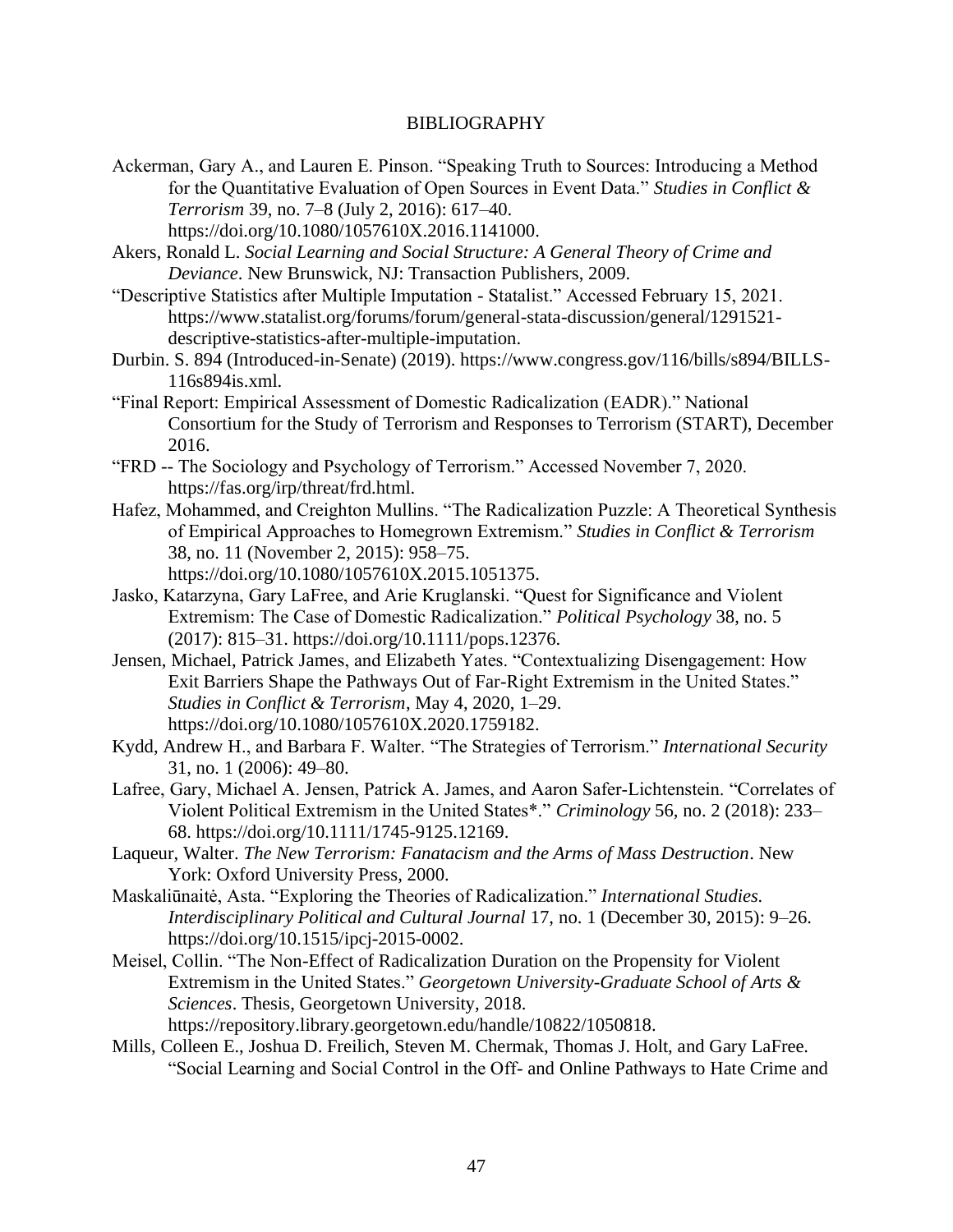Terrorist Violence." *Studies in Conflict & Terrorism*, March 29, 2019, 1–29. https://doi.org/10.1080/1057610X.2019.1585628.

- Moghaddam, Fathali M. "The Staircase to Terrorism: A Psychological Exploration." *American Psychologist* 60, no. 2 (2005): 161–69. https://doi.org/10.1037/0003-066X.60.2.161.
- National Consortium for the Study of Terrorism and Responses to Terrorism (START). "Profiles of Individual Radicalization in the United States (PIRUS)." START Research Brief. University of Maryland, May 2020.
- National Consortium for the Study of Terrorism and Responses to Terrorism (START). "PIRUS - Frequently Asked Questions," 2018 2010.
- "Profiles of Individual Radicalization in the United States [Data File]." National Consortium for the Study of Terrorism and Responses to Terrorism (START), 2018. http://www.start.umd.edu/pirus.
- Sands, Geneva. "White Supremacy Is 'most Lethal Threat' to the US, DHS Draft Assessment Says." CNN Politics, September 8, 2020. https://www.cnn.com/2020/09/08/politics/white-supremacy-dhs-draftassessment/index.html.
- Schuurman, Bart, and Max Taylor. "Reconsidering Radicalization: Fanaticism and the Link Between Ideas and Violence" 12, no. 1 (2018): 20.
- Scott, James. "Taking the Bus to Work: The Relationship between Public Transit Commuting Time and Household Income in Washington, D.C. Suburbs." *Georgetown University-Graduate School of Arts & Sciences*. Thesis, Georgetown University, 2014. https://repository.library.georgetown.edu/handle/10822/709850.
- Silber, Mitchell D, and Arvin Bhatt. "Radicalization in the West: The Homegrown Threat." *The New York City Police Department*, n.d., 90.
- Simi, Pete, and Steven Windisch. "Why Radicalization Fails: Barriers to Mass Casualty Terrorism." *Terrorism and Political Violence* 32, no. 4 (May 18, 2020): 831–50. https://doi.org/10.1080/09546553.2017.1409212.
- Smith, Allison G. "How Radicalization to Terrorism Occurs in the United States: What Research Sponsored by the National Institute of Justice Tells Us," n.d., 27.
- Stohl, Michael, Richard Burchill, and Scott Howard Englund, eds. "12. Analyzing Pathways of Lone-Actor Radicalization: A Relational Approach." In *Constructions of Terrorism*, 163– 80. University of California Press, 2019. https://doi.org/10.1525/9780520967397-014.
- Taşpınar, Ömer. "Fighting Radicalism, Not 'Terrorism': Root Causes of an International Actor Redefined." *SAIS Review of International Affairs* 29, no. 2 (2009): 75–86. https://doi.org/10.1353/sais.0.0059.
- Federal Bureau of Investigation. "Terrorism." Folder. Accessed November 8, 2020. https://www.fbi.gov/investigate/terrorism.
- Federal Bureau of Investigation. "Terrorism -- FBI." Folder. Accessed September 28, 2020. https://www.fbi.gov/investigate/terrorism.
- Tsikriktsis, Nikos. "A Review of Techniques for Treating Missing Data in OM Survey Research." *Journal of Operations Management*, 2005, 10.
- U.S. Department of Justice FBI. "Terrorism 2002/2005." Page. Federal Bureau of Investigation. Accessed September 28, 2020. https://www.fbi.gov/stats-services/publications/terrorism-2002-2005.
- van Stekelenburg, J., Klandermans, P.G., Azzi, A., Chryssochoou, X., Klandermans, B., B. Simon, B., Sociology [until 2010], and Social Change and Conflict (SCC).